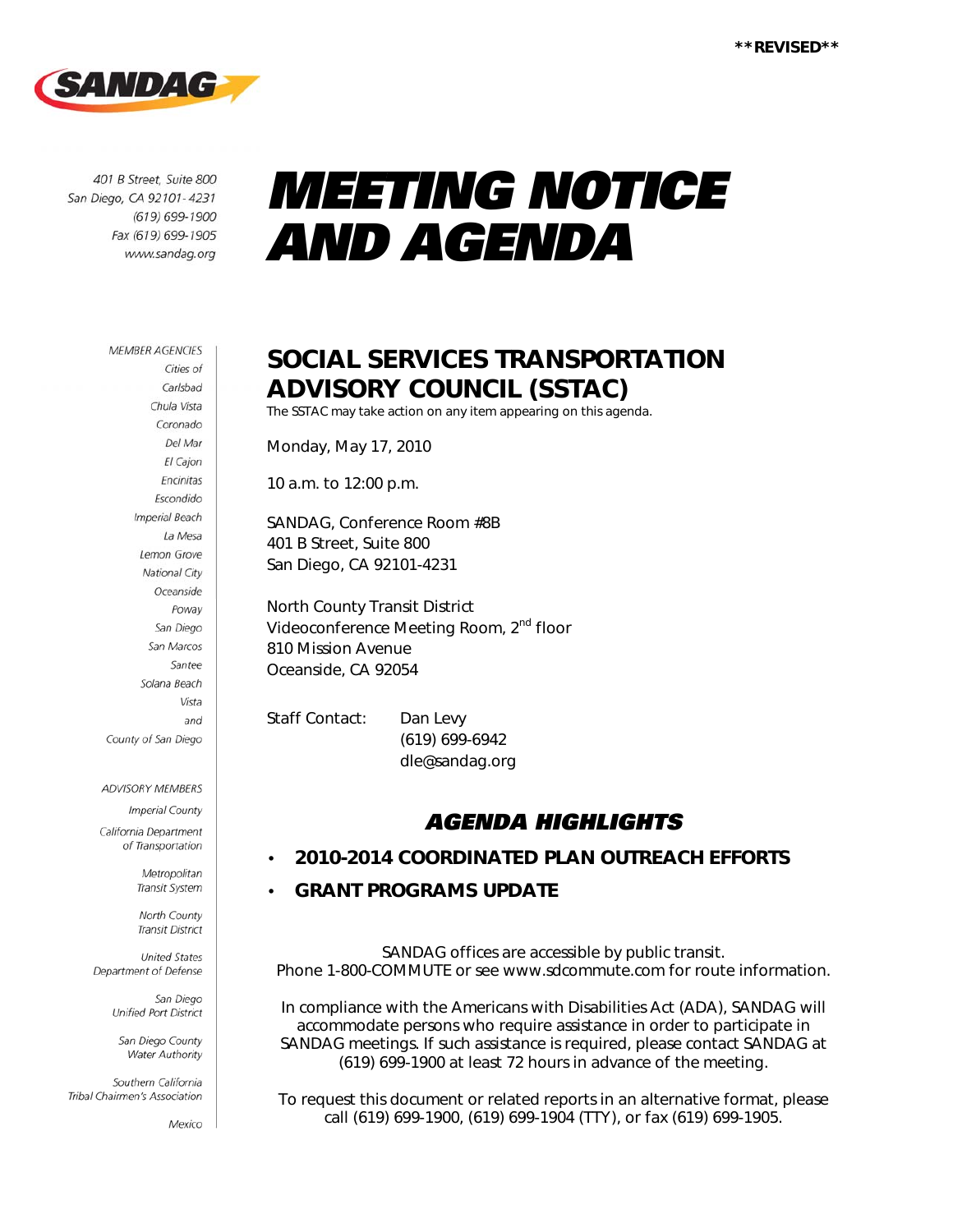### **SOCIAL SERVICES TRANSPORTATION ADVISORY COUNCIL (SSTAC)**

Monday, May 17, 2010

#### **ITEM #** RECOMMENDATION

| 1.             | <b>INTRODUCTIONS</b>                                                                                                                                                           |                    |
|----------------|--------------------------------------------------------------------------------------------------------------------------------------------------------------------------------|--------------------|
| $+2.$          | APPROVAL OF THE MEETING SUMMARY OF<br>MARCH 15, 2010                                                                                                                           | <b>APPROVE</b>     |
|                | The Council is asked to review and approve the March 15, 2010,<br>meeting minutes.                                                                                             |                    |
| 3 <sub>1</sub> | PUBLIC COMMENT                                                                                                                                                                 | <b>COMMENT</b>     |
|                | Members of the public shall have the opportunity to address the<br>Council on any issue within the jurisdiction of the Council.<br>Speakers are limited to three minutes each. |                    |
| 4.             | <b>CHAIRPERSON'S REPORT &amp; COMMITTEE MEMBER</b><br><b>COMMENTS</b>                                                                                                          | <b>INFORMATION</b> |
|                | The Chairperson and council members will report on issues of<br>interest to the Council.                                                                                       |                    |
| 5.             | <b>STAFF REPORT</b>                                                                                                                                                            | <b>INFORMATION</b> |
|                | Staff will report on items of interest to the Council.                                                                                                                         |                    |
| 6.             | 2010-2014 COORDINATED PLAN OUTREACH EFFORTS                                                                                                                                    | <b>DISCUSSION</b>  |
|                | Staff will discuss the current outreach efforts to explore the<br>unmot transportation noods in the rural areas of San Diogo                                                   |                    |

unmet transportation needs in the rural areas of San Diego County, which will be incorporated into the 2010-2014 Coordinated Plan update.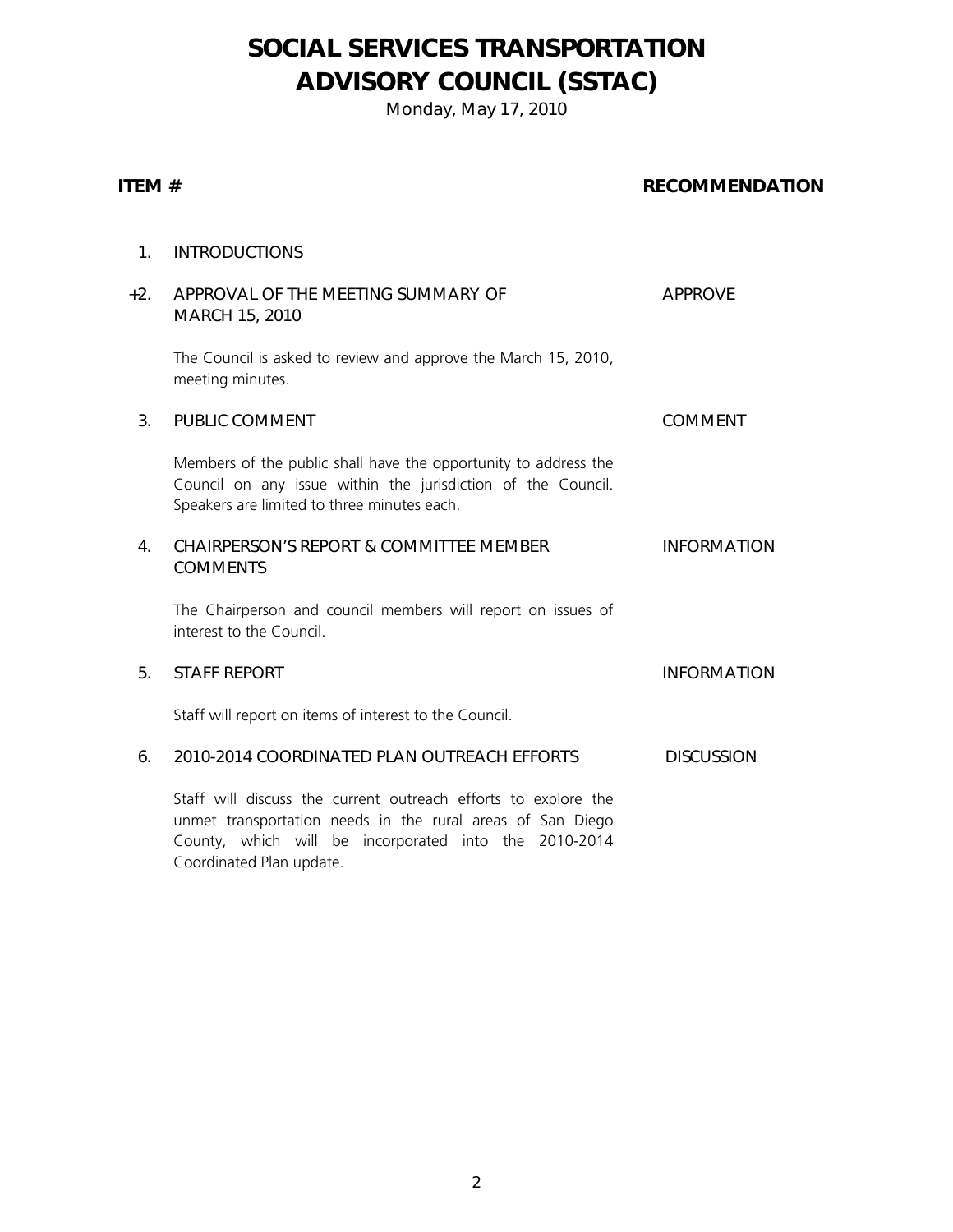| 7.            | <b>COMPASS CARD UPDATE</b>                                                                                                                                                                                                                       | <b>INFORMATION</b> |
|---------------|--------------------------------------------------------------------------------------------------------------------------------------------------------------------------------------------------------------------------------------------------|--------------------|
|               | Staff will present an update on the regionwide implementation of<br>the Compass Card - the new smart card for transit passes.                                                                                                                    |                    |
| $+8.$         | <b>GRANT PROGRAMS UPDATE</b>                                                                                                                                                                                                                     | <b>INFORMATION</b> |
|               | Staff will provide an update on grant funding available in FY<br>2010-2011 and present a tentative competitive grant process<br>schedule for the Job Access and Reverse Commute (JARC), New<br>Freedom, and TransNet Senior Mini-Grant programs. |                    |
| $+9.$         | JARC AND NEW FREEDOM EVALUATION CRITERIA AND<br><b>FEDERAL REPORT</b>                                                                                                                                                                            | <b>INFORMATION</b> |
|               | Staff will present a draft report to the Transportation Committee<br>on the evaluation criteria and the Federal Transit Administration<br>(FTA) report of JARC and New Freedom projects in operation<br>during Federal Fiscal Year 2009.         |                    |
| $+10$<br>9.   | SSTAC CHARTER REVISION AND MEMBERSHIP ROSTER                                                                                                                                                                                                     | <b>ACCEPT</b>      |
|               | The Council is asked to accept the proposed updates to the<br>SSTAC charter and membership roster and recommend for<br>approval to the Transportation Committee.                                                                                 |                    |
| $+11$<br>θ.   | <b>RIDERSHIP REPORT</b>                                                                                                                                                                                                                          | <b>ACCEPT</b>      |
|               | The SSTAC will review, discuss, and accept the ridership report for<br>2008-2009.                                                                                                                                                                |                    |
| 121.          | <b>TRANSIT OPERATORS UPDATE</b>                                                                                                                                                                                                                  | <b>INFORMATION</b> |
|               | Representatives from Metropolitan Transit System (MTS) and<br>North County Transit District (NCTD) will provide an update on<br>their fiscal status, proposed service changes, and any notable<br>activity.                                      |                    |
| 1 <u>3</u> 2. | FULL ACCESS AND COORDINATED TRANSPORTATION<br>(FACT) UPDATE                                                                                                                                                                                      | <b>INFORMATION</b> |
|               | The Council will be introduced to the new Executive Director of<br>FACT and hear a verbal report regarding the direction of the<br>agency.                                                                                                       |                    |

 $\overline{\phantom{a}}$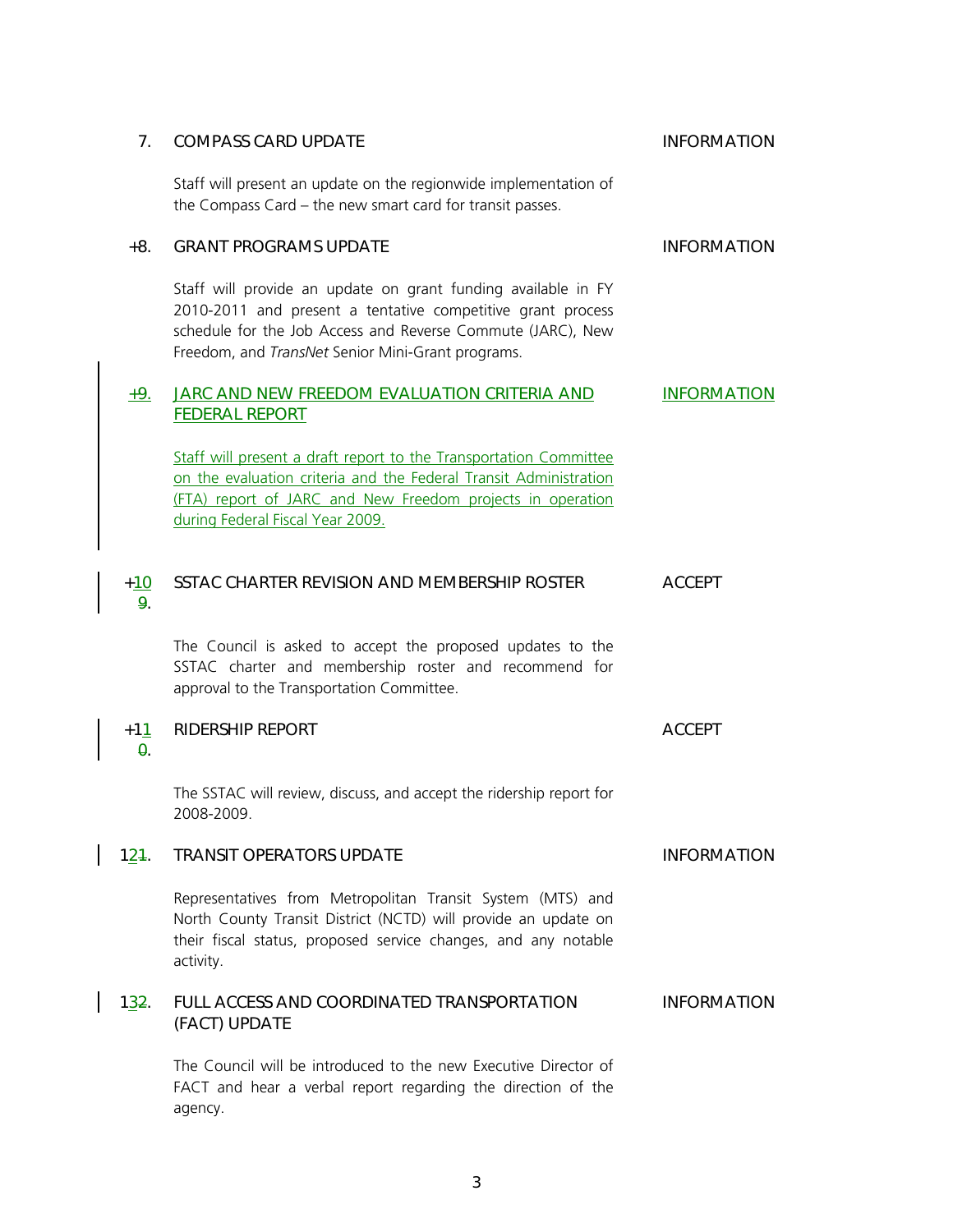#### 1<u>4</u>3. ADJOURNMENT ADJOURNERS ADJOURNERS AND ADJOURNERS AND ADJOURNERS AND ADJOURNERS ALL ASSAULTS AND ADJOURNERS AND ADJOURNERS AND ADJOURNERS AND ADJOURNERS AND ADJOURNERS AND ADJOURNERS AND ADJOURNERS AND ADJOURNERS AND

The next SSTAC meeting is scheduled for Monday, July 19, 2010.

+ next to an item indicates an attachment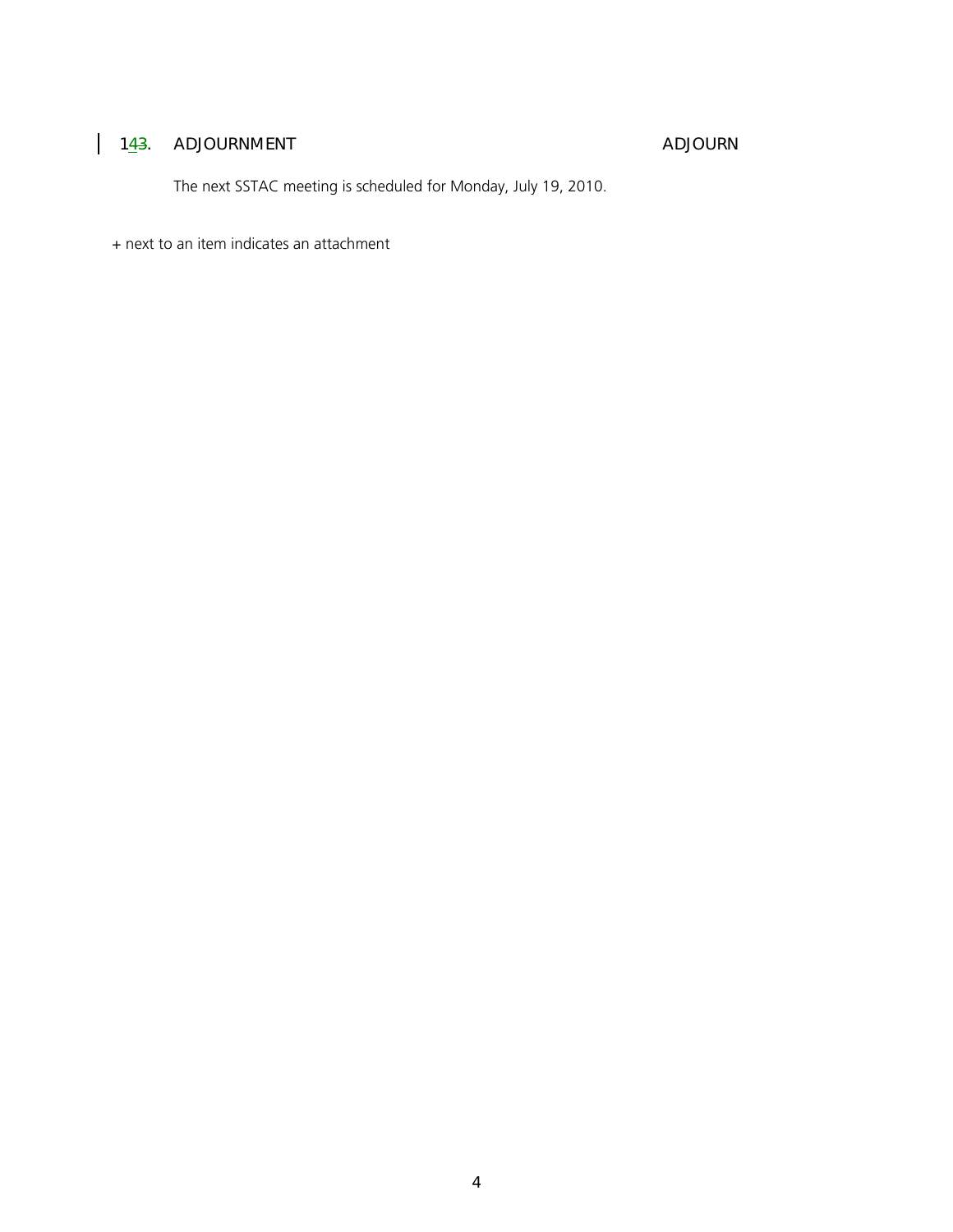### **SOCIAL SERVICES TRANSPORTATION ADVISORY COUNCIL (SSTAC)**

May 17, 2010

AGENDA ITEM NO.:**2**

**Action Requested: APPROVE**

MEETING SUMMARY FOR MARCH 15, 2010 File Number 3001100

**Attendance for March 15, 2010:** 

| <b>NAMES</b>             | <b>AGENCY</b>                          |
|--------------------------|----------------------------------------|
| David Jackson            | Citizen Member                         |
| <b>Sharlene Ornelas</b>  | <b>Citizen Member</b>                  |
| Jackson Alexander        | Citizen Member                         |
| Clive Richard            | Citizen Member                         |
| Floyd Willis (Chair)     | Aging & Independence Services          |
| <b>Alane Haynes</b>      | <b>NCTD</b>                            |
| Mac McGee                | All Congregations Together             |
| Pete d'Ablaing           | <b>SANDAG</b>                          |
| <b>Scott Transue</b>     | <b>MTS</b>                             |
| Connery Cepeda           | Caltrans                               |
| Dan Levy                 | <b>SANDAG</b>                          |
| Oswaldo Perez            | SANDAG                                 |
| <b>Dillon Miner</b>      | <b>SANDAG</b>                          |
| Anthony Ferguson         | San Diego Regional Center              |
| Beth Butler-Arreola      | <b>Deaf Community Services</b>         |
| <b>Philip Trom</b>       | <b>SANDAG</b>                          |
| <b>Brian Lane</b>        | <b>SANDAG</b>                          |
| Dean Hiatt               | SANDAG                                 |
| <b>Bethany Garretson</b> | <b>SANDAG</b>                          |
| Anne Steinberger         | <b>SANDAG</b>                          |
| <b>Brent Boyd</b>        | <b>MTS</b>                             |
| <b>Brenda Bothel</b>     | <b>Jewish Family Services</b>          |
| LaVonna Connelly         | Ramona Transportation Action Committee |
| Lois Knowlton            | Adult Day Care Health Center           |

#### **1. INTRODUCTIONS**

Oswaldo Perez, SSTAC staff liaison, called the meeting to order and introductions were made.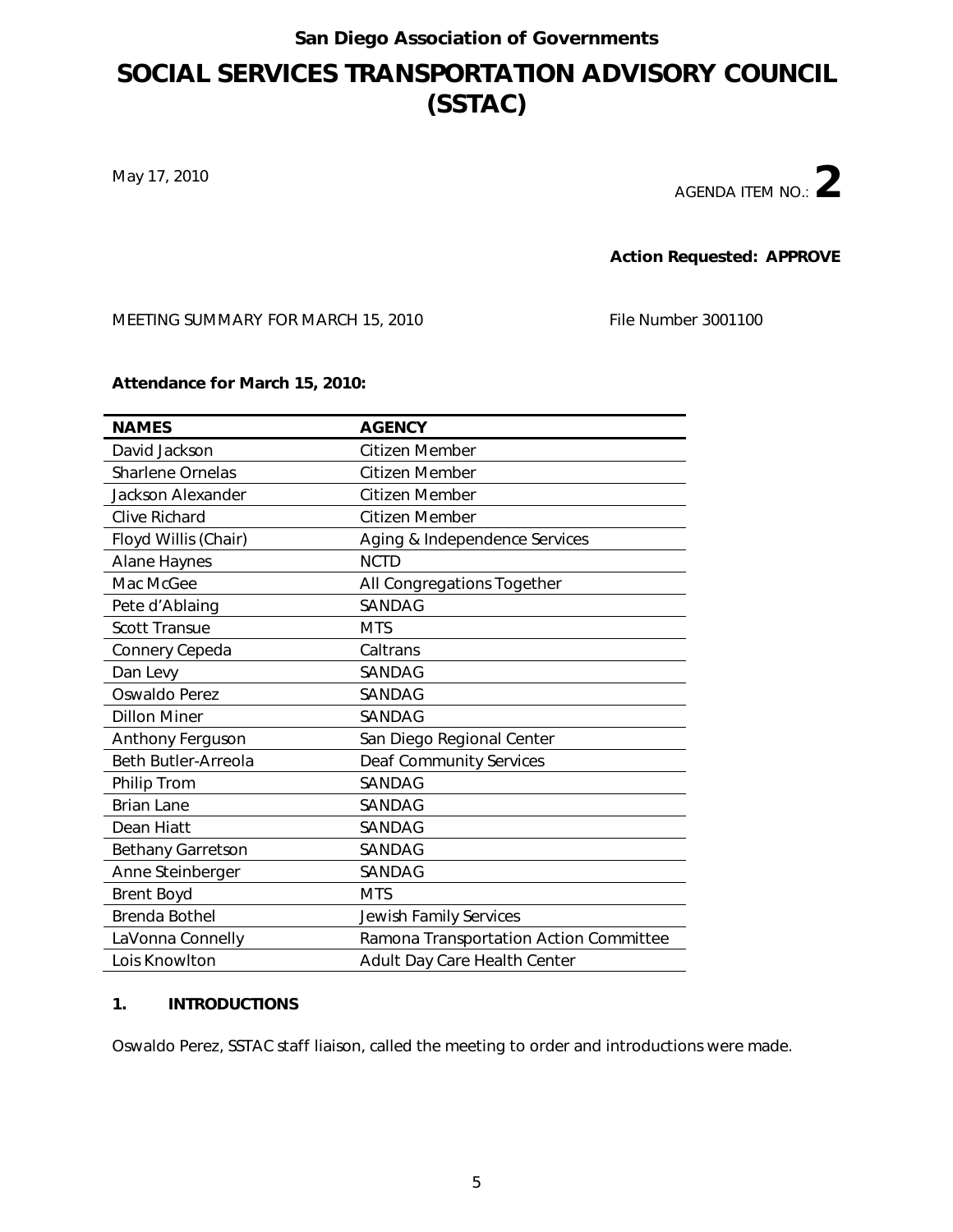#### **2. ELECTION OF VICE CHAIR**

Mr. Perez announced a request from Max Calder, outgoing Vice Chair of SSTAC, to ask the Council that his replacement as FACT Executive Director assume the role of SSTAC Vice Chair beginning May 17, 2010, until the end of the Vice Chair term in August. Mr. Perez mentioned that Mr. Calder had full confidence in his replacement for the role of SSTAC Vice Chair.

Floyd Willis, SSTAC Chair, arrived.

Chair Willis reiterated that it was the decision of the Council to decide the Vice Chair. He opened the floor to nominations for Vice Chair for the remainder of Mr. Calder's term.

Sharlene Ornelas, citizen member, nominated Alane Haynes for SSTAC Vice Chair.

Ms. Haynes did not accept the nomination for reasons she could not state at the time.

Clive Richard, citizen member, nominated himself.

Chair Willis closed the nominations.

Mr. Richard was approved unanimously as SSTAC Vice Chair through a roll-call vote of the Council.

#### **3. APPROVAL OF JANUARY 20, 2010, MEETING SUMMARY**

Ms. Ornelas motioned to adopt the minutes as written.

Ms. Haynes corrected a statement on page 10, changing "Senior Transit Bike Coordinator" to "Senior Transit Buddy Coordinator." She also corrected the number of individuals trained as the number of individuals who have received information.

Ms. Ornelas motioned to approve the minutes as corrected and was approved unanimously by a roll-call vote of the Council.

#### **4. PUBLIC COMMENT**

Lois Knowlton, Adult Day Care Center, introduced herself and her role on the 2050 Regional Stakeholders Working Group. She distributed an informational flyer.

#### **5. CHAIRPERSON'S REPORT AND COMMITTEE MEMBER COMMENTS**

Ms. Ornelas noted that for detours, means of accessibility comparable to ADA need to apply to the shuttle or charter bus vehicles and when transferring to another mode.

Chair Willis noted that this was a policy expectation and was not an issue of ADA compliance. It seems more of a performance monitoring measure. He advised that issues like this should be addressed directly to the transit provider and to follow their appeals process.

Mr. Olszanicky noted that he will follow up on that issue for NCTD.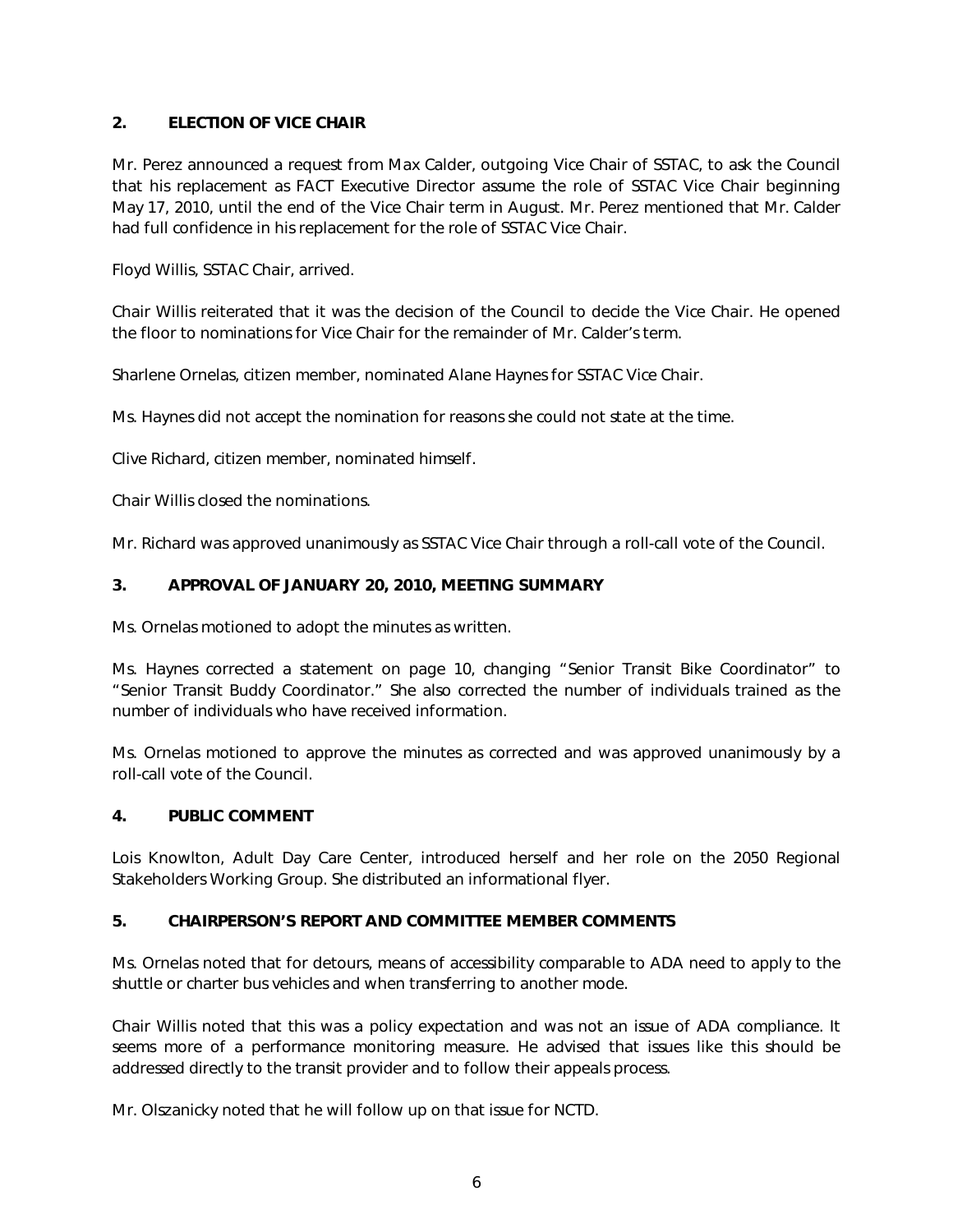#### **6. STAFF REPORT**

Mr. Perez reminded the Council of the La Mesa Transportation & Mobility Expo, which takes place on Thursday, June 17, 2010, from 10:00 a.m. to 1:30 p.m. at the La Mesa Community Center. He distributed an event flyer for the Expo. The planning committee for the Expo met on March 8<sup>th</sup> and will meet twice more on May  $3<sup>rd</sup>$  and June  $7<sup>th</sup>$ . Shuttle transportation will be available as looped service around the four main Expo sites and to the La Mesa trolley station. Jewish Family Services will be assisting with shuttle service. Senior volunteer patrol will be on-site. The Expo will feature several demonstrations and presentations including MTS services for seniors and disabled, community walkability, and the Car-Fit program.

Chair Willis asked if there had been previous Transportation & Mobility Expos put together by the City of La Mesa. Mr. Perez noted that in years prior, a similar Expo for Housing was held. Mr. Transue noted that he and Mr. Calder attended a Transportation & Mobility Expo in La Mesa a few years ago.

#### **7. SSTAC DRAFT CHARTER REVISION AND MEMBERSHIP ROSTER**

Chair Willis noted that he worked with staff at an earlier juncture to develop the proposed charter revisions. Staff also worked with its legal counsel in developing the proposed revision language.

The first revision was to more clearly identify the citizen member positions as at-large. The next revisions were to create a clearer distinction between voting and alternate at-large citizen members to detail the privilege of voting. The last revisions detail conditions and methods on how to declare a position vacant and assign an individual or agency within the capacity of SSTAC.

Chair Willis directed the attention to the last paragraph of the proposed language where it states that *"The Chairperson may then assign an agency within the same category of social service providers to complete the remainder of the term."*

Mr. Richard asked if there was a list of eligible social service providers by category. Staff will work on making a list available to the Council.

Chair Willis asked when these conditions would be considered in effect.

Mr. Perez clarified that this was the first reading of the item up for discussion and would be brought back for the Council's recommendation to the Transportation Committee in May. It would be adopted upon the Transportation Committee's approval of the revised charter, which may occur as early as July.

Beth Butler-Arreola, Deaf Community Services, thought the proposed attendance requirements were fair.

Ms. Ornelas inquired about at-large citizen members who also hold office as Chair or Vice Chair. Mr. Richard, who was recently elected Vice Chair, may at some point become an alternate at-large citizen member without the privilege of voting.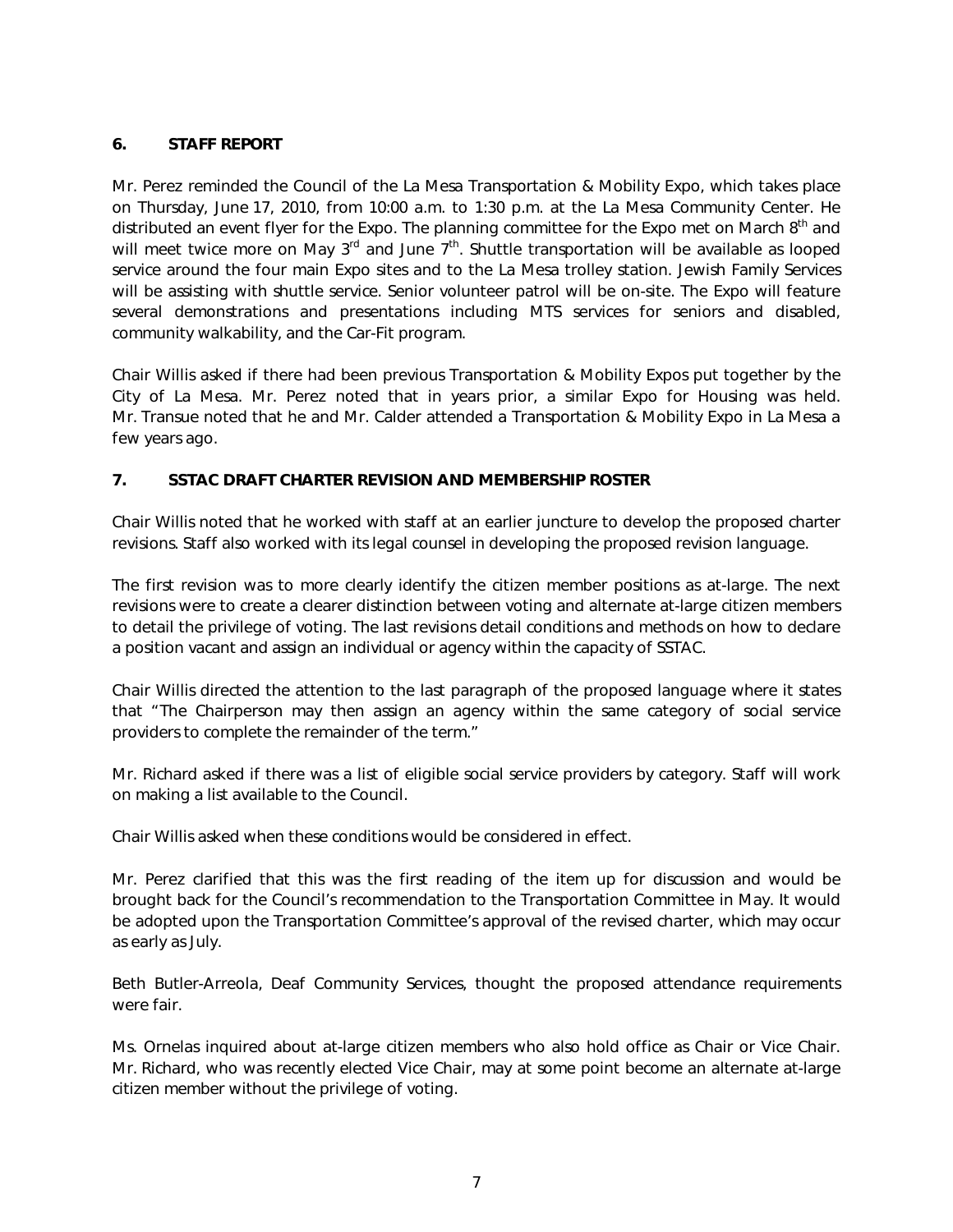Chair Willis wanted clarity as to whether an at-large citizen member needs to be a voting member to be elected Chair or Vice Chair of SSTAC. Staff will consult with SANDAG legal counsel on this matter.

Ms. Ornelas requested a contact roster of all Council members. Pete d'Ablaing noted that a contact list existed for the TAAC. Dan Levy, SANDAG, informed the Council that staff could develop a contact list to distribute to all members.

Alane Haynes, NCTD, asked about members who may have more than three consecutive excused absences. Mr. Levy and Chair Willis noted that absences following the third consecutive excused absence will not be excused.

Mr. Perez reminded the Council that this is a discussion item, but will return in a final draft as an approval item at the May 17, 2010, meeting for recommendation to the Transportation Committee.

#### **8. BAYSHORE BIKEWAY**

Dean Hiatt and Bethany Garretson, SANDAG, presented on segments of the Bayshore Bikeway project. He distributed project design sheets to the Council, staff, and members of the public.

On Sheet #8 of the handout, Chair Willis asked if the highlighted area was a bike lane or bike path. Mr. Hiatt responded that it was a bike path. Ms. Ornelas noted that if the bike path is also a shared pedestrian path, then the slope should be at maximum 8.33 percent. Ms. Garretson replied that the path is at a less steep 5 percent.

On Sheet #9 of the handout, Ms. Ornelas noted that the lowest rail needs to be six inches off the ground to be detectable by canes.

On Sheet #11, Ms. Ornelas asked if sight flares were needed with the truncated domes. Ms. Garretson noted that the truncated domes do not need sight flares since they lead into a signalized cross-path.

On Sheet #16, Ms. Ornelas asked if there needs to be a stop sign at the driveway. Mr. Hiatt would check with the city's traffic regulations. Ms. Garretson reiterated that all signage is visible.

Chair Willis inquired about the current status of this project. Mr. Hiatt mentioned that the project received environmental approval and that final design was at 90 percent.

In the interest of time, Chair Willis asked the presenters to move ahead to the Chula Vista segments of the bikeway.

On Sheets #25 and #27, Ms. Ornelas asked if the shoulder surfaces were tactile. Ms. Garretson replied that the shoulders were permeable concrete. On Sheet #27, Mr. Alexander asked if the warning or signal arms were also accompanied by tactile surfaces detectable by the blind.

On Sheet #19, Ms. Ornelas suggested using thermoplasts (four layers minimum) to guide the visually-impaired down the pedestrian path.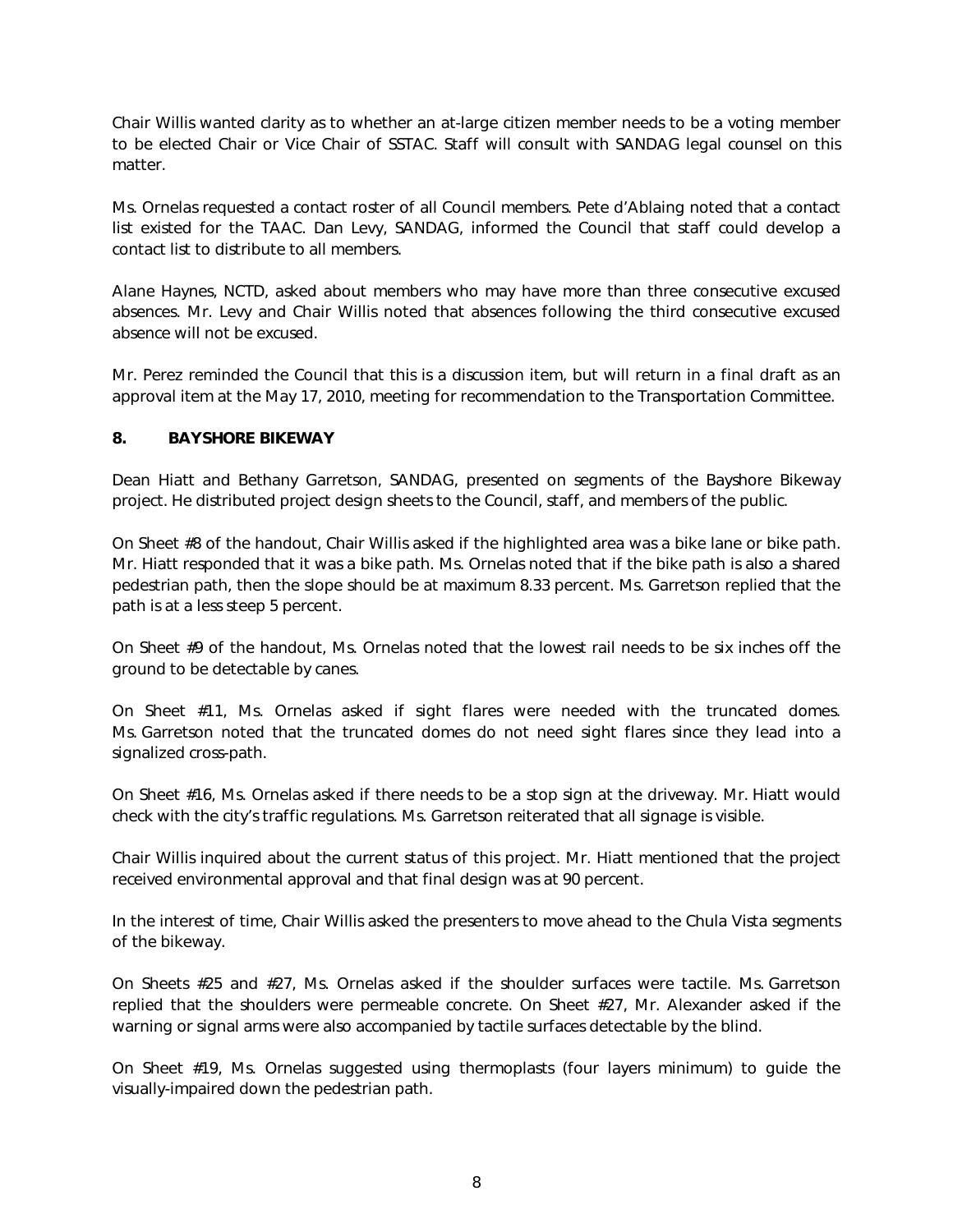Dean Hiatt can be contacted at dhi@sandag.org or (619) 699-6978.

#### **9. 2010-2014 COORDINATED PLAN OUTREACH EFFORTS**

Phil Trom, SANDAG, updated the Council on the rural survey efforts. Forty-six liaisons have been identified throughout the rural portions of the county. Several thousand paper surveys were mailed out. An online survey is also now available. Those interested in more information on the rural outreach efforts can contact Dillon Miner at dmin@sandag.org or (619) 699-1954.

Mr. Trom announced that the results are expected to be tabulated and presented to the Council in the next few months. Outreach meetings will take place in May and draft chapters for SSTAC review are expected by June.

LaVonna Connelly, Ramona Transporta[tion Action Com](mailto:dhi@sandag.org)mittee, addressed a concern that the lack of a non-profit hub and transportation providers that are fully capable of receiving funds to operate a project may be set back to rural outreach and grant opportunities. She noted that Ramona is currently experiencing this and it may be the case for other areas. She asked how this factor is considered when conducting the rural outreach and making funding recommendations.

Mr. Trom noted that through the outreach efforts, the hope is to effectiv[ely communicate t](mailto:dmin@sandag.org)he needs and perhaps bring in volunteer driver programs to the rural areas.

#### **12. COMPASS CARD UPDATE**

Item 12 was taken early due to time constraints. Anne Steinberger, SANDAG, announced that the Compass Card is now sold at all 56 VONS retailers. Starting May 1, new Compass Cards will be charged a \$2 fee. This is to encourage Compass Card users to keep their card to reload their pass. The ticket vending machines (TVMs) will also become a tapping point for validation. SPRINTER and Breeze passes will be available on Compass Cards starting April 20<sup>th</sup> for Mav passes.

Ms. Ornelas inquired about the location where an individual can receive a Senior/Disabled/Medicare (SDM) pass. Ms. Steinberger noted that SDM passes can be purchased at The Transit Store and VONS with valid transit ID verification, and reloaded at the TVMs, VONS, The Transit Store, and online.

Ms. Ornelas asked what information can be used to purchase an SDM pass. Mr. Levy mentioned that an individual can bring one of these items for transit pass certification: an MTS or NCTD disabled ID card, Medicare Card with picture ID, or a State of California-issued receipt for a disabled parking permit.

The Compass Card update will be on the agenda throughout the year.

#### **15. ADJOURNMENT**

Due to time constraints, Chair Willis postponed Item #10–Ridership Report, Item #11–Grant Programs Update, Item #13–Transit Operators Update, and Item #14–FACT Update. The meeting was adjourned at 11:54 a.m. The next SSTAC meeting is scheduled for Monday, May 17, 2010.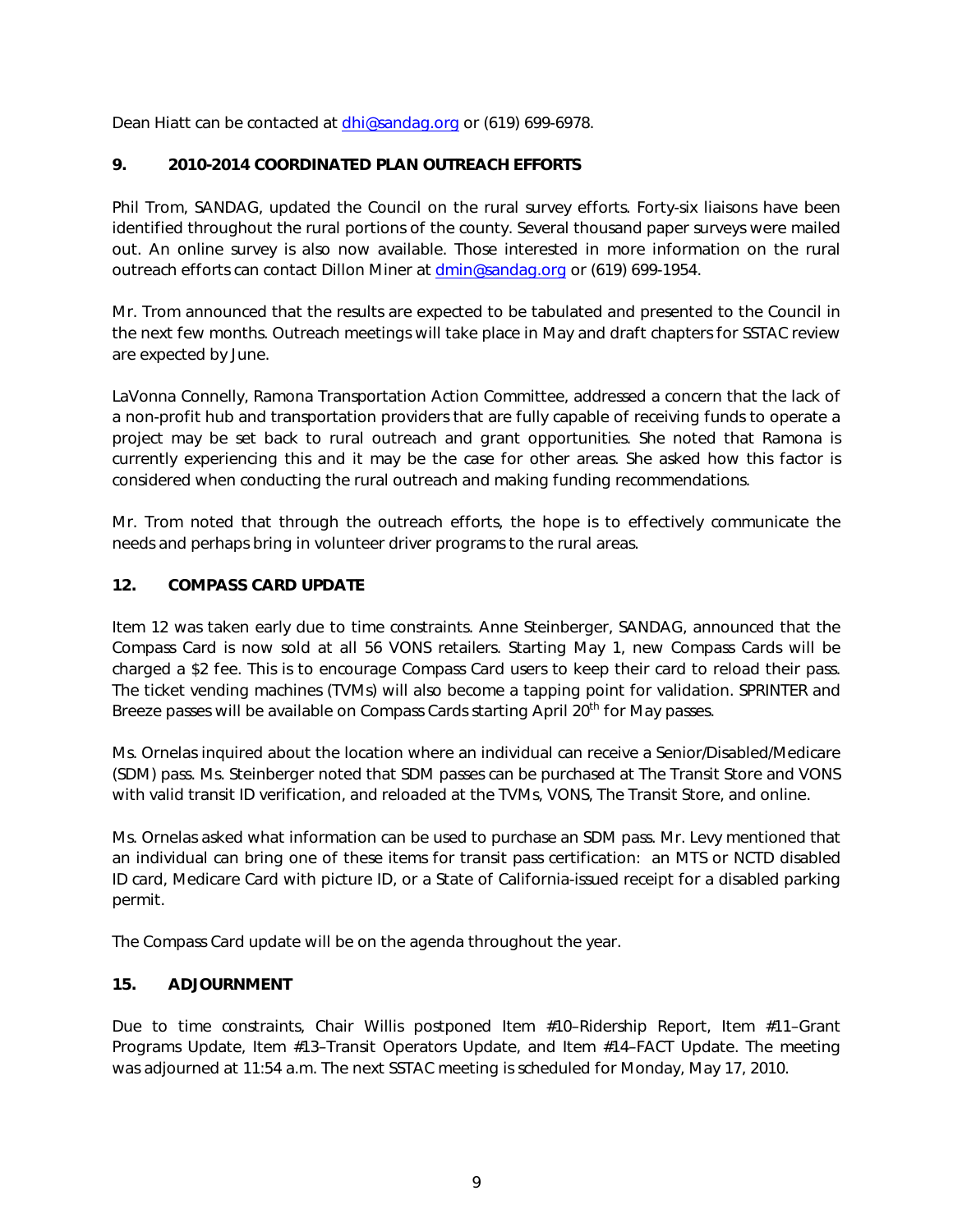purchased at the transit store and VONS with valid transit ID verification, and reloaded in the TVMs, VONS, the transit store, and online.

Ms. Ornelas asked what information can be used to purchase an SDM pass. Mr. Levy mentioned that an individual can bring one of these items for transit pass certification: an MTS or NCTD disabled ID card, Medicare Card with picture ID, or a State of California issued receipt for a Disabled Parking Permit

The Compass Card update will be on the agenda throughout the year.

#### **15. ADJOURNMENT**

Due to time constraints, Chair Willis postponed Item 10 – Ridership Report, Item 11 – Grant Programs Update, Item 13 - Transit Operators Update, and Item 14 - FACT update. The meeting was adjourned at 11:54 a.m. The next SSTAC meeting is scheduled for Monday, May 17, 2010.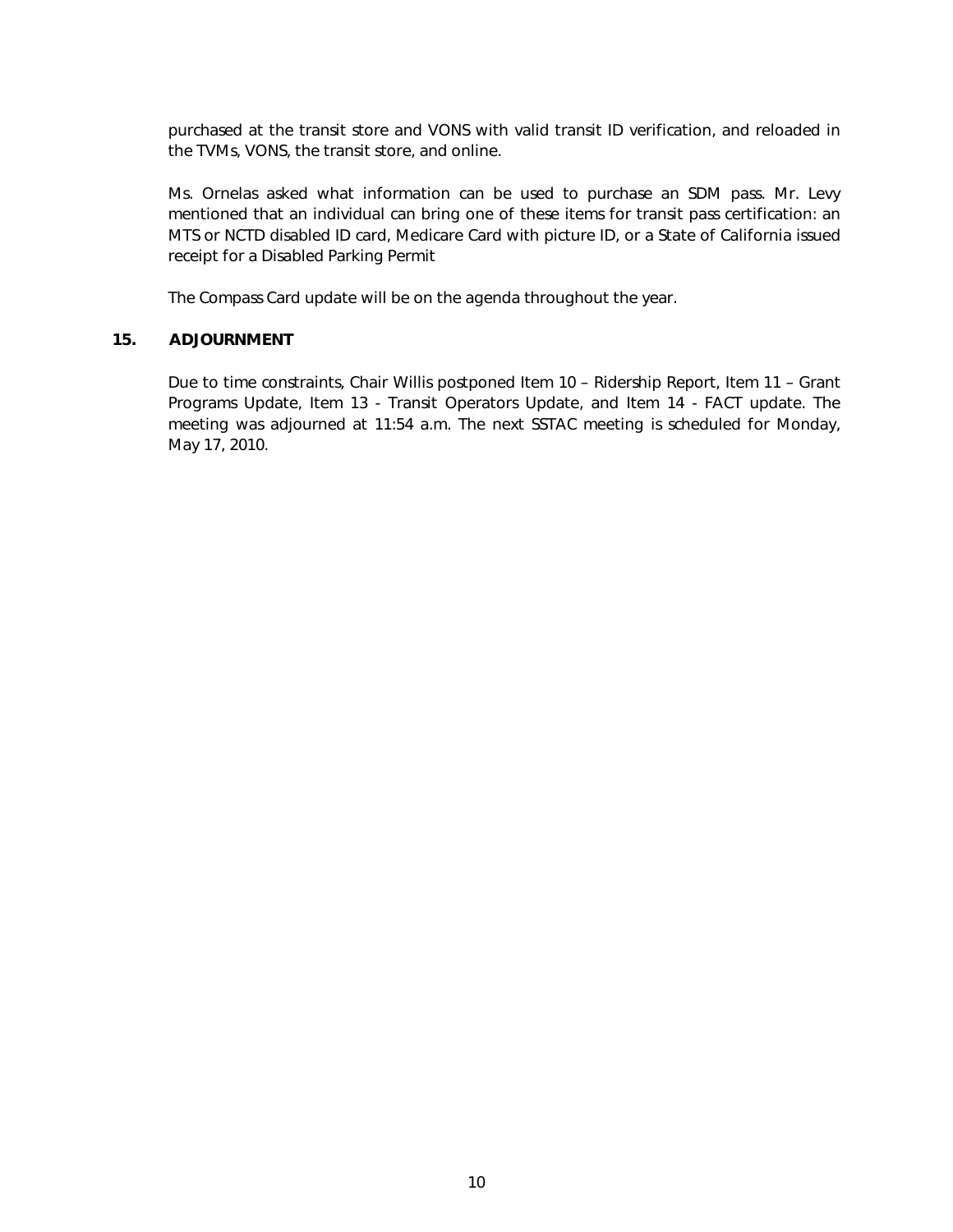#### *TransNet* **Senior Mini-Grant, JARC, and New Freedom 2010-11 Competitive Process schedule**

| <b>Funding (as of 4/19/10)</b>        |              |                           | w/ SAFETEA-LU extension through FFY 10 <sup>2</sup>                 |  |  |
|---------------------------------------|--------------|---------------------------|---------------------------------------------------------------------|--|--|
| Job Access and Reverse Commute (JARC) | FY 10        | $$712.238$ <sup>1</sup>   | \$1,670,000                                                         |  |  |
| New Freedom (NF)                      | FY 10        | $$485,985$ <sup>1</sup>   | \$1,160,000                                                         |  |  |
|                                       |              |                           | <b>Estimated Project Oversight</b> <sup>5</sup>                     |  |  |
| Senior Mini-Grant (SMG)               | FY 11        | $$1,056,845$ <sup>3</sup> | (\$37,000)                                                          |  |  |
|                                       | <b>FY 12</b> | $$1,074,793$ <sup>4</sup> | (\$38,000)                                                          |  |  |
|                                       | <b>FY 13</b> | $$1,093,467$ <sup>4</sup> | (\$39,000)                                                          |  |  |
| Elderly and Disabled (5310)           | FY 10        | \$5,499,895               | (Coordinate regional evaluation/scoring with the State<br>schedule) |  |  |

<sup>1</sup> Includes carryover; does not include 10% Less Admin.

<sup>2</sup> HIRE Act ("Jobs bill") includes SAFETEA-LU extension through the end of FFY 10. FTA apportionment figures are pending update.

<sup>3</sup> Priority given to Senior Mini-Grant projects awarded for FY 11.

<sup>4</sup> Based on projected sales tax revenue growth of 1.87% during FY 11, 3.6% during FY 12, and 5.4% during FY 13, from the baseline FY10 amount of \$1,037,445 (2010 *TransNet* Plan of Finance, update 4/16/10)

<sup>5</sup> Estimated dollar amount based on percentage (3.528%) used for Senior Mini-Grant Program Administration during FY 10.

| Senior Mini Grant revised eval criteria | to ITOC. | Reviewed March 25, 2010 |
|-----------------------------------------|----------|-------------------------|
|                                         | to TC    | Approved April 2, 2010  |

| Task                                                            | <b>Anticipated Date</b>  |
|-----------------------------------------------------------------|--------------------------|
| Grant agreement templates to OGC for review & approval May 2010 |                          |
| List of firms/individuals receiving grant notices               | May 2010                 |
| JARC & NF Eval Criteria to TC                                   | May 21, 2010             |
| Grant application development                                   | Late May - Mid June 2010 |
| Legal Notice copies                                             | June 2010                |
| Published Call for Projects (RFP)                               | June 2010                |
| Grant Public Outreach w/ Coordinated Plan                       | May - July 2010          |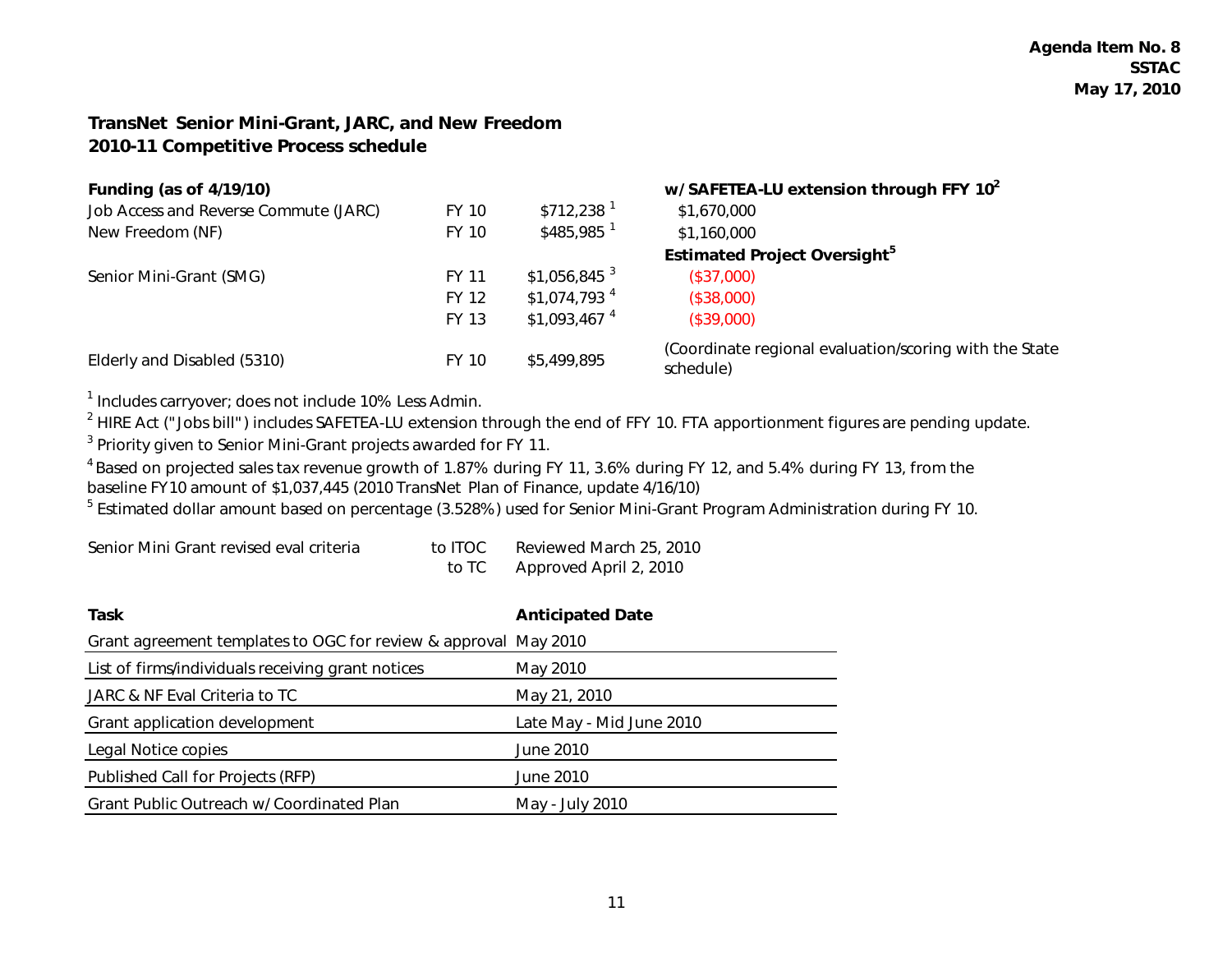| Task                                                                                                | <b>Anticipated Date</b> |                                      |  |  |
|-----------------------------------------------------------------------------------------------------|-------------------------|--------------------------------------|--|--|
| <b>Grant Application Workshops</b>                                                                  | July - August 2010      |                                      |  |  |
| Draft Application reviews (soft deadline)                                                           | Early September 2010    |                                      |  |  |
| Selection of Eval./Scoring Committee<br>members (complete Conflict of Interest,<br>Form 700s, etc.) |                         | September 20, 2010 (SSTAC)           |  |  |
| <b>Applications Due</b>                                                                             |                         | Late October 2010                    |  |  |
| Convene Evaluation/Scoring Committee                                                                |                         | Late November 2010                   |  |  |
| Proposal scoring and ranking sheet(s) and<br>summary page                                           | December 2010           |                                      |  |  |
| Final collective prioritization & grant award summary                                               |                         | December 2010 - January 2011         |  |  |
| Staff report and proposed grant award<br>list                                                       | to SSTAC                | January 19, 2011                     |  |  |
|                                                                                                     | to ITOC                 | February 9, 2011 (Senior Mini-Grant) |  |  |
|                                                                                                     | to TC                   | February 18, 2011                    |  |  |
|                                                                                                     | to BOD                  | February 25, 2011                    |  |  |
| 2010 RTIP Amendment for grant amounts to TC                                                         |                         | March 18, 2011                       |  |  |
| assigned to approved projects                                                                       | to BOD                  | March 25, 2011                       |  |  |
| Apply to FTA for grant through TEAM (JARC/NF)                                                       | April 2011              |                                      |  |  |
| Develop grant agreements                                                                            |                         |                                      |  |  |
| Determine applicability to DBE goals                                                                |                         | April-<br>August                     |  |  |
| Finalize and import Scope of Work,<br>Project Budget, and Project Schedule                          |                         | 2011                                 |  |  |
| FTA confirmation of grants (JARC/NF)<br>Initiate grant agreement process with                       |                         | August 2011                          |  |  |
| Legal, Finance, and<br>Contracts/Procurement                                                        |                         | August - September 2011              |  |  |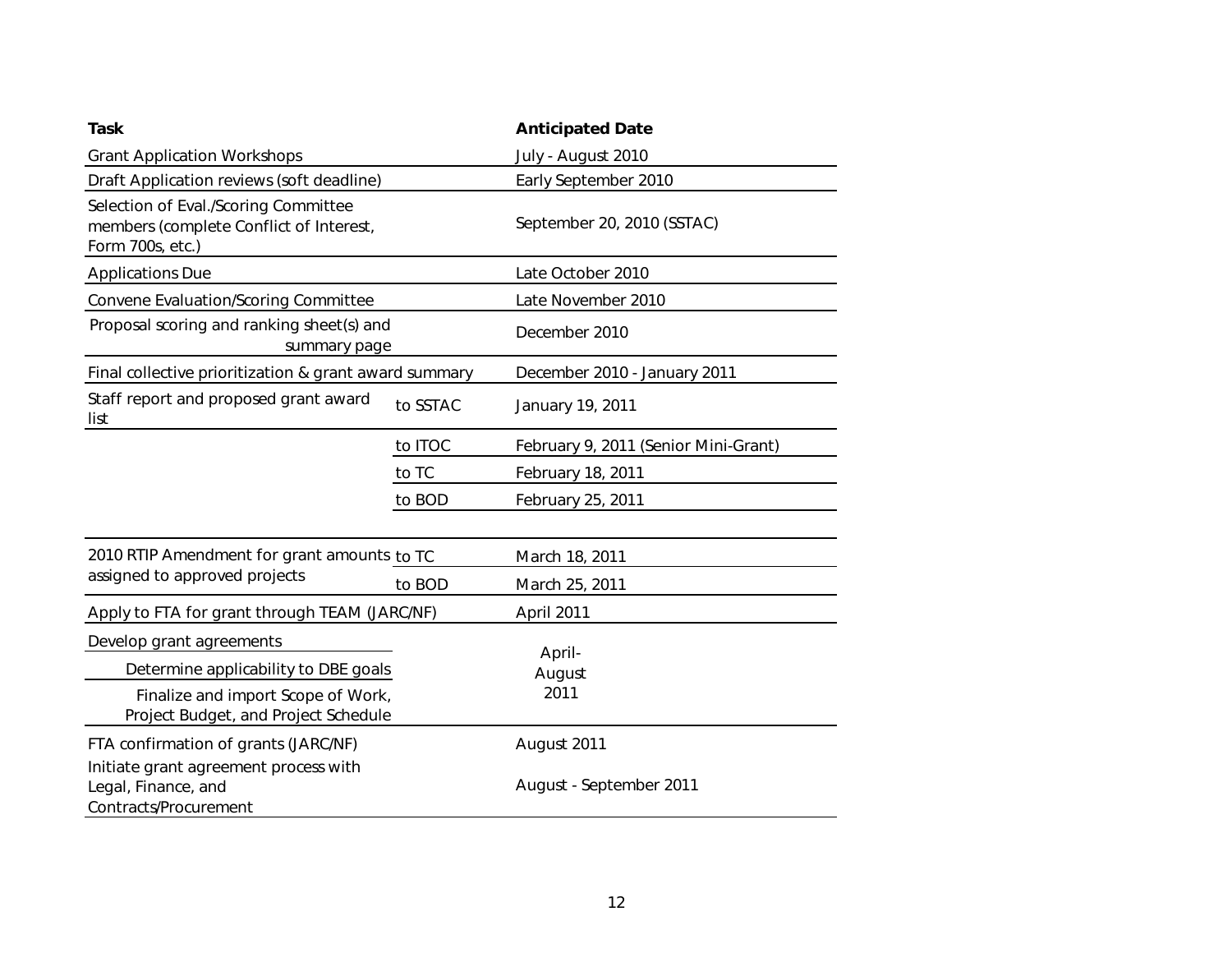## **TRANSPORTATION COMMITTEE**

J<u>une 4,</u> 2010

**Deleted:** May 21 **Agenda Item No. 9 SSTAC May 17, 2010** 

## AGENDA ITEM NO.: **X**

#### **Action Requested: APPROVE**

#### JARC AND NEW FREEDOM PROGRAM EVALUATION CRITERIA File Number 3320200

#### **Introduction**

SANDAG was selected by the Governor of California as the designated agency to award and facilitate the Job Access and Reverse Commute (JARC) and New Freedom (NF) federal grant programs for the San Diego urbanized area. The responsibilities with this designation include development of the evaluation criteria, holding a competitive grant process, and recommending to

#### **Recommendation**

The Transportation Committee is asked to approve the New Freedom and JARC evaluation and scoring criteria, as outlined in Attachments 1 and 2 respectively, for the 2010-2011 competitive grant process anticipated to begin in June 2010.

the Federal Transit Administration (FTA) which projects should be funded. Funds from the New Freedom program are available for operating, capital, and mobility management projects providing new or expanded transportation services and facilities for persons with disabilities. Funds from the JARC program are available for operating, capital, and mobility management projects that support the development and maintenance of transportation services designed to transport low-income individuals to and from jobs and other employment related activities.

#### **Discussion**

The Federal Transit Administration issues guidance on strategies for addressing the requirements set forth by SAFETEA-LU (Safe, Accountable, Flexible, Efficient Transportation Equity Act: A Legacy for Users) in regards to JARC and New Freedom. Under SAFETEA-LU, a region's Coordinated Plan must prioritize projects for funding. The 2009-2013 Coordinated Public Transit - Human Services Transportation Plan (Coordinated Plan) prioritized the needs in the San Diego region from which all projects must be derived to be eligible for funding. Updated priorities for grant funding will be addressed in the 2010-2014 Coordinated Plan and will be reviewed by the Social Services Transportation Advisory Council (SSTAC), a statutory group which includes representatives from transit agencies, the region's Consolidated Transportation Service Agency (CTSA), social service providers, and at-large citizen members. Thus, the JARC and New Freedom evaluation criteria for the anticipated 2010 competitive grant process will be primarily focused on ranking the technical merits of project proposals the prioritization of needs occurring in the Coordinated Plan.

#### *Evaluation and Scoring Criteria*

C:\Documents and Settings\amad\My Documents\A-90448\_SSTAC Agenda 5.17.10 REVISED\Item 9\_DLE-OPE-JARC\_NF\_mst.doc

#### **Deleted:** and competitive grant process **Deleted:** erefore **Deleted:** a **Deleted:** , and **Deleted:** with **Deleted:** *New Freedom Program¶* On January 18, 2008, the Transportation Committee approved the competitive process and evaluation criteria for allocating FY 2008 and FY 2009 New Freedom funds. The 2010 competitive grant process will allocate available FY 2010 New Freedom funds using the existing criteria (see Attachment 1). Since

funding for this program is only authorized through Federal Fiscal Year 2010, grant applicants would only apply for a one-year grant at this time. Future competitive grant processes will be held every other year subject to the current programs being continued in the next federal transportation reauthorization.¶

#### ¶ *Job Access and Reverse Commute (JARC) Program¶* On September 19, 2008, the Transportation Committee approved the competitive process and evaluation criteria for allocating FY 2009 JARC funds. The 2010-2011 competitive grant process will allocate available FY 2010 JARC funds using the existing criteria (see Attachment 2). Like New Freedom, funding for the JARC program is only authorized through Federal Fiscal Year 2010. JARC applicants would only apply for a one-year grant, with future competitive grant processes to be held every other year subject to continued reauthorizations of SAFETEA-LU.¶ ¶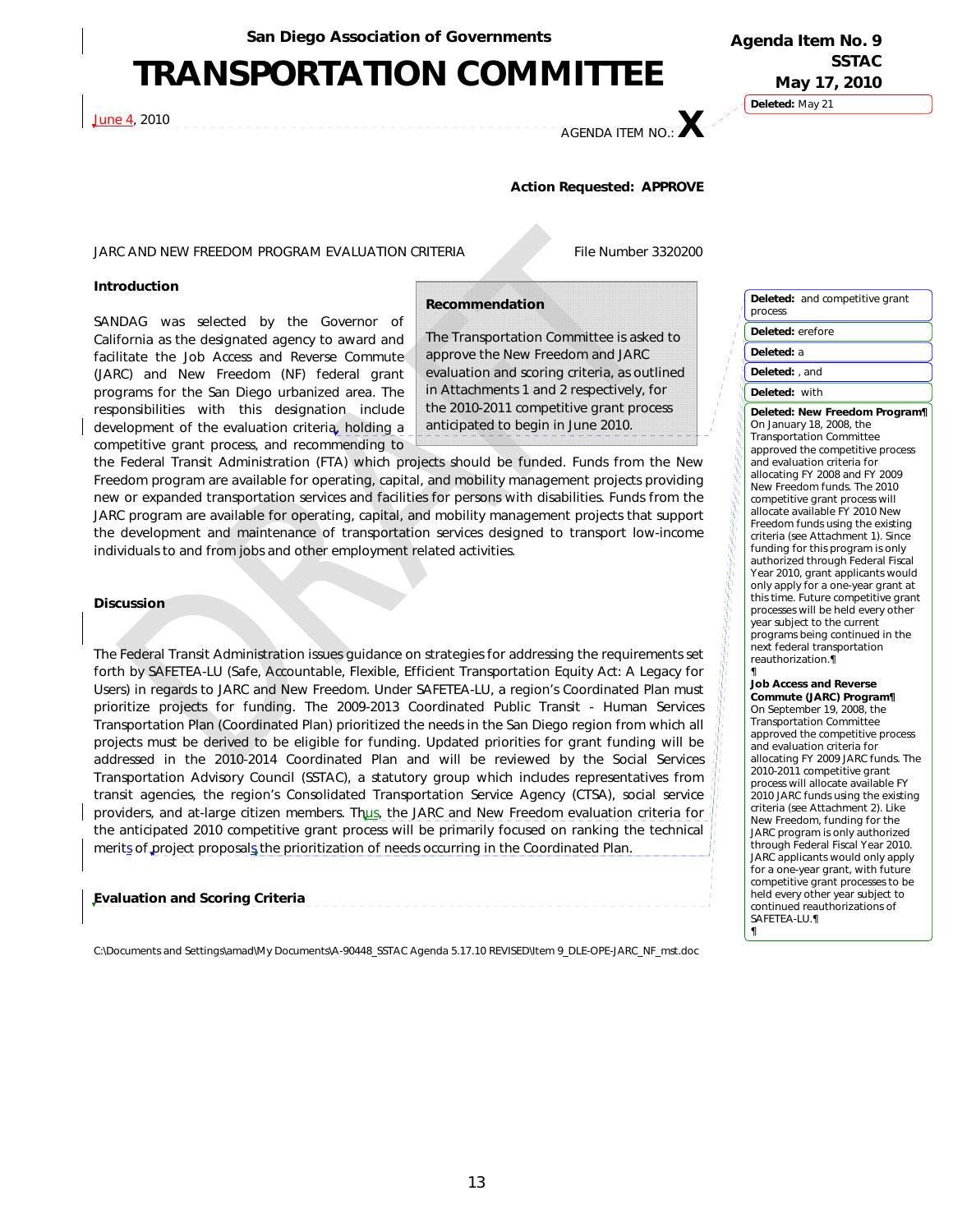The evaluation and scoring criteria for the JARC and New Freedom awards were originally developed in 2007 and revised in 2008 in response to a review of the process. The evaluation and scoring criteria are consistent with the Federal guidance for **both programs**. Staff experience with the current evaluation and scoring criteria has been positive, and it is recommended that the same criteria be used in the next JARC and New Freedom competitive process. The proposed evaluation criteria are provided in Attachments 1 and 2. The format and principles used to design the JARC and New Freedom evaluation and scoring criteria were also adapted to the Senior Mini-Grant Program and approved by the Transportation Committee in April, 2010.

JARC and New Freedom Funding

Funding for the JARC and New Freedom programs is currently only authorized through Federal Fiscal Year 2010, meaning that grant applicants would only apply for a one-year grant at this time. Future competitive grant processes will be held every other year subject to the current programs being continued in the next federal transportation reauthorization.

JARC and New Freedom Federal Reporting to the FTA

The FTA requires an annual report for each JARC and New Freedom funded service in operation during the last Federal Fiscal Year. This year, the report included projects from SANDAG subrecipients as well as direct recipients (MTS and NCTD) in operation during FFY 2009 (October 1, 2008 – September 30, 2009). The federal reporting asked for brief service profiles of each project, consisting of the following information:

**Service description** – A detailed description (1-2 paragraphs) of the NF-funded service provided during FFY 2009, indicating the route name and/or number, if applicable, and description of the route alignment or service.

**Evaluation** – Describe how you have evaluated your project within your agency or organization. Identify relevant performance measures and benchmarks.

**Accomplishments** – Highlight your greatest accomplishments. Describe any especially successful or innovative elements.

**Lessons learned** – What advice would you give to someone else starting a service like yours? What do you wish you had known when you started the service?

A total of ten (10) projects were included in this year's federal report. SANDAG submitted service profiles for the following subrecipient projects: City of La Mesa (Rides4Neighbors), Jewish Family Service (UC Rides & Smiles), Full Access and Coordinated Transportation (Mobility Management), and City of Oceanside (Senior Shuttle and Volunteer Driver program). Additionally, the transit operators submitted reports to the FTA for the following five (5) direct recipient projects: MTS Route 30, Route 905, and Route 960; NCTD Mobility/Travel Training and SPRINTER Weekend Service. All service profiles submitted for the FFY 2009 reporting are included in Attachment 3.

#### *Next Steps*

The proposed schedule for the competitive selection and grant award process for the JARC, New Freedom, and *TransNet* Senior Mini-Grant programs is shown below. The competitive selection **Deleted:** JARC and New Freedom **Deleted:** #

**Deleted:** #

**Formatted:** Underline

**Deleted: Deleted:** ¶

**Deleted:** ¶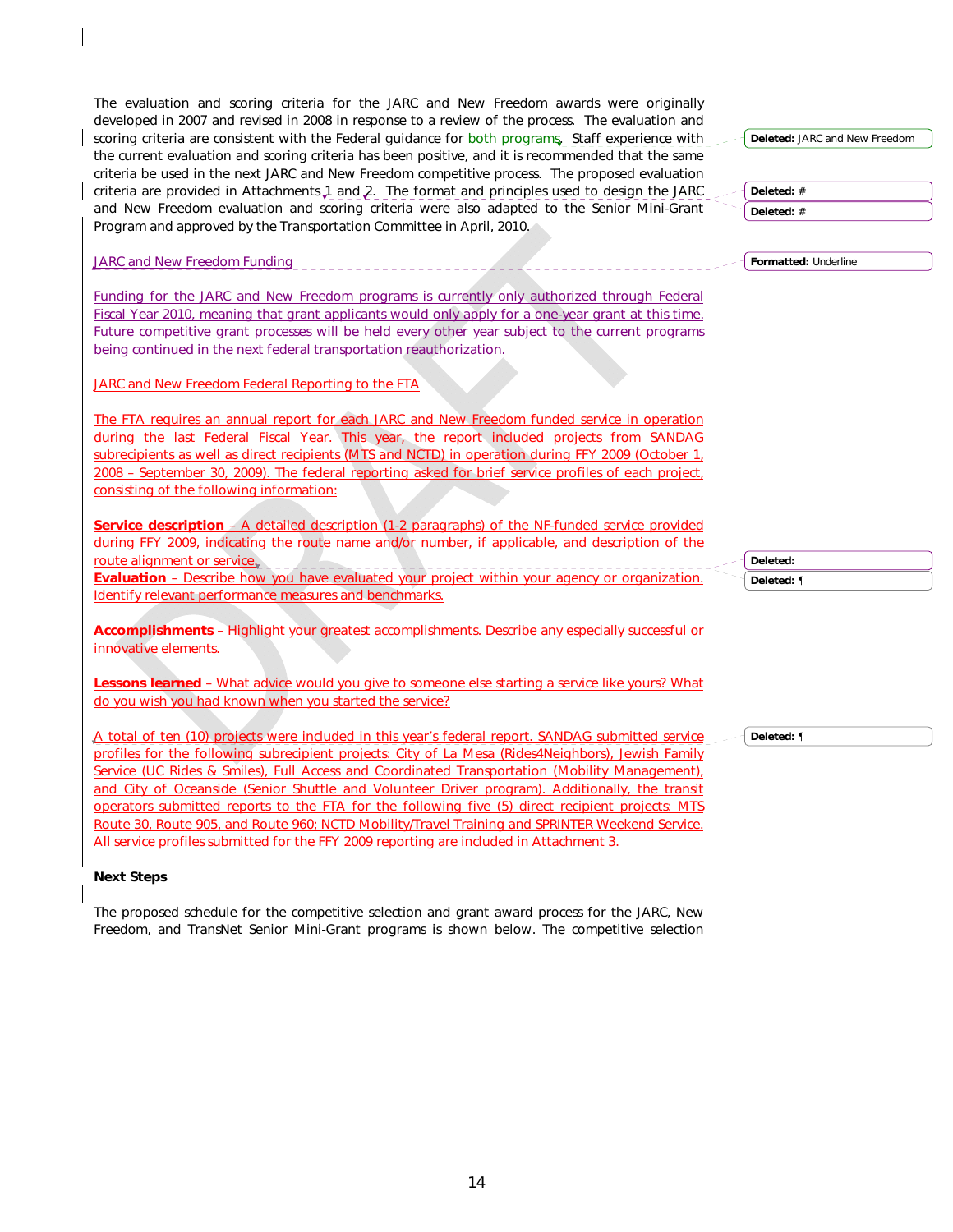process intends to align with the statewide rural JARC and New Freedom competition administered by Caltrans as well as the release of the final draft of the Coordinated Plan update.

| <b>Activity</b>                                                    | <b>Anticipated Date</b>    |
|--------------------------------------------------------------------|----------------------------|
| Approval of <i>TransNet</i> Senior Mini-Grant process and criteria | April 2, 2010 (Approved)   |
| by the Transportation Committee                                    |                            |
| Approval of JARC and New Freedom evaluation and scoring            | May 21, 2010               |
| criteria by the Transportation Committee.                          |                            |
| Grant agreement templates to Office of General Counsel,            | May 2010                   |
| grant application development, and legal notices.                  |                            |
| Publish Call for Projects (Request for Proposals) for JARC, New    | <b>June 2010</b>           |
| Freedom, and <i>TransNet</i> Senior Mini-Grant                     |                            |
| Grant public outreach with Coordinated Plan outreach efforts       | Late May - Early July 2010 |
| Grant application workshops                                        | July – August 2010         |
| Draft application reviews (optional soft deadline)                 | Early September 2010       |
| Selection of evaluation committee                                  | September 20, 2010         |
| Final Proposal Applications Due                                    | Late October 2010          |
| Convene evaluation committee to score and rank proposals           | November/December 2010     |
| Project award summary to advisory committees and working           | January 2011               |
| groups                                                             |                            |
| Transportation Committee approval of projects recommended          | February 2011              |
| for funding                                                        |                            |

**Deleted:** Jan

CHARLES "MUGGS" STOLL

Director of Land Use and Transportation Planning

Attachment: 1. FY 2010 JARC Project Evaluation and Scoring Criteria 2. FY 2010 New Freedom Project Evaluation and Scoring Criteria 3. FFY 2009 FTA JARC and New Freedom Service Profiles

 $- - - -$ 

**Deleted:** 2. FY 2010 JARC Project Evaluation and Scoring Criteria

Key Staff Contact: Dan Levy, (619) 699-6942, dle@sandag.org

<u> - - - - - - - - - - - -</u>

\_\_\_\_\_\_\_\_\_\_\_\_\_\_\_\_\_\_\_\_\_\_\_\_\_\_\_\_\_\_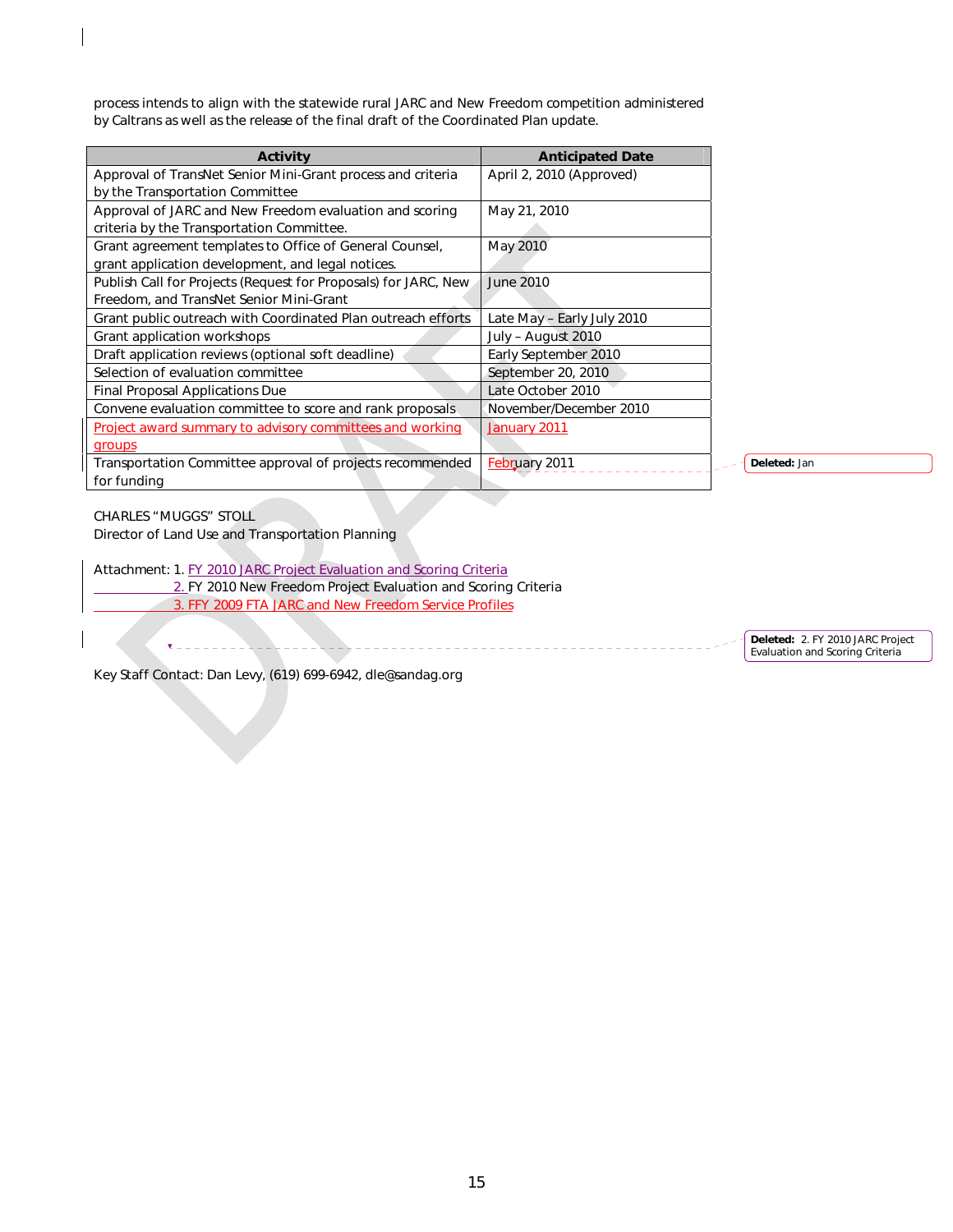#### **Job Access and Reverse Commute Project Evaluation and Scoring Criteria**

The following information and scoring criteria were used to score and rate project applications for Job Access and Reverse Commute funding.

*Minimum Eligibility Criteria:* Must answer **Yes** to each question to be eligible.

- 1. Is the agency a local governmental agency, (private or public) operator of public transportation, nonprofit agency, or a tribal government?
- 2. Is your project derived from a Very High or High Priority in the 2010 2014 Coordinated Plan?
	- : **Very High** 
		- Develop or expand transit and non-agency client transportation services in areas with little or no other transportation options based on identified gaps in transportation services included in Chapters 6 and 7; or
		- Develop or expand transportation solutions in areas with sufficient densities to support shared ride or coordinated services based on identified gaps in transportation services included in Chapters 6 and 7.
	- : **High** 
		- $\rightarrow$  Develop a centralized ride scheduling, dispatching, a mobility center
		- Improve transportation services to the rural areas
		- $\rightarrow$  Increase coordination efforts by combining resources such as vehicles, riders, funds for rides, vehicle maintenance, drivers, driver training, insurance coverage, general ride subsidies, dispatching equipment, software, and gas cards for volunteers
		- $\rightarrow$  Increase work-based weekday and weekend service based on identified gaps in service included in Chapters 6 and 7
		- Increase work-based weeknight service based on identified gaps in service included in Chapters 6 and 7
		- Provide travel training to encourage more individuals to ride regular transit
		- $\rightarrow$  Develop or enhance volunteer driver programs
		- $\rightarrow$  Upgrade bus stops to include weather protection

*Goals and Objectives (maximum 15 points).* The information and scoring criteria below will be used to score and rate project applications for JARC funding.

- Will the project serve the appropriate population? Does the proposal provide pertinent demographic data and/or maps? **(5 points)**
- Will the proposed program increase or enhance the availability of transportation for low-income individuals for job-related trips? **(5 points)**
- $\rightarrow$  To what extent is the proposed project consistent with the goals and objectives of the JARC program? **(5 points)**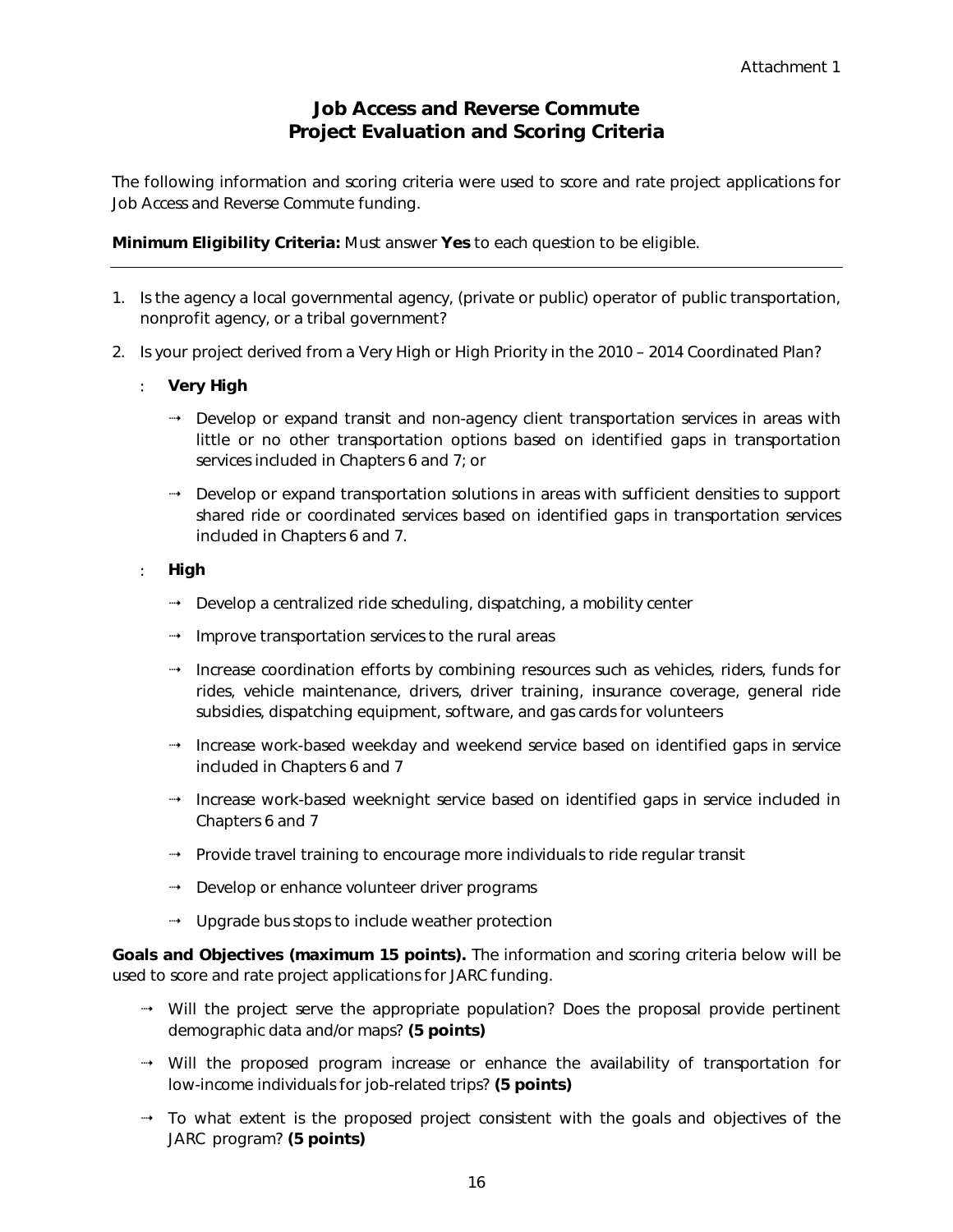#### *a. Operational/Implementation Plan (maximum 15 points)*

- $\rightarrow$  How thorough is the implementation plan? Does the proposal include project tasks, timelines, benchmarks, key milestones, key personnel, deliverables, and routes and schedules as applicable? Does the implementation plan and timeline seem feasible? **(5 points)**
- $\rightarrow$  Does the applicant demonstrate the technical ability to manage the project? Has the applicant effectively implemented projects using federal or state funds in the recent past; has the applicant managed similar projects; has the applicant had sufficient experience in providing services for the targeted clientele? Does the agency have adequate staff to resources to handle the project? If applicable, are drivers properly trained? If applicable, does the agency display the ability to maintain vehicles? **(5 points)**
- Does this project relate to other services or facilities provided by the agency or firm? Does the operational plan correspond with the project goals/objectives? **(5 points)**

#### *b. Program Effectiveness and Performance Indicators (20)*

- Does the project make use of JARC funds in an efficient and cost effective manner? **(5 points)**
- Does the proposal describe efforts to ensure the project's cost-effectiveness (and other measurable units of service)? Will the project experience increasing efficiencies over time? If applying for a capital project, does the applicant demonstrate that the purchase is the most cost-effective product for the service being provided? **(5 points)**
- Does the proposal provide measurable performance indicators to measure and evaluate the effectiveness of the proposed project in meeting the identified goals? For capital-related projects, does the applicant establish milestones and methods for reporting the status of project delivery? **(5 points)**
- Does the applicant describe methodologies and procedures for ongoing monitoring and evaluation of the project or service, and steps to be taken if original goals are not achieved? **(5 points)**

#### *c. Coordination and Program Outreach (15 points)*

- Does the proposal describe how key stakeholders will remain involved and informed throughout the process? Did the applicant attach three letters of support from stakeholders to the grant application? **(5 points)**
- $\rightarrow$  How thorough are the applicant's proposed strategies for marketing the project and promoting public awareness? **(5 points)**
- To what extent does the project demonstrate coordination among various entities? **(5 point maximum – 1 point per type of coordination)** 
	- : Shared use of vehicles
	- : Dispatching or scheduling
	- : Maintenance
	- : Back up transportation
	- : Staff training programs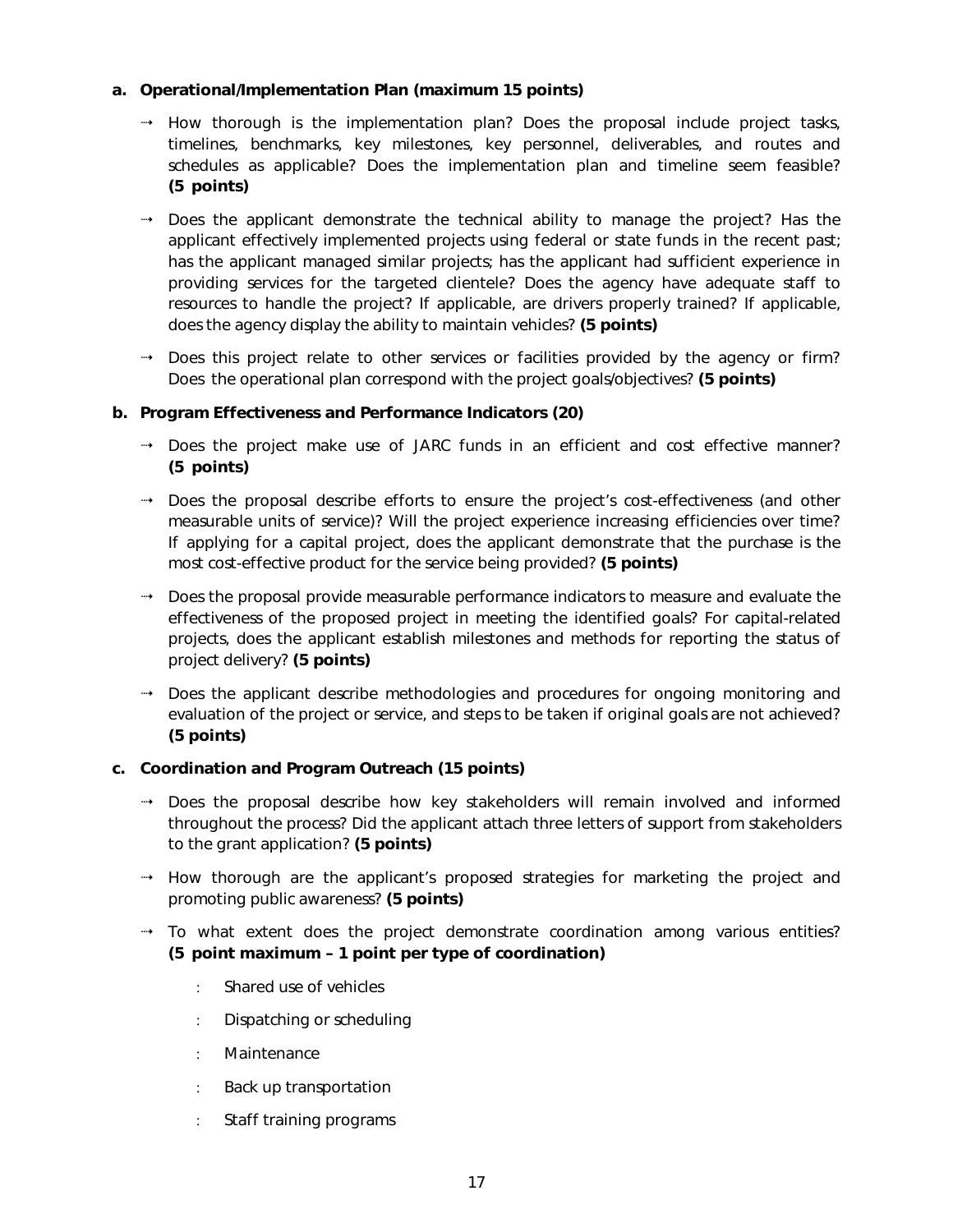- : Joint procurement of services and supplies
- : Active participation in local social service transportation planning process
- : Coordination of client trips with other transportation agencies

#### *d. Project Budget (15 points)*

- Was a clearly defined budget submitted for the proposed project? **(5 points)**
- Does the project appear to be feasible as described? **(5 points)**
- Is the source of local share stable? **(5 points)**

#### *e. Sustainability (10)*

- Does the applicant demonstrate a long-term commitment to the project to continue the effort beyond the availability of the requested grant resources? Is this applicant financially capable of sustaining operations after the initial grant funding is expended? **(5 points)**
- → Does the applicant provide sufficient justification as to why JARC funding is needed for this project? **(5 points)**

#### *f. Innovation (10)*

- $\rightarrow$  Is the proposed project an innovative solution to addressing the need, and could the innovations be applied to other services in the region? **(5 points)**
- Are there elements of the project that are environmental sustainable (including the use of alternative fuels and clean air vehicles)? **(5 points)**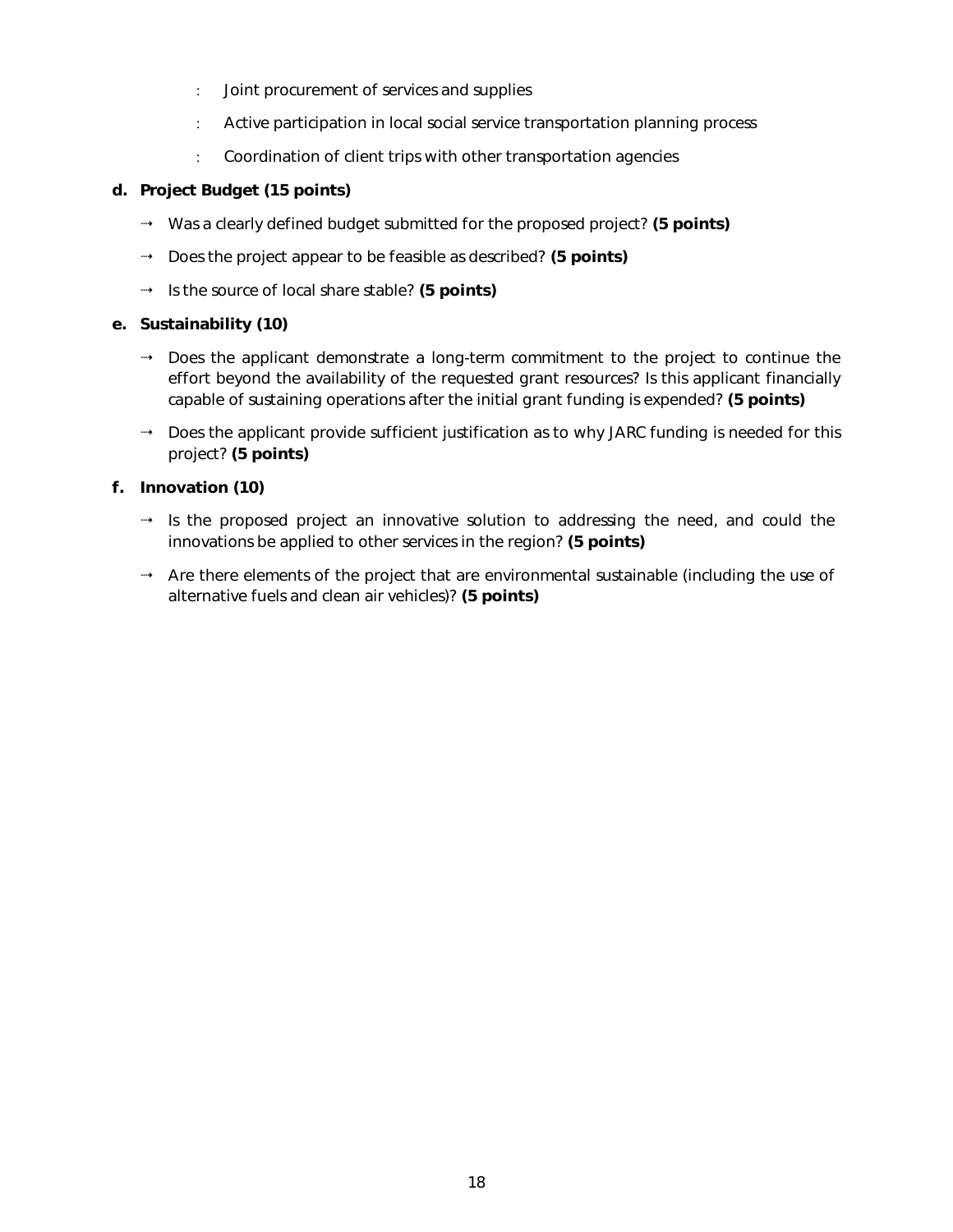#### **New Freedom Program Evaluation and Scoring Criteria**

The following information and scoring criteria will be used to score and rate project applications for New Freedom (NF) funding.

- **A.** *Project Need (20 points)***:** The project application should directly address transportation gaps and/or barriers identified in the 2010-2014 Coordinated Public Transit and Human Services Transportation Plan (Coordinated Plan), and demonstrate how the project was derived from the strategies identified in the Coordinated Plan.
- **B.** *Goals and Objectives (10 points)***:** The project application should clearly state the overall program goals and objectives, and demonstrate how the project is consistent with the objectives of the New Freedom grant programs, as described in the Federal Transit Administration's circulars. The application should clearly describe the project's purpose and scope.
- **C.** *Implementation Plan (15 points):* For projects seeking funds to support program operations, applicants must provide a well-defined service operations plan, including days and hours of operation for operating grants. The applicant must describe implementation steps and timelines for carrying out the plan. The project application should indicate the number of persons expected to be served, and the number of trips (or other units of service) expected to be provided. The service operations plan should identify key personnel assigned to this project and their qualifications. Project sponsors should demonstrate their institutional capability to carry out the service delivery aspect of the project as described.

For projects seeking funds for capital purposes, the applicant must provide a solid rationale for use of New Freedom funds and demonstrate that no other sources of funds are appropriate to meet this need, as well as provide an implementation plan and timelines for completing the capital project.

- **D.** *Project Budget (15 points):* Project Applicants must submit a clearly defined project budget, indicating anticipated project expenditures and revenues, including documentation of matching funds. Proposals should address long-term efforts and identify potential funding sources for sustaining the service beyond the grant period. Proponent shall demonstrate how using this funding leverages resources to the maximum possible extent.
- **E.** *Financial and Environmental Sustainability (10 points):* The highest point scores will be awarded to that have a high probability of becoming self sufficient (e.g. not require New Freedom funding) in future years. Points may also be awarded for projects that are environmentally sustainable or promote good environmental stewardship.
- **F.** *Coordination and Program Outreach (15 points):* Proposed projects will be evaluated based on their ability to coordinate with other community transportation and/or social service resources. Applicants should clearly identify project stakeholders, and how they will keep stakeholders involved and informed throughout the project. Project sponsors should also describe how they would promote public awareness of the project. **Letters of support from key stakeholders should be attached to the grant application**.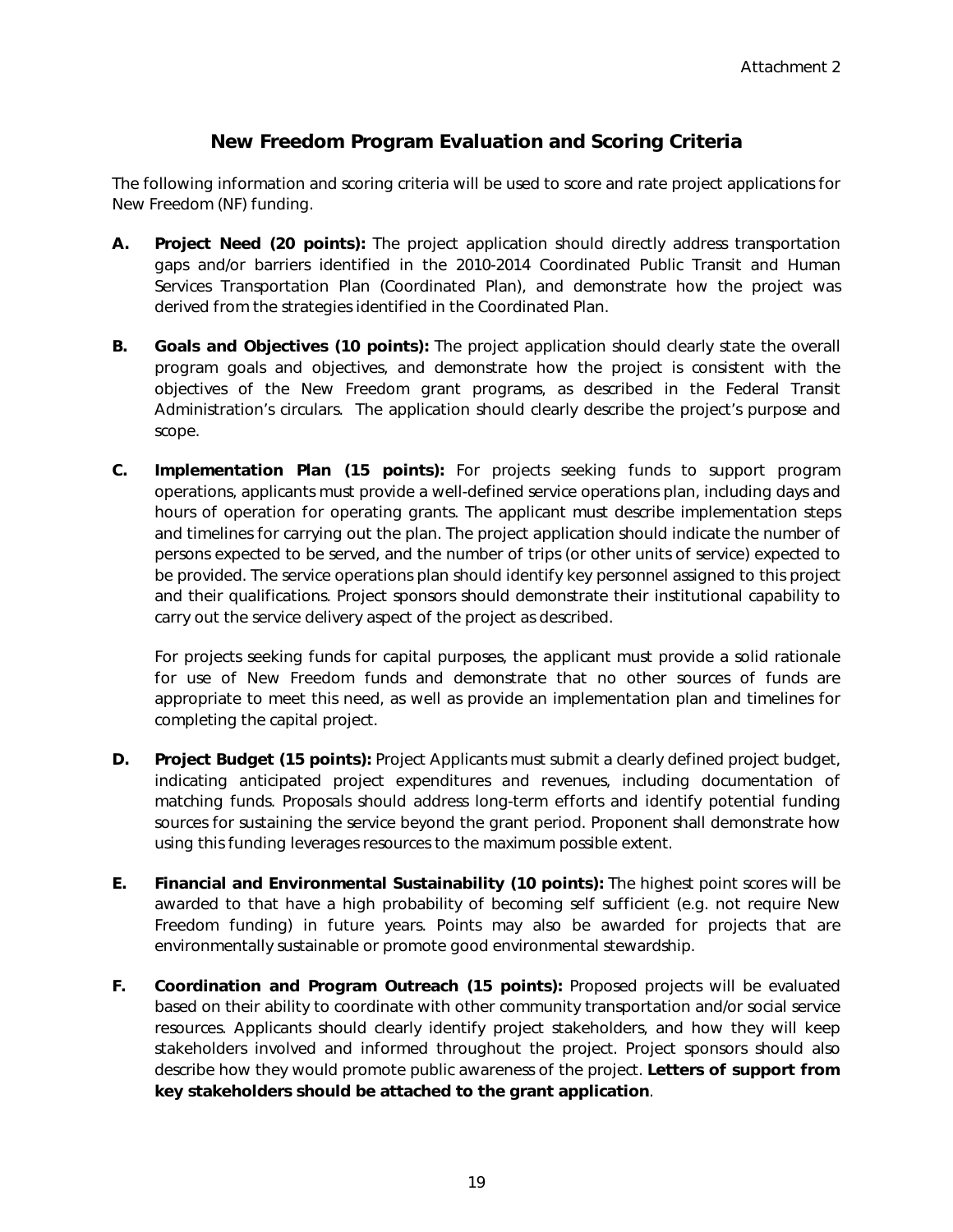**G.** *Program Effectiveness and Performance Indicators (10 points):* The project will be scored based on the project sponsor's ability to demonstrate that the proposed project is the most appropriate match of service delivery to the need, and is a cost-effective approach. Applicants also must identify clear, measurable outcome-based performance measures to track the effectiveness of the service in meeting the identified goals. If an organization operates similar services, it must show how this service compares in terms of efficiency and cost-effectiveness with other services currently being operated. For grants that involve providing a transportation service, the cost per passenger trip must be indicated, as well as the estimated typical trip length.

A plan should be provided for ongoing monitoring and evaluation of the service, and steps to be taken if original goals are not achieved. Sponsor should describe their steps to measure the effectiveness and magnitude of the impact that the project will have on disabled residents.

**H.** *Innovation (5 points):* Applicants should provide new or innovative service concepts or facilities that have the potential for improving access and mobility for the target populations and may have future application elsewhere in the region.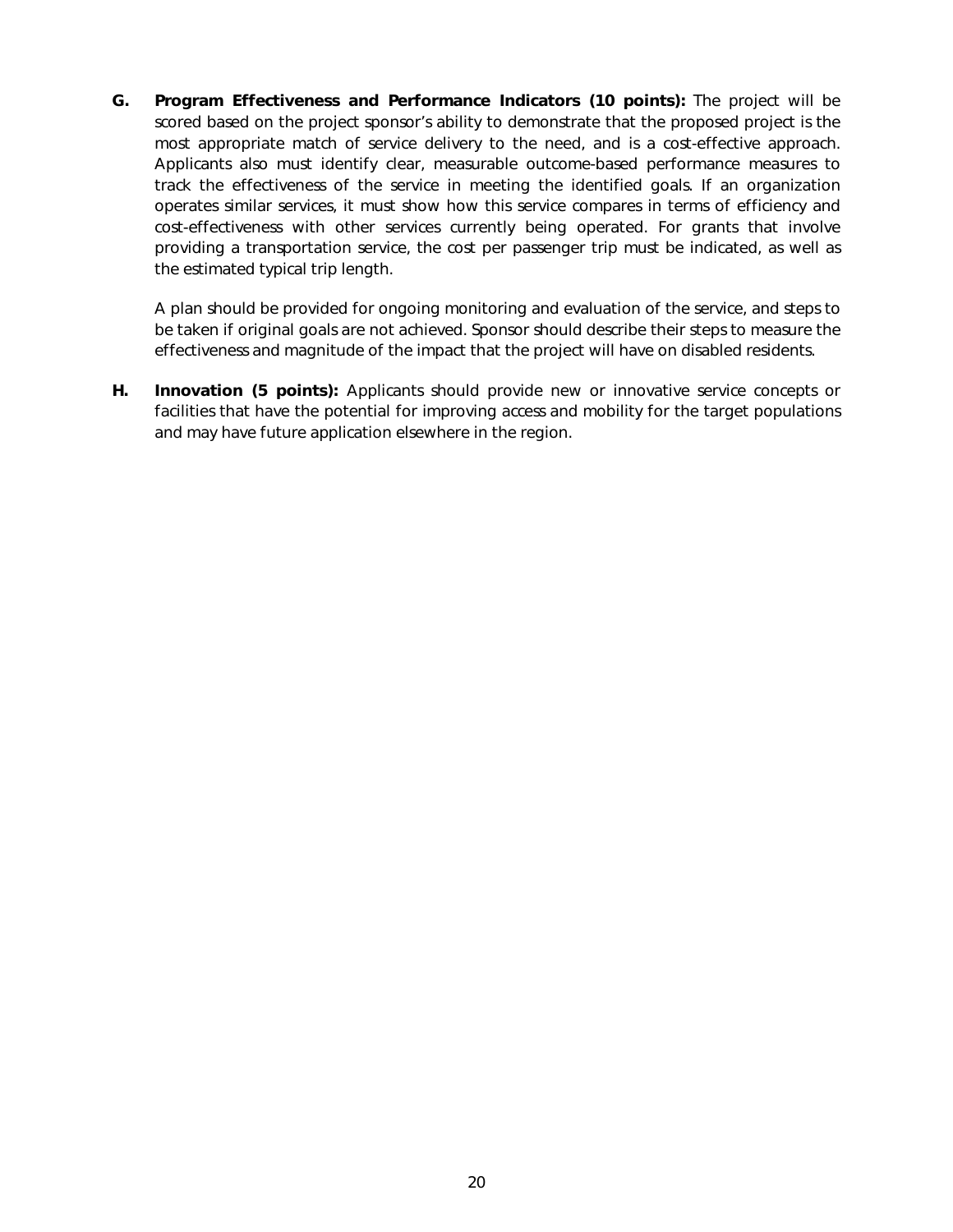Federal Transit Administration Federal Fiscal Year 2009 JARC and New Freedom Service Profiles

#### *New Freedom Program*

#### **SANDAG Subrecipients**

#### **Jewish Family Service - UC Rides & Smiles**

Trip-Based Services/Volunteer Driver Program No. of months in operation during FFY 09: 12 months Total one-way trips: 1632

**Service description** – Provide a detailed description (1-2 paragraphs) of the NF-funded service provided during FFY 2009. Please indicate the route name and/or number, if applicable, and describe the route alignment or service UC Rides & Smiles launched September 2008, as a result of the generous New Freedom funding. Rides & Smiles is an innovative, primarily volunteer-based transportation service. Volunteer drivers provide rides utilizing their personal vehicles; Jewish family Service (JFS) reimburses mileage and provides secondary auto insurance. The service is available to individuals residing in zip codes 92037, 92111, 92117, 92121, and 92122. JFS is working with the Jewish Senior Services Council to expand the transportation services available to older adults by developing the program On the Go: Transportation Solutions for Older Adults. UC Rides & Smiles falls under the umbrella of On the Go. Most Rides & Smiles rides are provided by volunteers. If a volunteer is not available, the ride is either provided by an On the Go paid back-up driver or dispatched to a yellow cab taxi for completion. As noted below, 86 percent of rides in Federal FY 09 were provided by volunteer drivers.

**Evaluation** – Describe how you have evaluated your project within your agency or organization. Identify relevant performance measures and benchmarks. JFS measures the performance of the UC Rides & Smiles service against the following yearly goals/objectives: - Goal: A minimum of 25 drivers will be enrolled. - Result: 35 drivers were enrolled. - Goal: A qualified sub-contractor will be secured to transport those seniors and individuals with disabilities who require wheelchair or other equipment assistance. - Result: Pineapple Express was secured and a MOU was signed. - Goal: The program will serve a minimum of 75 individuals, providing a minimum of 1,300 trips. - Result: 1,632 rides were provided to 282 enrolled riders. - Goal: A minimum of 95 percent of clients responding to quarterly satisfaction surveys will rate the services provided as "Good" or "Excellent". -Result: Nearly 100 percent of clients rated the services "Good" or "Excellent". Problems are identified through the program monitoring process and addressed immediately by the Program Coordinator, who communicates with riders and drivers daily, as needed. As this program is based on a proven model, project staff do not anticipate any obstacles that would interfere with the successful achievement of goals and objectives.

**Accomplishments** – Highlight your greatest accomplishments. Describe any especially successful or innovative elements.

The UC Rides & Smiles service had a tremendous first year. Rides & Smiles received the 2009 Beverly Foundation STAR Award as a program model of excellence and had the following community impact: UC Rides & Smiles FFY 09 Volunteer Rides 1,396 Paid Driver Rides 224 Yellow Cab Taxi Rides 12 Total # of Rides 1,632 New Riders 252 Total Enrolled Riders 282 In conjunction with the San Diego County Volunteer Driver Coalition, a successful Volunteer Driver Training and Appreciation Event was held September 15, 2009 at the California Department of Transportation (Caltrans) District 11 building. Approximately 100 individuals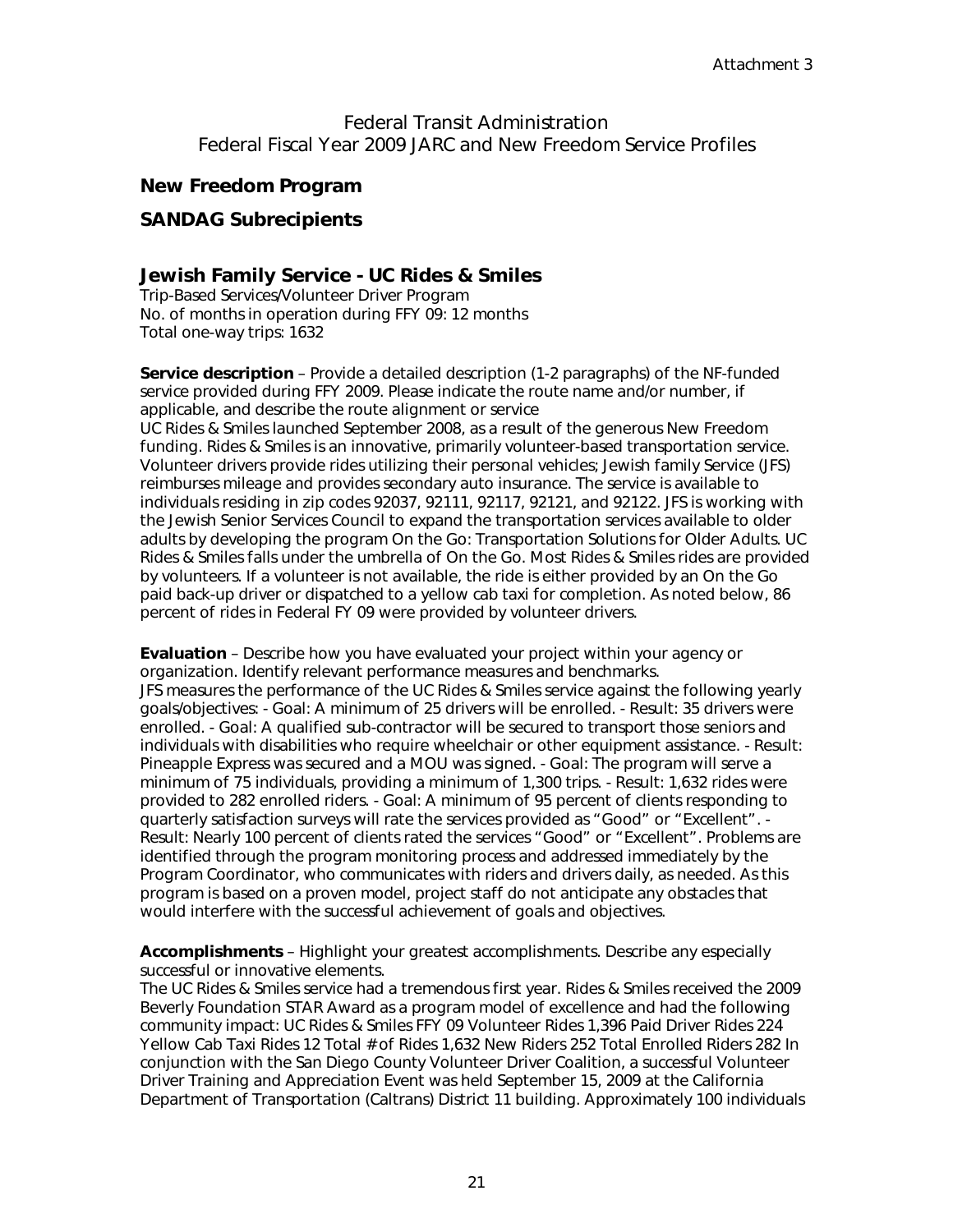were in attendance. The event consisted of two hours of volunteer training, lunch, an inspirational speaker, and special recognition awards for volunteers and their service.

**Lessons learned** – What advice would you give to someone else starting a service like yours? What do you wish you had known when you started the service? Spearheading a new community service, particularly a volunteer-based one, requires community support. It is essential to engage community leaders, groups, and clubs from the beginning, and to stay in continuous contact with them. Relationship-building is a key element to a successful community-based service and to successful volunteer recruitment.

#### **City of La Mesa - Rides4Neighbors**

Trip-Based Services/Volunteer Driver Program No. of months in operation during FFY 09: 12 months Total one-way trips: 4334

**Service description** – Provide a detailed description (1-2 paragraphs) of the NF-funded service provided during FFY 2009. Please indicate the route name and/or number, if applicable, and describe the route alignment or service

The New Freedom funded project includes the operation, management and expansion of a volunteer driver transportation service. The geographical area expanded beyond the City of La Mesa boundaries in FFY 2009 to include unincorporated areas outside the La Mesa city limits, including Mt. Helix, Casa de Oro and Spring Valley. In January 2009 the project launched the Discount Taxi Scrip component after hiring a part-time Clerical Asst. In collaboration with Yellow Cab, the project purchases scrip booklets worth \$20 of taxi service and sells to qualified older adults and persons with disabilities for \$10 per booklet. Taxi scrip works in combination with volunteer driver services, especially when drivers are unavailable or ride requests are made with insufficient notice for ride coordination. The project also includes a partnership with La Mesa 1st United Methodist Church as a subcontractor for the provision of a weekly shuttle small bus service for shopping. Eligible riders schedule the service in advance. The bus picks up riders from 10 AM to 11 AM and transports to the Grossmont Center for essential shopping. The shuttle can also accommodate drops at medical facilities adjacent to the hospital and the shopping center for lab appointments, check-ups, etc.

**Evaluation** – Describe how you have evaluated your project within your agency or organization. Identify relevant performance measures and benchmarks. During the early part of FFY 2009, we conducted a project evaluation component by administering a telephone questionnaire to 55 riders. The survey was designed to gather, compile and compare data on client-perceived ease of finding and utilizing transportation (1) prior to Rides4Neighbors and (2) after enrollment in the service. We continually monitor the progress of the program against the proposed program schedule. We recognize that we have been optimistic in phase-in of the various program components. We continually review the cost effectiveness factor and make adjustments, such as assigning rides based on the volunteer's residential location, to avoid paying unnecessary mileage for volunteers to travel an excessive distance to pick up a rider.

**Accomplishments** – Highlight your greatest accomplishments. Describe any especially successful or innovative elements.

Our most significant accomplishment has been the acquisition of the RideScheduler webware, which enables the project to enhance its efficiency by posting ride requests and ride activity on an internal website to which only active drivers and administrators have access. The scheduling system allows drivers to choose their own rides and eliminates the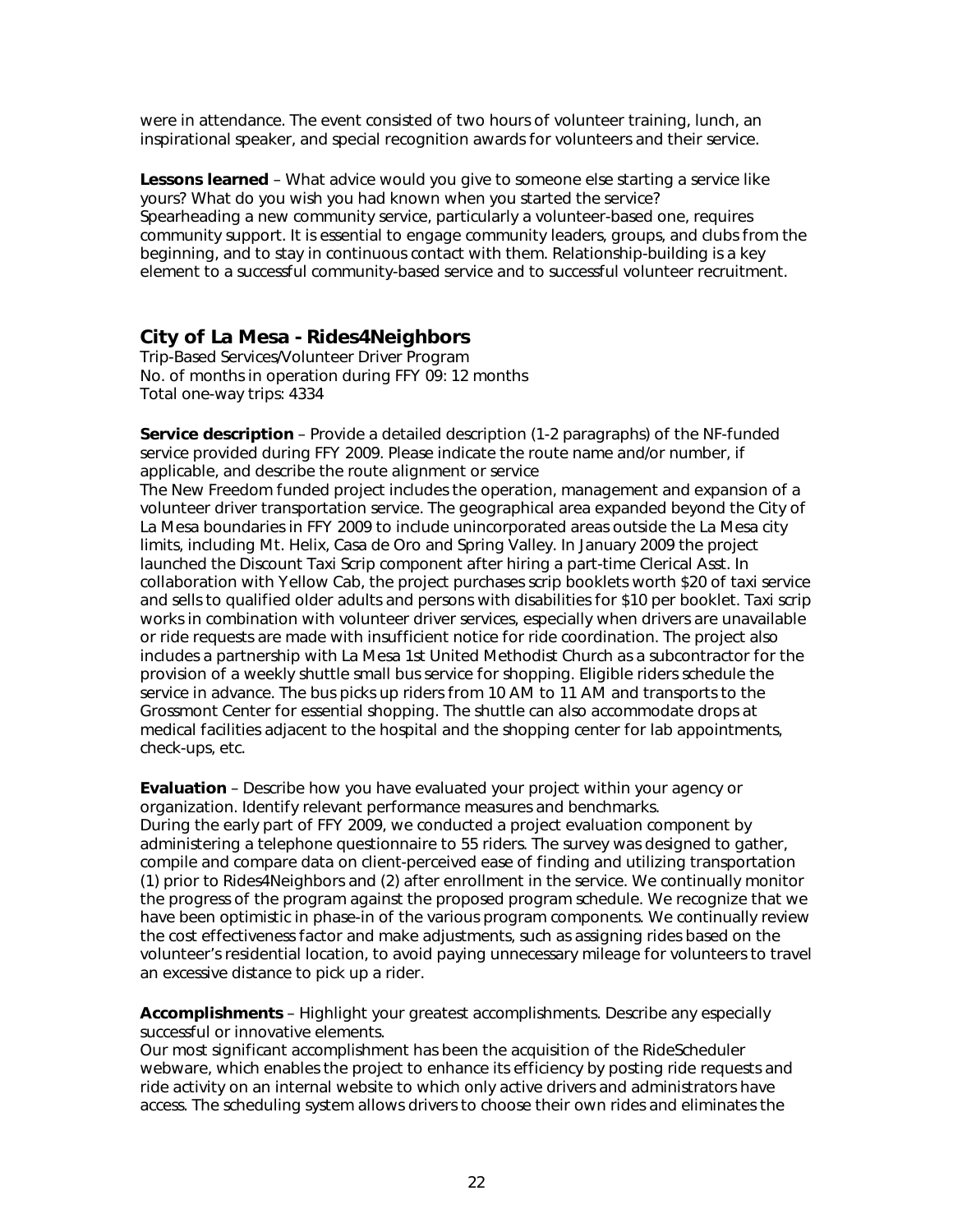need to continually circulate emails about rides needed and rides that have been picked up. The ride scheduler has reporting features that enable drivers to complete mileage reports online, as well as features that report on trip categories (medical, essential shopping, personal appointments, etc.)

**Lessons learned** – What advice would you give to someone else starting a service like yours? What do you wish you had known when you started the service? The advice we have to share concerns project staffing, particularly hiring the right people and going through a complete and thorough hiring process, regardless of the number of hours. In December 2008 we conducted a full job search for the part-time 20 hr per week Clerical Ass't. We had 2 department professionals interview 14 people, after receiving 58 applications. After narrowing the field to 2 candidates, we did 2nd interviews and hired an individual who had, at various career points, conducted community presentations, outreach and customer/client processing for program or services. For longevity considerations, we were seeking someone who was not ultimately looking for a full time job, had computer proficiency, worked in a crowded office with distractions and has had extensive customer service experience. Unfortunately, after 3 months it became apparent that the employee was not computer proficient and was unable to communicate accurate program information to prospective riders. We wished that we had given a computer proficiency test prior to hiring. Also we wished that we had required in the posting material that references must include former supervisors.

#### **City of Oceanside – Senior Shuttle**

Trip-Based Services/Volunteer Driver Program No. of months in operation during FFY 09: 11 months Total one-way trips: 2937

**Service description** – Provide a detailed description (1-2 paragraphs) of the NF-funded service provided during FFY 2009. Please indicate the route name and/or number, if applicable, and describe the route alignment or service

The Senior Shuttle program is a contracted door-to-door shuttle service for seniors age 65 years and older. The shuttle services, contracted to American Logistics Company, are ondemand with a reservation window from one week up to 60 minutes. The shuttle service cost to the senior is \$5.00 per one-way trip. The program is designed to have up to 267 oneway trips available for reservation each month; with 134 trips available to ambulatory seniors and 134 trips available to non-ambulatory seniors. Any unused trips roll over into the next month and are used based on the demand for service. The program's implementation under New Freedom grant funds occurred from October 1, 2008 to June 30, 2009 and included: the City registering seniors ages 65 years and older into the program and sends the registration list to American Logistics; American Logistics personnel then take the reservation calls, dispatches shuttles, and invoice the City. Trips are provided for medical appointments, grocery store shopping, pharmacy trips, social trips, church, and hair appointments.

**Evaluation** – Describe how you have evaluated your project within your agency or organization. Identify relevant performance measures and benchmarks. The primary source of evaluation during the period of October 1, 2008 through June 30, 2009 was progress made toward quantifiable measurements. As previously stated enough funding was available for up to 134 non-ambulatory trips and 134 ambulatory trips each month. This ensured that enough funding could pay for the higher cost of implementing a wheelchair accessible van. Month Ambulatory Trips Charged Non-Ambulatory Trips Charged October 2008 390 22 November 2008 304 17 December 2008 260 18 January 2009 248 14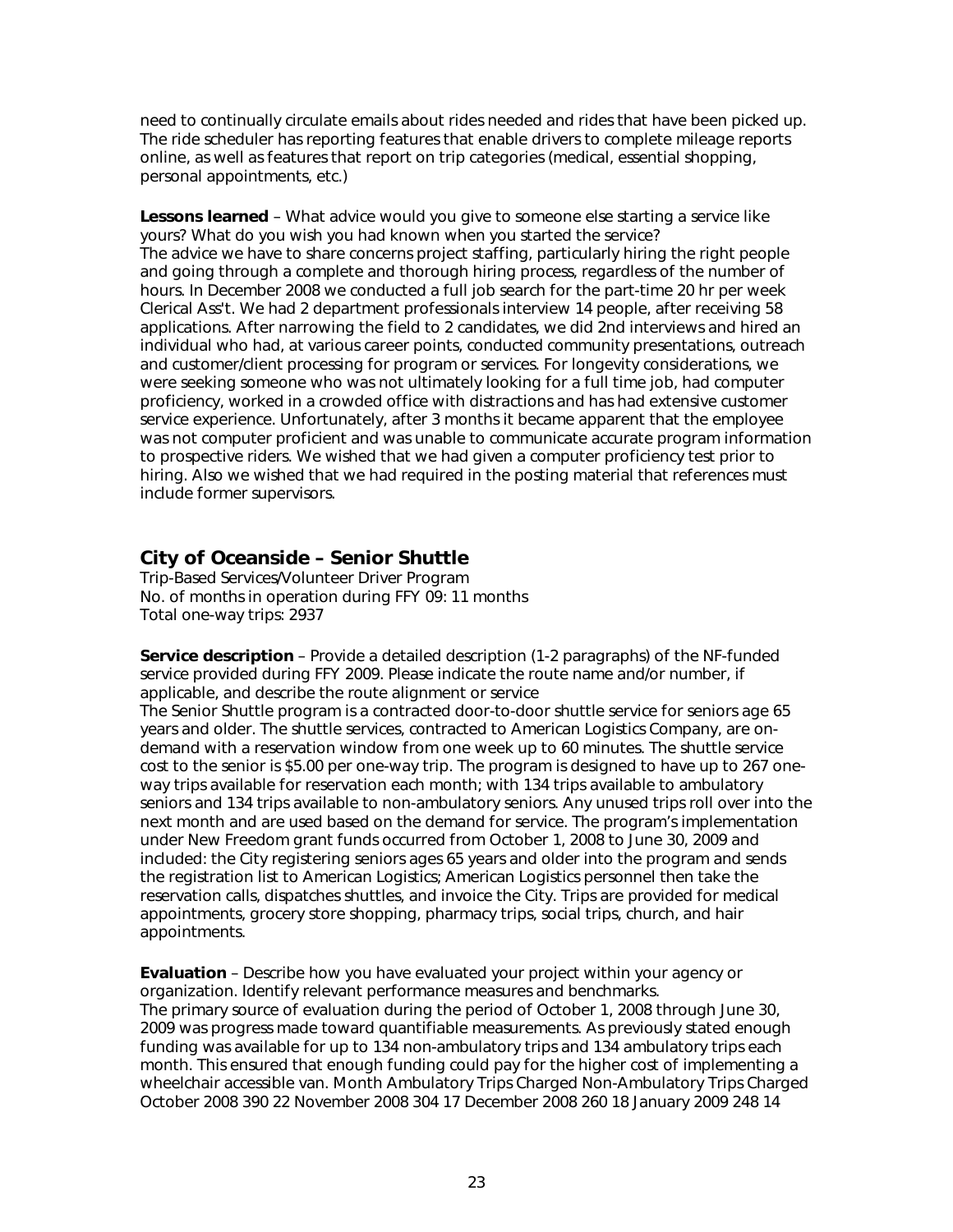February 2009 224 13 March 2009 250 16 April 2009 305 20 May 2009 278 22 June 2009 209 14 The number of trips provided in each category tells us that seniors preferred to transition into a sedan rather than use a ramp into a wheelchair accessible van. See the table below for the number of rides per month. This evaluation does not represent use of the program by seniors with disabilities. Many seniors with disabilities have used the program but did not require a wheelchair accessible van. Seniors utilizing more of the sedan shuttles actually enabled the program to provide more rides to seniors overall.

**Accomplishments** – Highlight your greatest accomplishments. Describe any especially successful or innovative elements.

The shuttle program was able to expand services with the assistance of New Freedom grant funds. The program was able to expand trip boundaries to the Encinitas Scripps Memorial medical complex, Carlsbad Kaiser medical offices, and any medical facilities in Vista. Additionally, the transit center in Vista was added to the trip boundaries. In addition to expansion of services, the program came to the aid of residents that are not necessarily the required "senior" age. One Oceanside resident that is slightly under the required age of 65 years or older was in need of transportation services because due to surgery she was temporarily blind. This was an individual with a disability, although temporary, she was able to receive services under this grant.

**Lessons learned** – What advice would you give to someone else starting a service like yours? What do you wish you had known when you started the service? The biggest lesson learned from this program continues to be the need for flexibility and to make adjustments as we go to resolve issues that arise through evaluation. This enables the funds to be maximized and provide the broadest level of service to the community as possible.

#### **City of Oceanside – Volunteer Driver**

Trip-Based Services/Volunteer Driver Program No. of months in operation during FFY 09: 12 months Total one-way trips: 334

**Service description** – Provide a detailed description (1-2 paragraphs) of the NF-funded service provided during FFY 2009. Please indicate the route name and/or number, if applicable, and describe the route alignment or service

The City of Oceanside Volunteer Driver Program is a transportation service for residents age 65 years and older that have a physical limitation or special need for assistance on their excursions for medical, essential shopping, personal business, and other community transportation trips. Senior citizens, even those with disabilities or debilitating medical conditions, do not necessarily qualify for Para-transit type services; or the lengthy process of qualifying and service delivery is too much of a burden to a frail senior. Hence, the volunteer driver program was established to assist the most-frail senior in need of transportation in Oceanside, California. The program's implementation includes: establish a pool of up to 20 screened, insured, and trained volunteer drivers who will receive mileage reimbursements for the use of their own personal vehicles to drive seniors to and assist during medical appointments, shopping needs, pharmacy visits, and other social needs. The program will be coordinated by a newly hired part-time transportation coordinator at the Oceanside Senior Citizens Center. The coordinator assists in developing volunteer packet materials, provides the volunteer orientation, schedules rides, processes mileage reimbursements, and addresses any client concerns with the Senior Services Supervisor.

**Evaluation** – Describe how you have evaluated your project within your agency or organization. Identify relevant performance measures and benchmarks.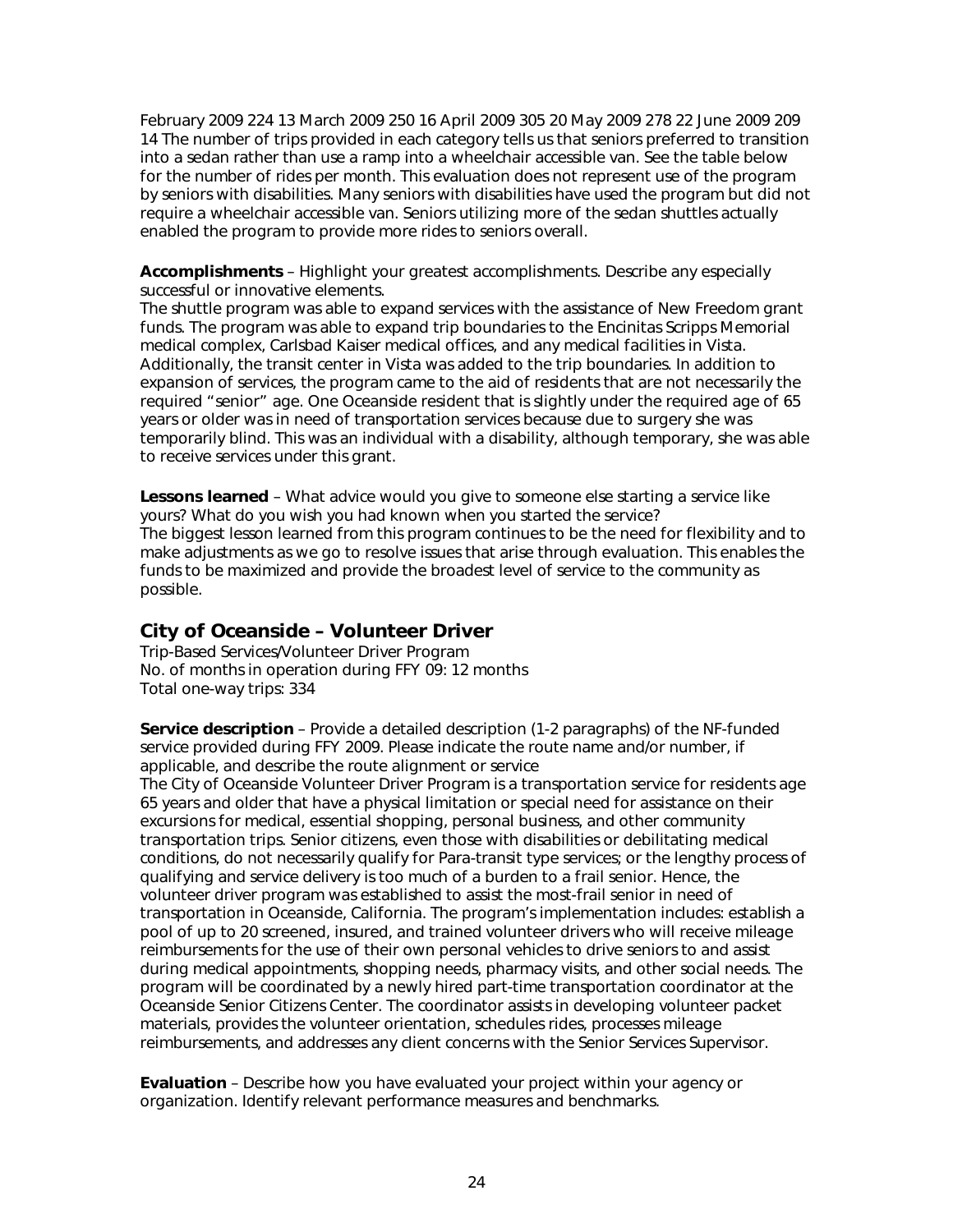The primary source of evaluation during the period of October 1, 2008 through September 30, 2009 was progress made toward quantifiable measurements. Progress included: 1) an additional four volunteers were successfully recruited, 2) a total of 2,322 miles were driven by volunteers, 3) of those miles - a total of 334 one-way rides were provided, and 4) one of the most active volunteers exceeded 150 miles per month on several occasions. Evaluation of the performance progress tells us that progress is dependent on the number of successful volunteers recruited and the level of participation those volunteers have in the program. Emphasis is placed on successfully recruiting quality volunteers.

**Accomplishments** – Highlight your greatest accomplishments. Describe any especially successful or innovative elements.

There were three notable accomplishments during this period. Considering that the program's overall progress is determined by the successful recruiting of quality volunteers, two of the accomplishments were: 1) successfully recruiting an additional four volunteers, and 2) one of the volunteers becoming so active that she exceeds the 150 miles per month. The third accomplishment relates to the qualitative benefits of the program. An Oceanside resident with a new disability was in the process of signing up for North County Transit District's LIFT program which can be a lengthy process. In the interim, she required assistance in traveling to her medical appointments. Although her age puts her under the program requirements, our program exercised its flexibility to provide her accommodations until she is receiving services under the LIFT program. This demonstrates the importance of this type of flexible program and its ability to supplement other transportation services in the community.

**Lessons learned** – What advice would you give to someone else starting a service like yours? What do you wish you had known when you started the service? The biggest lesson learned from this program continues to be the difficulty of recruiting quality volunteer drivers. The four additional successfully recruited volunteers this period did not represent the efforts that were put forth in trying to recruit volunteers. In fact, an additional three volunteers were successfully processed through the City's volunteer process however they never responded to scheduling requests. This goes to show that even what appears to be a quality volunteer may turn into someone that is much less committed than they had portrayed to be in the interview stage.

#### **Full Access and Coordinated Transportation – Mobility Management**

Information-Based Services/Mobility Manager service No. of months in operation during FFY 09: 12 months No. of customer contacts: 273

**Service description** – Provide a detailed description (1-2 paragraphs) of the NF-funded service provided during FFY 2009. Please indicate the route name and/or number, if applicable, and describe the route alignment or service

The FACT Mobility Management project provided development and maintenance of a centralized transportation service database to handle scheduling and dispatch of trips. Under New Freedom funding, STRIDE (Specialized Transportation Referral and Information for the Disabled and Elderly), a comprehensive web-accessible database of specialized transportation information and providers in the San Diego region, was operational throughout all of Federal FY 2009, with an average of 110 website hits per day. FACT continued mobility management and coordination efforts with Interfaith Services, County of San Diego, All Congregations Together, and Union of Pan Asian Communities (UPAC).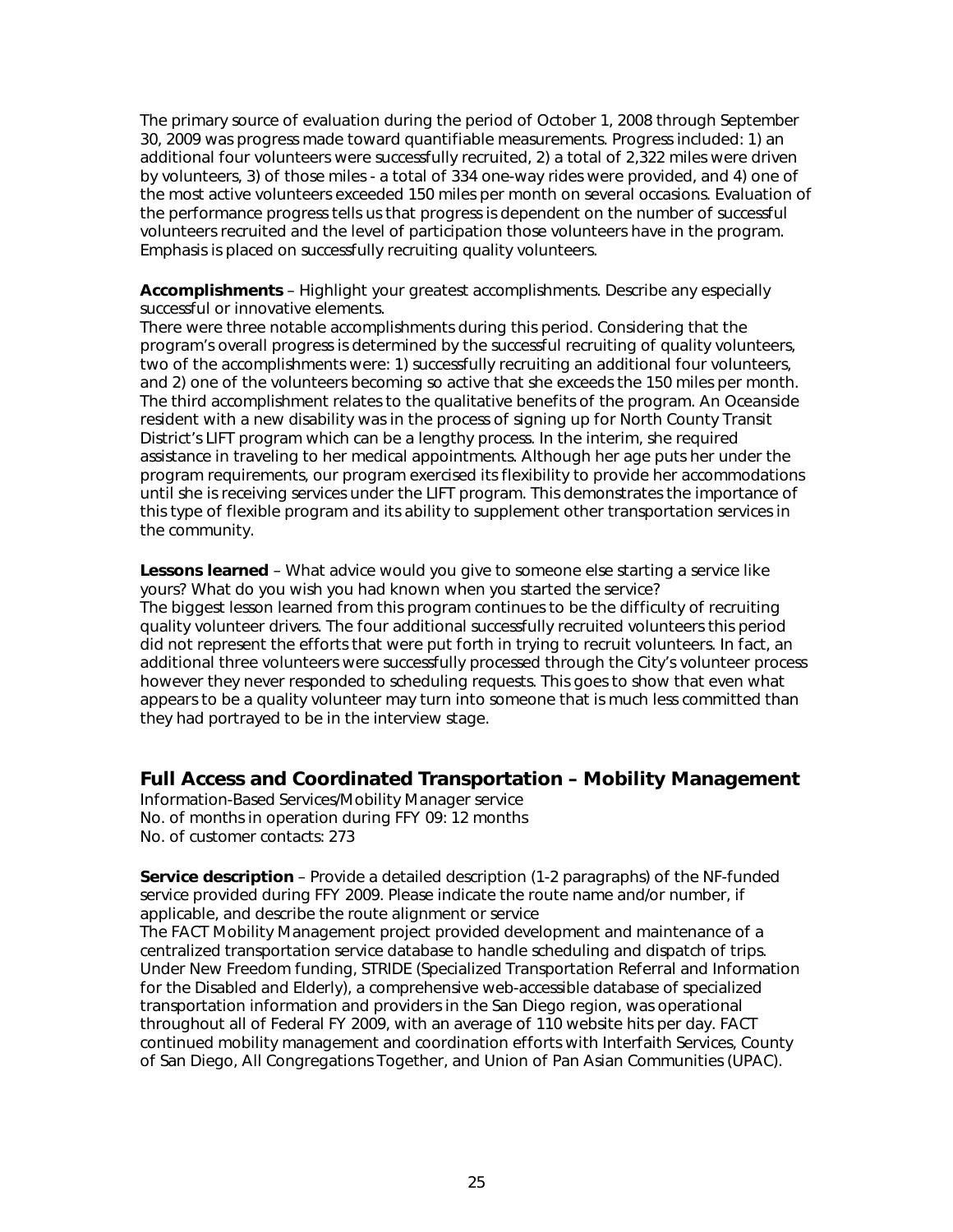**Evaluation** – Describe how you have evaluated your project within your agency or organization. Identify relevant performance measures and benchmarks. FACT has seven (7) hours of weekday phone coverage per day to ensure individuals can have their transportation requests. A log is maintained by phone call to identify the nature of correspondence and ability to resolve the person's request. During FFY 2009, 273 referred calls were logged.

**Accomplishments** – Highlight your greatest accomplishments. Describe any especially successful or innovative elements.

During FFY 2009, Faith Based Survey and STRIDE provider updates were completed. The Faith Based survey was conducted to measure the interests of potential partners in coordinated transportation. Among the concerns identified were insurance, resources, and parish attrition. The more robust and reflective of the aggregate service environment the site is will empower individuals to make the most informed choice for their transportation needs. The STRIDE provider updates enhanced the utility of the STRIDE website and further maximized it for consumers who need access to an expansive list of transportation resources in the San Diego Region. Business Plan guidance and development continued through the FACT Technical Advisory Committee. A Memorandum of Understanding (MOU) was finalized with Union of Pan Asian Communities (UPAC) for small scale brokerage partnership.

**Lessons learned** – What advice would you give to someone else starting a service like yours? What do you wish you had known when you started the service? Thoroughly analyze the marketing/advertising aspects of a service. Intuitive phrases like "Need a ride, click at STRIDE..." were promotional, but misleading. The phrase "need a ride..." implies that one is definitely available, which would not be known until the request is reviewed. One certainly wants to capture the market they are looking to serve, but ensure it is done in the most informative and effective way.

#### *New Freedom Program*

#### **Direct Recipients**

#### **NCTD – Mobility/Travel Training**

Information-Based Services/One-to-one transit ("Travel") training No. of months in operation during FFY 09: 12 months No. of persons trained: 720

**Service Description** - Provide a detailed description (1-2 paragraphs) of the NF-funded service provided during FFY 2009. Please indicate the route name and/or number, if applicable, and describe the route alignment or service. The funds support the Mobility/Travel Training program to provide opportunities for people with disabilities in northern San Diego County to increase their mobility options. To achieve this, NCTD provides trainers to demonstrate, train and assist passengers of NCTD's SPRINTER, BREEZE, and COASTER services in navigating the transit system by using the Rider's Guide and its contents to create and plan travel options and to navigate the multiple-mode transportation system to get to their intended destination and back with confidence. NCTD Trainers also provide individualized assessments/trainings on wheelchairs, scooters and other mobility devices on NCTDs transit system.

**Evaluation** - Describe how you have evaluated your project within your agency or organization. Identify relevant performance measures and benchmarks.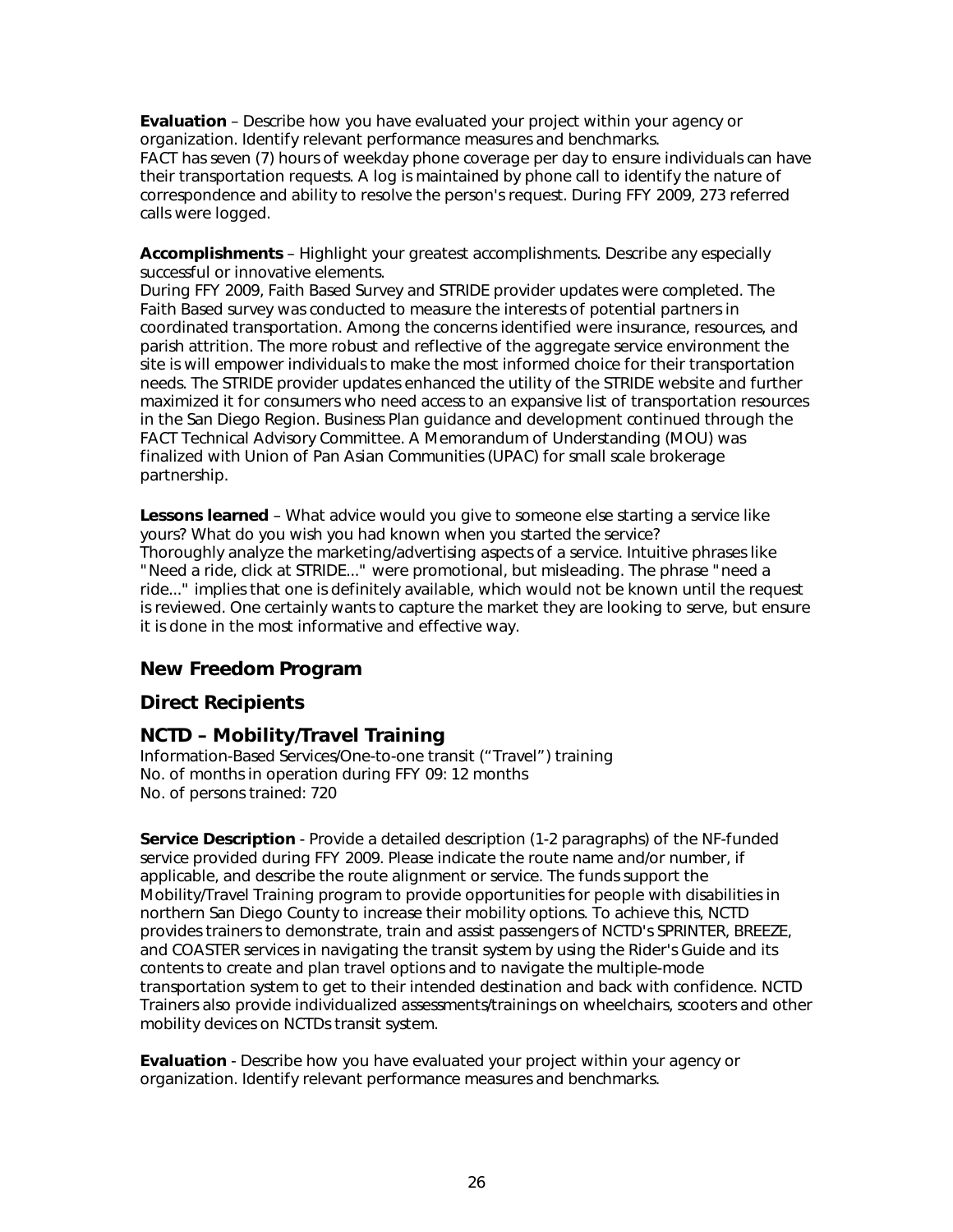NCTD Mobility/Travel Training: This program is extremely popular and NCTD's Mobility/Travel trainer continues to receive more requests than she can provide. Program evaluation criteria include: number of requests for additional training and feedback from participants. As a result of increased customer demand, NCTD has increased funding requested for this program.

**Accomplishments** - Highlight your greatest accomplishments.

Describe any especially successful or innovative elements.

During the period from July 2008 through June 2009, NCTD introduced 720 individuals to the program at various group mobility/travel outreach events, and all individuals have participated in the program.

Individuals participated in trip planning and day trips. NCTD has also provided individualized assessments and wheelchair/scooter boarding training to numerous individuals. This program is extremely popular and has been expanded as a result.

**Lessons Learned** - What advice would you give to someone else starting a service like yours? What do you wish you had known when you started the service? Training elderly and disabled individuals to use public transit increases their mobility and is cost effective.

### *JARC Program*

#### **Direct Recipients**

#### **MTS – Route 905**

Trip-Based Services/Fixed Route No. of months in operation during FFY 09: 12 months Total one-way trips: 27,883 Route length (one-way in miles): 9.346 Number of targeted jobs: 16,608

**Service description** – Provide a detailed description (1-2 paragraphs) of the JARC-funded service provided during FFY 2009. Please indicate the route name and/or number, if applicable, and describe the route alignment or service.

Route 905 operates between the Otay Mesa Border Crossing and the Iris Avenue Trolley station. It is a fixed-route service operating with standard coaches. On weekdays, it operates with a base 30-minute frequency and improves to 15-minute frequencies in the AM and PM peak periods. On weekends, it operates with 30-minute service all day. Overall, 85 weekday one-way trips and 27 weekend one-way trips are operated. Service is provided between the Iris Avenue Trolley Station and the Otay Mesa Border Crossing via SR-905, and the industrial areas in Otay Mesa along Siempre Viva Road, Airway Road, and surrounding streets.

**Evaluation** – Describe how you have evaluated your project within your agency or organization. Identify relevant performance measures and benchmarks. MTS evaluates its routes based on various performance measures. The performance measures used most frequently are productivity measures (passengers per revenue hour) and cost efficiency measures (farebox recovery rate and subsidy per passenger). For FY09, Route 905 averaged 25.3 passengers per hour; had a farebox recovery rate of 40.6%; and had a \$2.03 subsidy per passenger. The fixed-route bus system averages are 31.1, 40.6%, and \$1.43 respectively. Route 905 ranks in the top half of routes in farebox recovery rate, and is within the top 60% of routes in terms of subsidy per passenger and passengers per hour.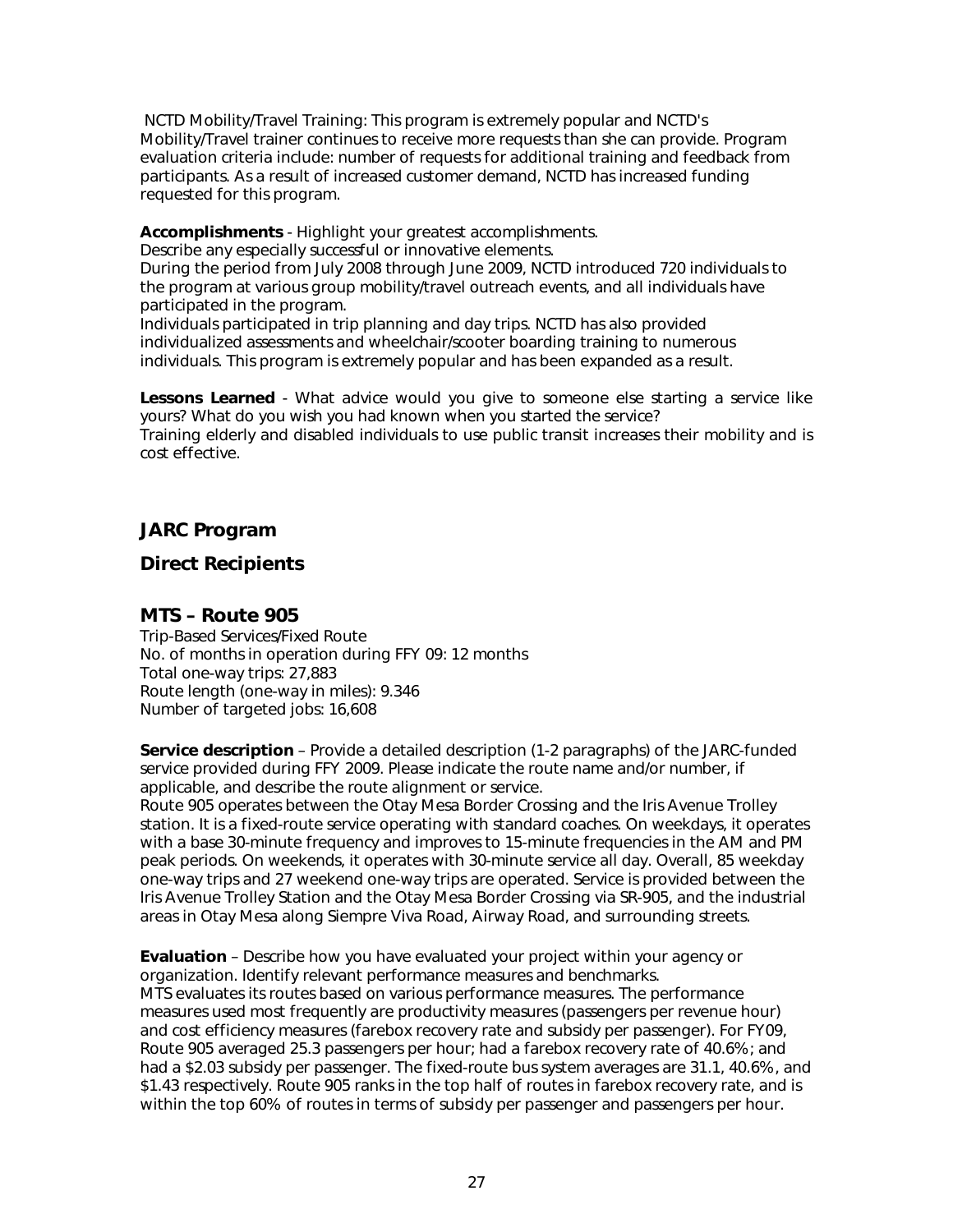**Accomplishments** – Highlight your greatest accomplishments. Describe any especially successful or innovative elements.

Despite lower gas prices and a down economy, ridership on Route 905 has remained relatively steady, as passengers per hour have only dropped from 25.5 to 25.3. Continuing this route has enabled thousands of passengers continue to access the jobs in the Otay Mesa area. In terms of innovation, MTS holds one of the largest service contracts with a private provider (Veolia) in the United States. This contract is a result of consolidating several smaller operating contracts for MTS, Chula Vista Transit and National City Transit. As a result of the efficiency of scale, the cost per mile for Route 905 service is extremely competitive at \$5.60, including energy.

**Lessons learned** – What advice would you give to someone else starting a service like yours? What do you wish you had known when you started the service? Route 905 service was started many years ago. As with any route, MTS consistently monitors the route and continues to look for ways to improve service. MTS is consistently monitoring passenger activity -- to determine when and where passengers are using the system -- and on-time performance. If needed, schedules are adjusted three times annually.

#### **MTS – Route 30**

Trip-Based Services/Fixed Route No. of months in operation during FFY 09: 12 months Total one-way trips: 8,325 Route length (one-way in miles): 24.07 Number of targeted jobs: 200,000

**Service description** – Provide a detailed description (1-2 paragraphs) of the JARC-funded service provided during FFY 2009. Please indicate the route name and/or number, if applicable, and describe the route alignment or service.

Route 30 operates between downtown San Diego and University Towne Center (UTC) via Old Town, Pacific Beach, La Jolla, and UC San Diego. On weekdays, it operates with a 15 minute frequency, and on weekends (JARC-funded) it operates with 30-minute service all day. It is a fixed-route service operated with standard coaches. Overall, 75 weekend one-way trips are operated. Service is provided between Downtown, Old Town, and Pacific Beach on I-5. The remainder of the route uses local streets through Pacific Beach, La Jolla, UC San Diego, and University City. Late-night trips serve residential communities south of La Jolla Village Drive.

**Evaluation** – Describe how you have evaluated your project within your agency or organization. Identify relevant performance measures and benchmarks. MTS evaluates its routes based on various performance measures. The performance measures used most frequently are productivity measures (passengers per revenue hour) and cost efficiency measures (farebox recovery rate and subsidy per passenger). For FY09, Route 30 averaged 29.7 passengers per hour; had a farebox recovery rate of 30.8%; and had a \$2.14 subsidy per passenger. The fixed-route bus system averages are 31.1, 40.6%, and \$1.43 respectively. Route 30 ranks near the top 1/3 of routes in terms of passengers per hour, and in the top 2/3 of routes in the cost efficiency measures.

**Accomplishments** – Highlight your greatest accomplishments. Describe any especially successful or innovative elements.

Route 30 served nearly one half million passengers (474,687) in FY09. This represented a 24% increase from FY08. Additionally, all performance measures (see above) improved from FY08 by at least 10%.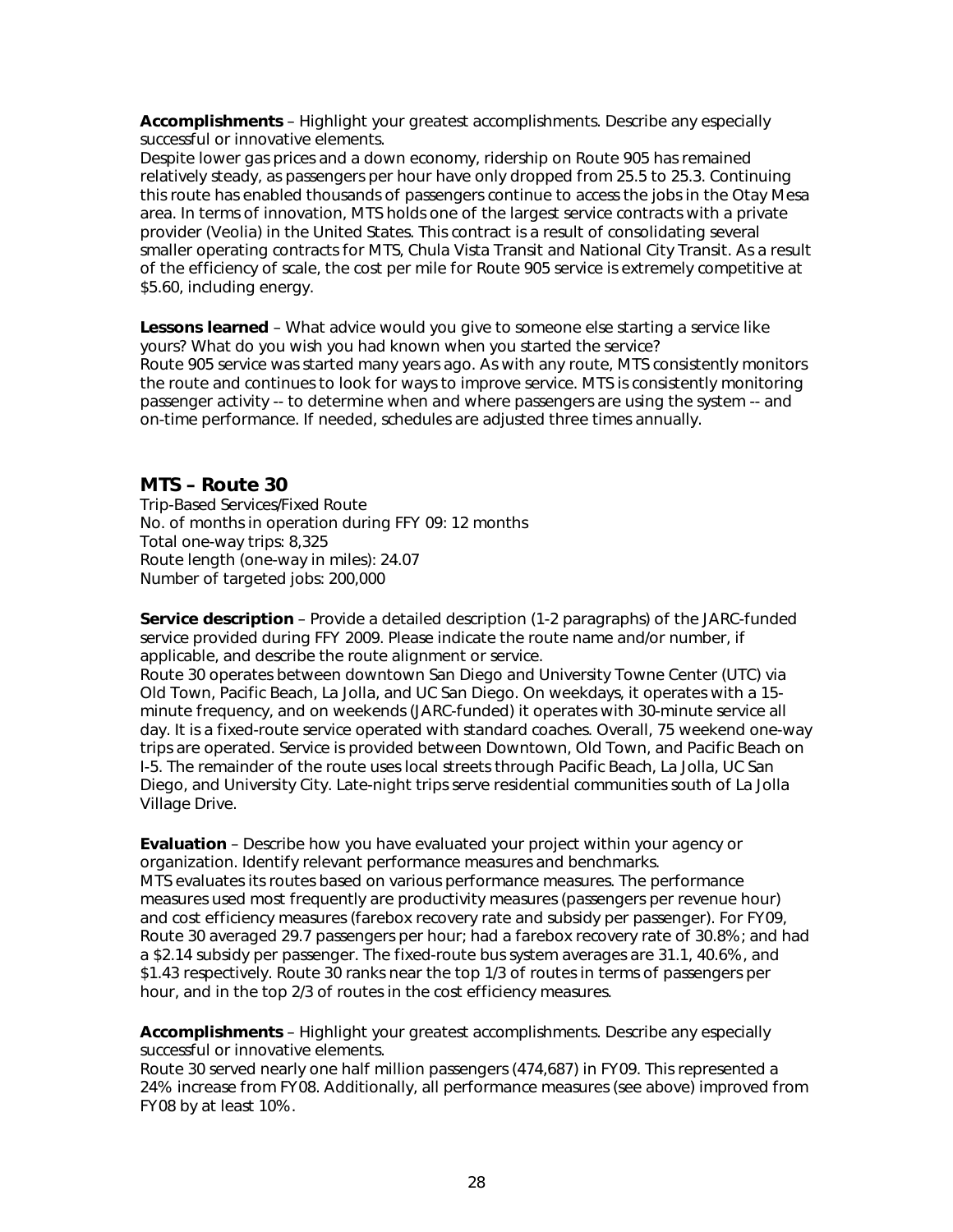**Lessons learned** – What advice would you give to someone else starting a service like yours? What do you wish you had known when you started the service? Route 30 service was started many years ago. As with any route, MTS consistently monitors the route and continues to look for ways to improve service. MTS is consistently monitoring passenger activity -- to determine when and where passengers are using the system -- and on-time performance. If needed, schedules are adjusted three times annually.

#### **MTS – Route 960**

Trip-Based Services/Fixed Route No. of months in operation during FFY 09: 12 months Total one-way trips: 3556 Route length (one-way in miles): 20.782 Number of jobs targeted: 155,000

**Service description** – Provide a detailed description (1-2 paragraphs) of the JARC-funded service provided during FFY 2009. Please indicate the route name and/or number, if applicable, and describe the route alignment or service.

Route 960 operates between the Euclid Avenue Trolley station and University Towne Center via Mid-City, Kearny Mesa, and University City. It is a fixed-route service operated with standard coaches and it operates only on weekdays and only in the peak hours. Overall, 14 weekday one-way trips are operated. Heading north, service is provided between the Euclid Avenue Trolley station and the Mid-City Transit Plazas (University Avenue and El Cajon Boulevard) via SR-94 and SR-15. Continuing north, the route operates on I-15 to Balboa Avenue, Kearny Villa Road, Clairemont Mesa Boulevard, and Ruffin Road, before heading west on SR-52 and north on I-805 to the La Jolla/University City area. Route 960 finishes its trips by serving Nobel Drive, Judicial Drive, Golden Haven Drive, Towne Center Drive, Executive Drive, and Genesee Avenue before entering University Town Center.

**Evaluation** – Describe how you have evaluated your project within your agency or organization. Identify relevant performance measures and benchmarks. MTS evaluates its routes based on various performance measures. The performance measures used most frequently are productivity measures (passengers per revenue hour) and cost efficiency measures (farebox recovery rate and subsidy per passenger). For FY09, Route 960 averaged 29.0 passengers per hour; had a farebox recovery rate of 31.1%; and had a \$2.70 subsidy per passenger. The fixed-route bus system averages are 31.1, 40.6%, and \$1.43 respectively. Route 960 ranks in the top 40% of routes in terms of passengers per hour, and in the top two-thirds in terms of farebox recovery.

**Accomplishments** – Highlight your greatest accomplishments. Describe any especially successful or innovative elements.

Ridership has fallen slightly, due to lower gas prices and a declining economy. However, this route is still one of the more successful express routes in the system. It is above the expressroute system average in both passengers per hour and farebox recovery rate, showing that it is a key piece of the MTS fixed-route network. In terms of innovation, MTS holds one of the largest service contracts with a private provider (Veolia) in the United States. This contract is a result of consolidating several smaller operating contracts for MTS, Chula Vista Transit and National City Transit. As a result of the efficiency of scale, the cost per mile for Route 960 service is extremely competitive at \$5.60, including energy.

**Lessons learned** – What advice would you give to someone else starting a service like yours? What do you wish you had known when you started the service? Route 960 service was started many years ago. As with any route, MTS consistently monitors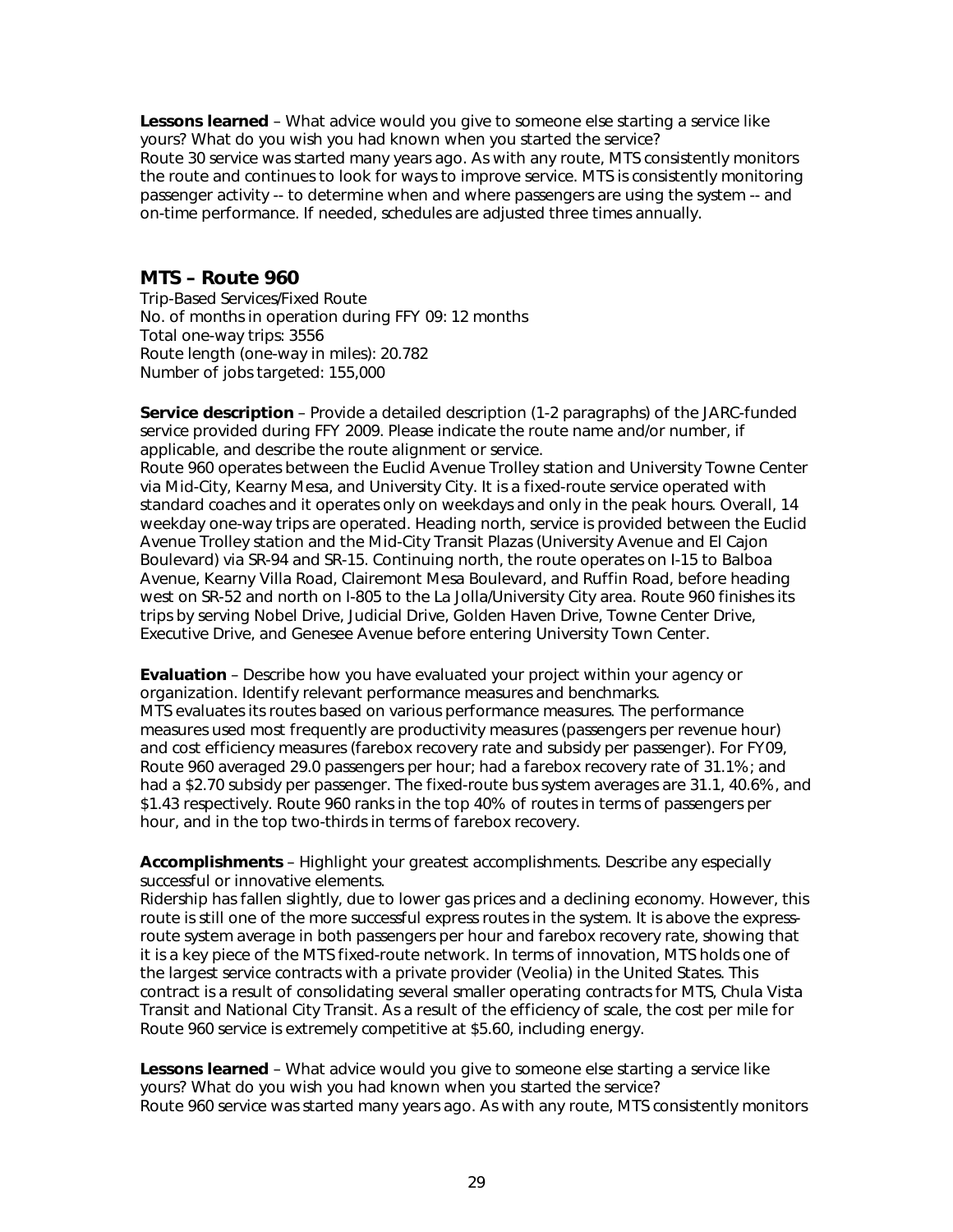the route and continues to look for ways to improve service. MTS is consistently monitoring passenger activity -- to determine when and where passengers are using the system -- and on-time performance. If needed, schedules are adjusted three times annually.

#### **NCTD – SPRINTER Weekend Service**

Trip-Based Services/Fixed Route No. of months in operation during FFY 09: 12 months No. of one-way trips: 1760 Route length (one-way in miles): 22 Number of targeted jobs: N/A

**Service Description** - Provide a detailed description (1-2

paragraphs) of the JARC-funded service provided during FFY 2009. Please indicate the route name and/or number, if applicable, and describe the route alignment or service.

On Saturday, July 12, 2008, NCTD commenced enhanced weekend and holiday service for the Sprinter light rail service. This service improves access for workers with non-traditional jobs schedules and provides more convenient connections for workers in northern San Diego County who transfer between SPRINTER and the hourly bus routes on weekends when service is less frequent. This enhanced service is being funded by this JARC grant and increases the frequency on weekends and holidays from hourly service to every 30 minutes between the hours of 10:00 a.m. and 6:00 p.m. (approximately). Hourly Sprinter service will continue to run before 10:00 a.m. and after 6:00 p.m. on weekends and holidays. NCTD contracts with Veolia for provision of Sprinter service.

**Evaluation** - Describe how you have evaluated your project within your agency or organization. Identify relevant performance measures and benchmarks. The Sprinter weekend service is still relatively new and has been affected by recent economic turndown. NCTD evaluates this project (and all services) based on ridership data.

**Accomplishments** - Highlight your greatest accomplishments.

Describe any especially successful or innovative elements.

NCTD's JARC project is consistent with the intent of the JARC program to provide transportation access to welfare recipients and low-income families. Sprinter increased frequency weekend service provides greater transportation opportunities, including meaningful connections, to this targeted group as well as others.

**Lessons Learned** - What advice would you give to someone else starting a service like yours? What do you wish you had known when you started the service? It takes time to develop consistent ridership for new services.

NCTD's advice is "Do not over estimate your ridership." Do not under estimate the expense of what it take to what it takes to operate the service to meet the needs of JARCs targeted group. Minimize changes to service once established. Community Outreach is essential for the project to be successful.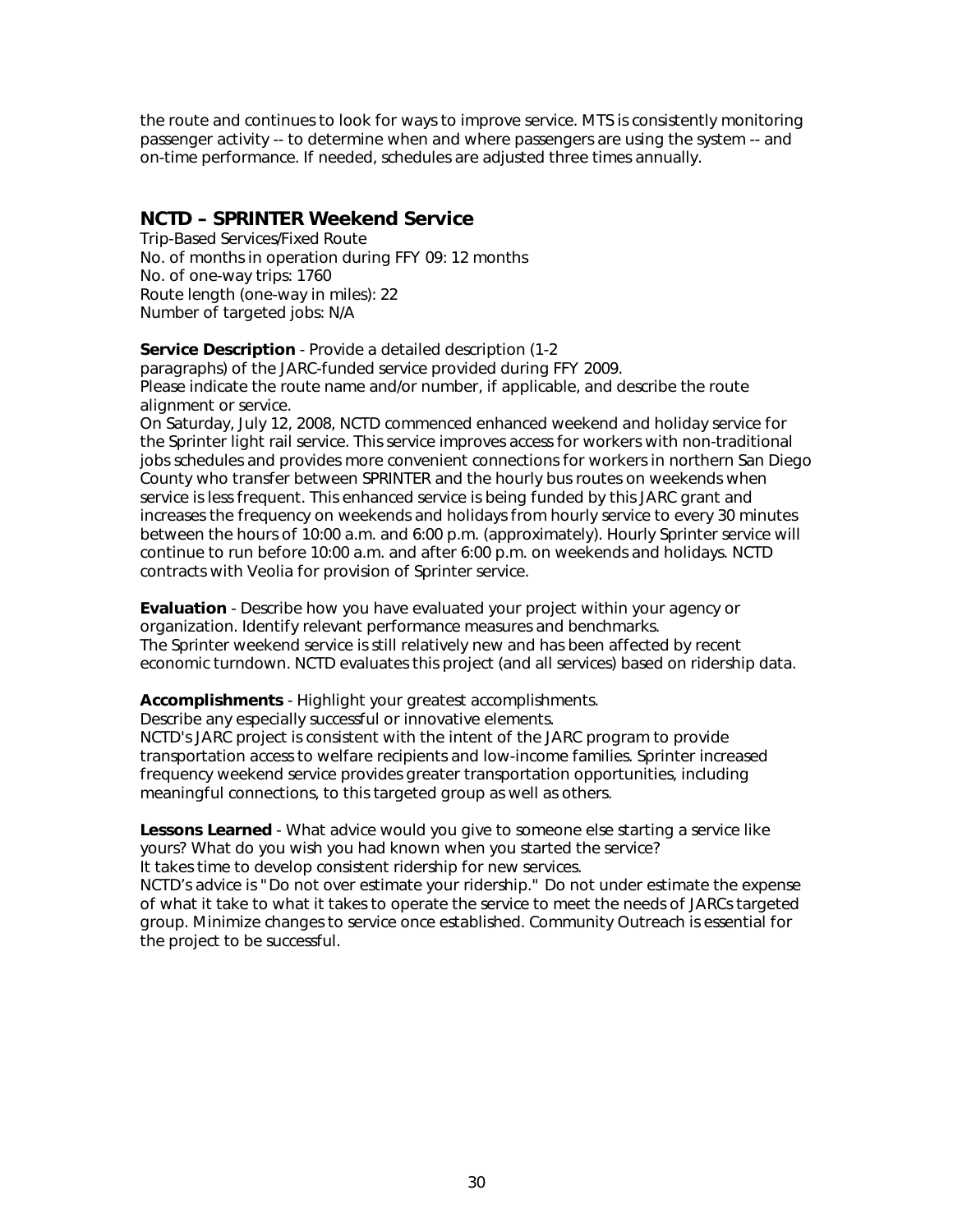

#### **COMMITTEE/WORKING GROUP CHARTER SOCIAL SERVICES TRANSPORTATION ADVISORY COUNCIL (SSTAC)**

#### **PURPOSE**

The mission of the Social Services Transportation Advisory Council (SSTAC) is to review, recommend and encourage the use of accessible transportation services through:

- Promoting the coordination of transportation serving seniors, individuals with disabilities, and persons of limited means;
- Advising staff on transit facilities compliance with the requirements of the Americans with Disability Act (ADA) and Title 24; and
- Advising staff on the accessibility and usability of transit facilities beyond strict interpretation of regulations based on actual experience and knowledge.

#### **LINE OF REPORTING**

The Social Services Transportation Advisory Council Subcommittee is the successor group to the Subcommittee on Accessible Transportation (SCAT) that was formed by SANDAG in 1979 in response to federal and state requirements and increased local interest and involvement in accessibility issues. SSTAC advises SANDAG on regional planning issues regarding accessible transportation in the public and nonprofit sectors. SSTAC reports to the SANDAG Transportation Committee, which in turn reports to the SANDAG Board of Directors.

#### **RESPONSIBILITIES**

SSTAC advises the SANDAG Board of Directors and its Transportation Committee regarding regional issues of accessible transportation provided by the public and private sector. These activities include the following:

- Provide input on accessible transportation issues for SANDAG's Regional Transportation Plan (RTP), and other relevant SANDAG plans and programs;
- Provide input for the key activities required for the development of the Coordinated Public Transit Human Services Transportation Plan (Coordinated Plan). This includes assistance with the following activities: assessing current available services; identifying areas of duplicative service and gaps in service; identifying the transportation needs of individuals with disabilities, senior citizens, and persons of limited means; developing strategies for addressing the service gaps, and minimizing the duplication of services; prioritizing transportation services for funding and implementation based on resources, time, and feasibility for implementing the specific strategies identified; and reviewing the draft document for content and language;
- Serve as the Local Review Committee (LRC) and Appeals Board for the Section 5310 federal grant program administered by the State Department of Transportation (Caltrans), which provides partial funding for vehicles for nonprofit agencies;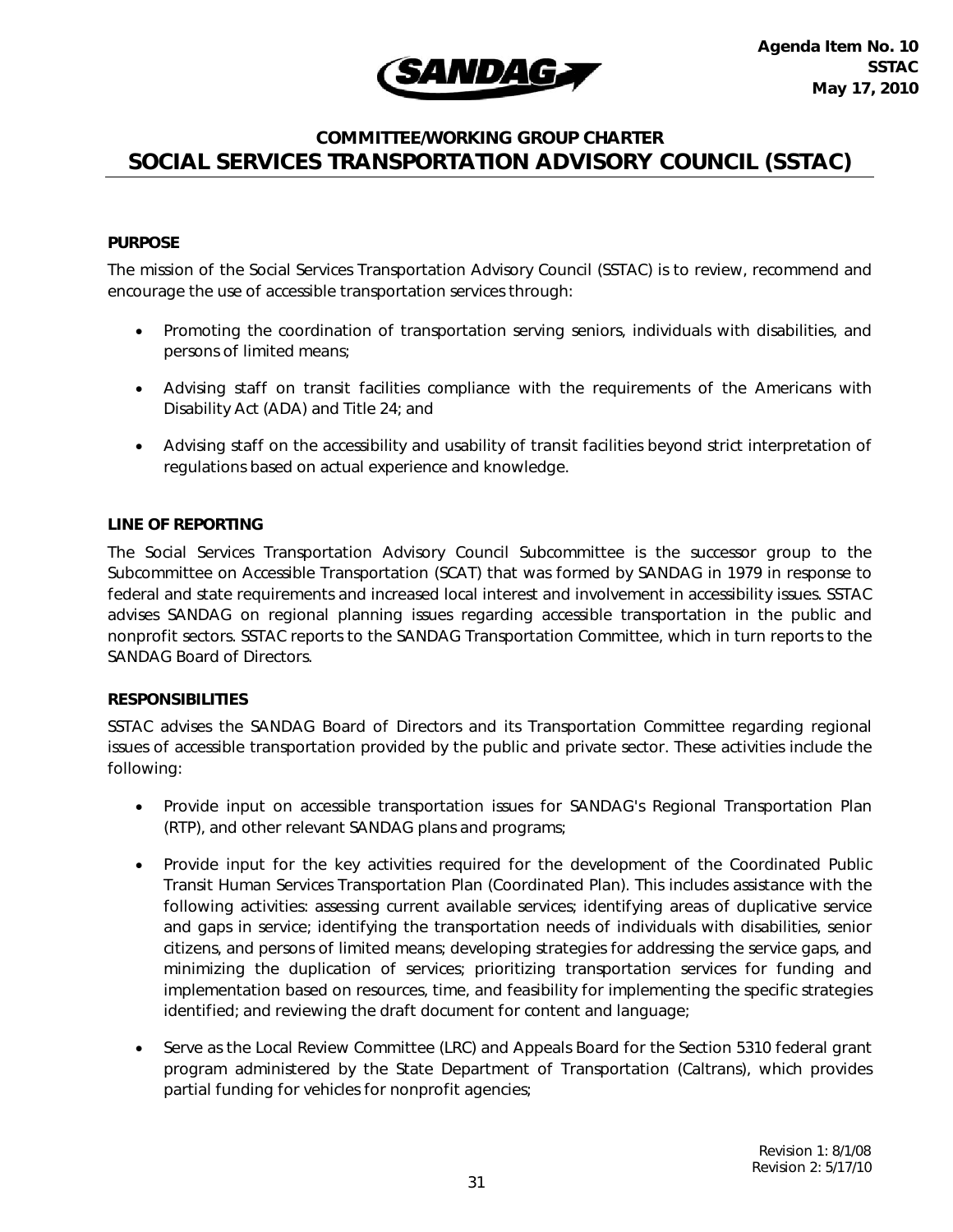- Serve as the region's Social Service Transportation Advisory Council to advise SANDAG on the unmet transit needs of senior citizens and individuals with disabilities, as required by the State's Transportation Development Act (TDA);
- Oversee the annual unmet needs process and make a determination of unmet needs as a recommendation to the Transportation Committee per Public Utilities Code 99238(c)(2);
- Provide input on the progress of the region's transit operators in providing accessible transportation to senior citizens and individuals with disabilities;
- Provide input regarding the legal and practical requirements of transit access to be analyzed by staff and as legally required and practically feasible, incorporated into the design and construction of transit facilities;
- Provide input on the progress of the region's Coordinated Transportation Service Agency (CTSA) in assisting nonprofit agencies to coordinate their transportation services;
- Provide input and proposals to SANDAG on legislation and regulations concerning transportation for seniors and individuals with disabilities;
- Fulfill the requirement in the Public Utilities Code of California Section 99238.5 that the Transportation Planning Agency (SANDAG) establish and implement a citizen participation process to solicit the input of transit dependent, and transit disadvantaged persons, including the elderly, handicapped and persons of limited means;
- Assist transit operators in programs that promote use of existing transportation programs to better serve seniors and individuals with disabilities; and
- Comment on regional issues brought before the Committee, which are relevant to the implementation of accessible transportation services under federal and state legislation.
- SSTAC discusses issues of a regional nature, not specific to individual transit operators or to individual events or circumstances. Issues not appropriate to SSTAC discussion are referred to the appropriate transit operator or other organization with authority to resolve the issue.

#### **MEMBERSHIP**

Membership on SSTAC is defined by the Public Utilities Code Section 99238, of the State of California. SANDAG shall strive to attain geographic and minority representation among the membership from a broad representation of providers and the public:

- 1. Four at-large citizen representatives of senior and disabled transit users who are well versed in the ADA and Title 24 regulations;
- 2. Two representatives of the local social service providers for seniors, including one representative of a social service transportation provider, if one exists;
- 3. Two representatives of local social service providers for individuals with disabilities, including one representatives of a social service transportation provider, if one exists;
- 4. One representative of a local social service provider for persons of limited means;
- 5. Two representatives from the local consolidated transportation service agency, designated pursuant to subdivision (a) of Section 15975 of the Government Code, if one exists, including one representative from a transportation service provider, if one exists;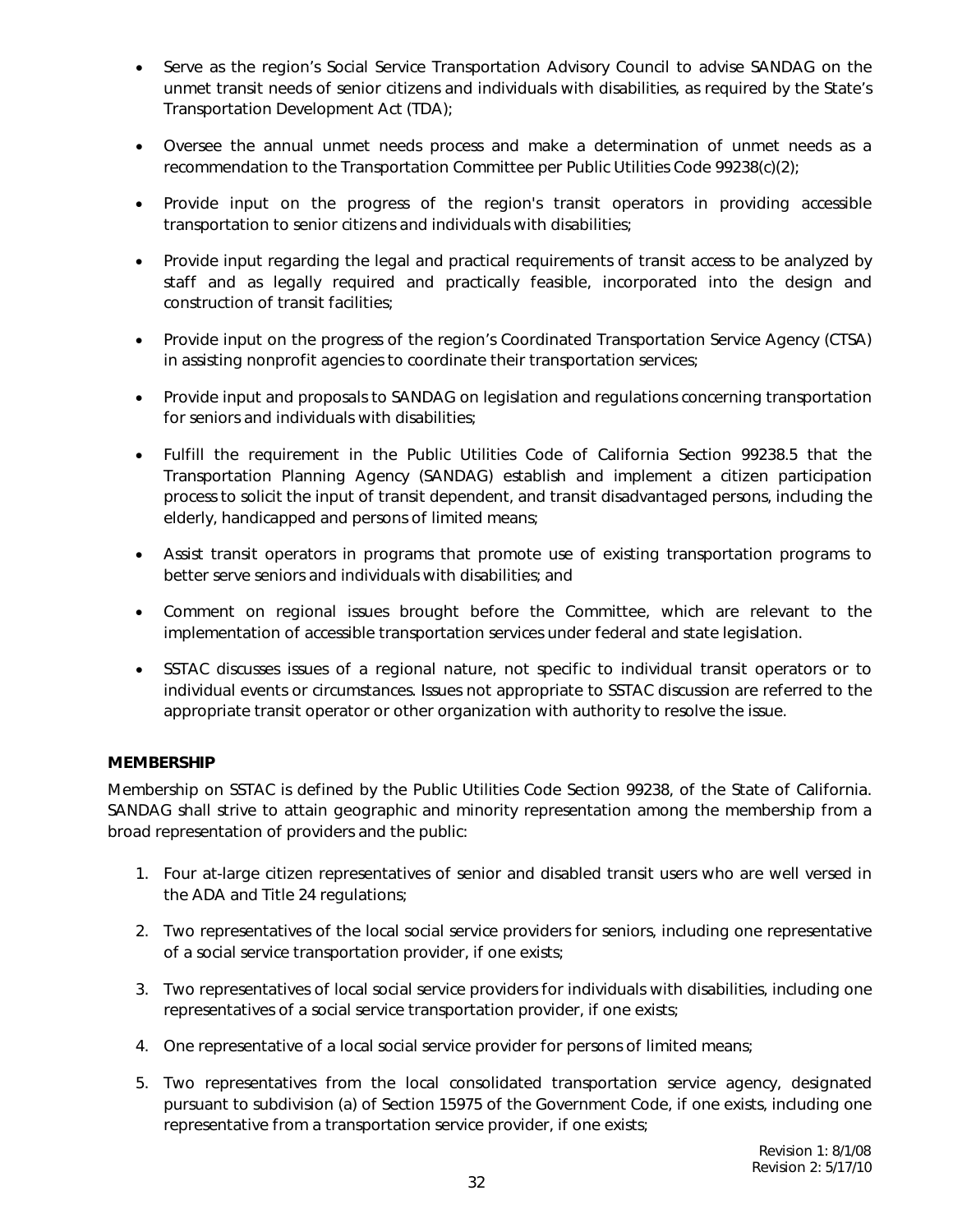- 6. One representative from NCTD representing fixed-route service;
- 7. One representative from NCTD representing ADA Paratransit service;
- 8. One representative from MTS representing fixed-route service;
- 9. One representative from MTS representing ADA Paratransit service.

The term of appointment shall be for three years. Initial appointments shall be equally divided among members serving one-, two-, or three-year terms.

#### **VOTING**

The four at-large voting citizen members shall be drawn from a pool of senior and disabled transit users who are well versed in the ADA and Title 24 regulations. The following sequence shall determine which members of the pool will be voting members and which will act as alternates. Initially the sequence will be based on alphabetical order by first name, and subsequently will rotate every six months with the last person on the list moving to the head of the list.

#### **ATTENDANCE**

Any voting or alternate (non-voting) at-large citizen member absent for three (3) consecutive meetings without having such absences excused by the Chairperson in advance of the meetings shall have their membership revoked. The Chairperson may assign an alternate with the most frequent attendance relative to the current needs of SSTAC to complete the remainder of the revoked member's term. If the Chairperson does not assign an alternate, then the first citizen member alternate in alphabetical order by first name shall be the replacement to complete the remainder of the revoked member's term. A voting at-large citizen member whose membership is revoked for non-attendance may be reinstated instead as an alternate at-large citizen member upon a majority vote of the council.

If an agency representative of a social service provider is absent for three (3) consecutive meetings without having such absences excused by the Chairperson in advance of the meetings, the position shall be declared vacant. The Chairperson may then assign an agency within the same category of social service providers to complete the remainder of the term.

#### **MEETING TIME AND LOCATION**

Meetings are usually held on the third Monday of every other month from 10:00 a.m. to 12:00 p.m. in a location that is accessible by public transit and in facilities accessible to individuals with disabilities. . Meetings are usually held in San Diego, either at the Caltrans District 11 Office or at SANDAG but may be held in other locations within San Diego County, depending on the agenda and availability of meeting space. Additional meetings or time and date adjustments may be made by the Chairperson when necessary.

#### **ANNUAL PUBLIC HEARING**

SSTAC shall hold a minimum of one public hearing for the purposes of receiving public comment on public transit services from the transit dependent, elderly and persons of limited means. The hearing(s) shall be scheduled to ensure broad community participation and should be rotated among the various communities within San Diego County.

#### **UNMET NEEDS PUBLIC HEARING**

The Transportation Development Act (TDA) of the State of California requires the SSTAC to hold Public Revision 1: 8/1/08 Revision 2: 5/17/10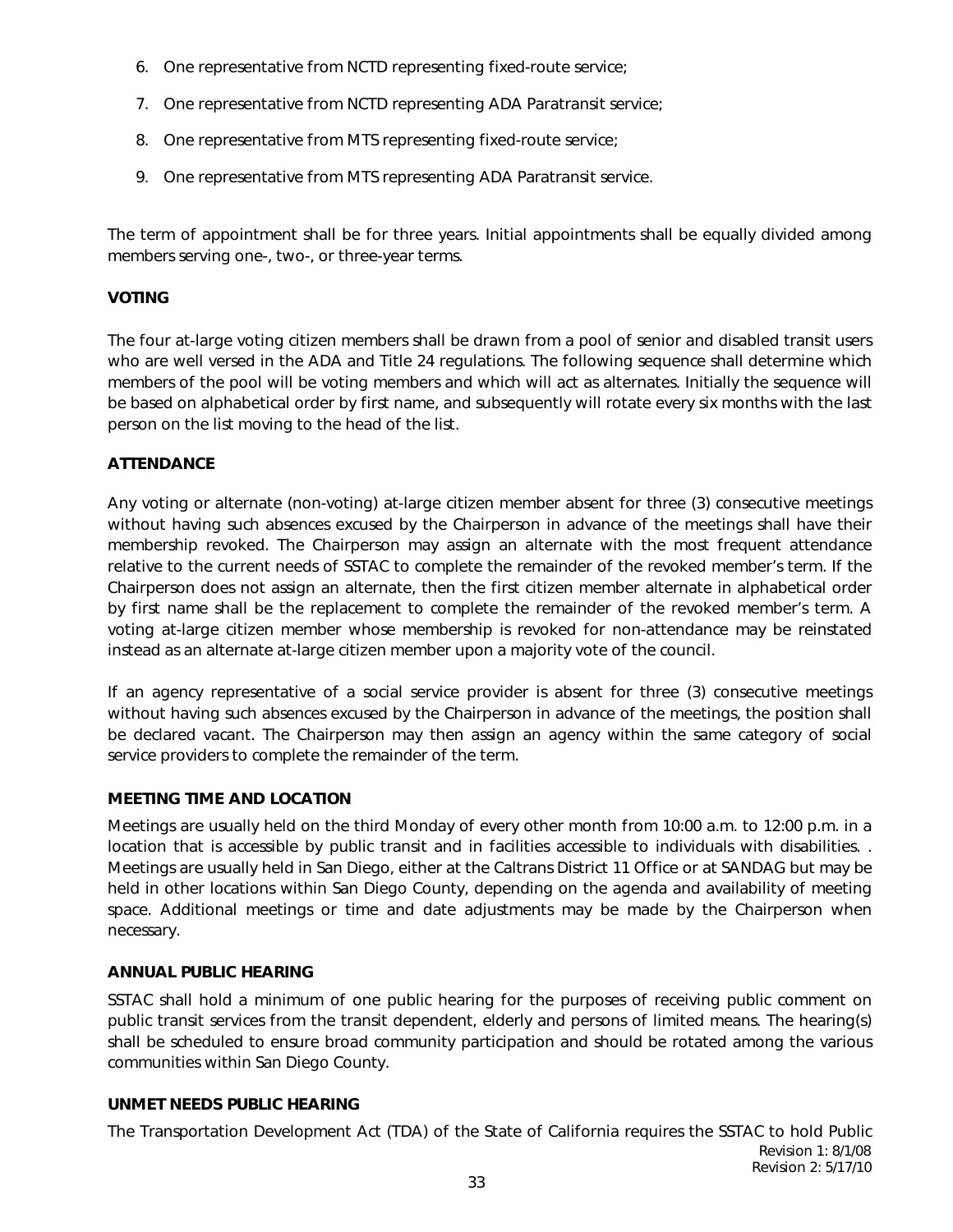Hearings in any year if any TDA funds for that year are not fully expended on public transit. The purpose of the hearings is to provide an opportunity for the public to identify potential transit needs that are not being met and are reasonable to be met with the unspent TDA funds. If there are TDA funds that are not expended for public transit in San Diego County the SSTAC shall hold a minimum of one public hearing for the purposes of receiving public comment on unmet transit needs from the transit dependent seniors and persons of limited means. The hearing(s) shall be scheduled to ensure broad community participation and should be rotated among the various communities within San Diego County.

#### **SELECTION OF THE CHAIR**

A Chairperson and Vice Chairperson, or Co-Chairpersons, are nominated and elected annually by the membership to serve one-year terms. The Chairperson conducts meetings. The Vice Chair-person shall conduct the meetings in the absence of the Chairperson. A voting or alternate at-large citizen member may be elected Chair or Vice-Chair, but would retain their status as voting or non-voting member during his/her tenure.

#### **STAFF LIAISON**

SANDAG shall provide staff support for SSTAC. The services to be provided by SANDAG shall include, but not be limited to assisting the Chairman in preparing the agenda, sending out meeting notices, and preparing records of meetings.

#### **DURATION OF EXISTENCE**

SSTAC is a standing working group that fulfills a state mandate and shall continue to function unless dissolved by the SANDAG Board of Directors or Transportation Committee.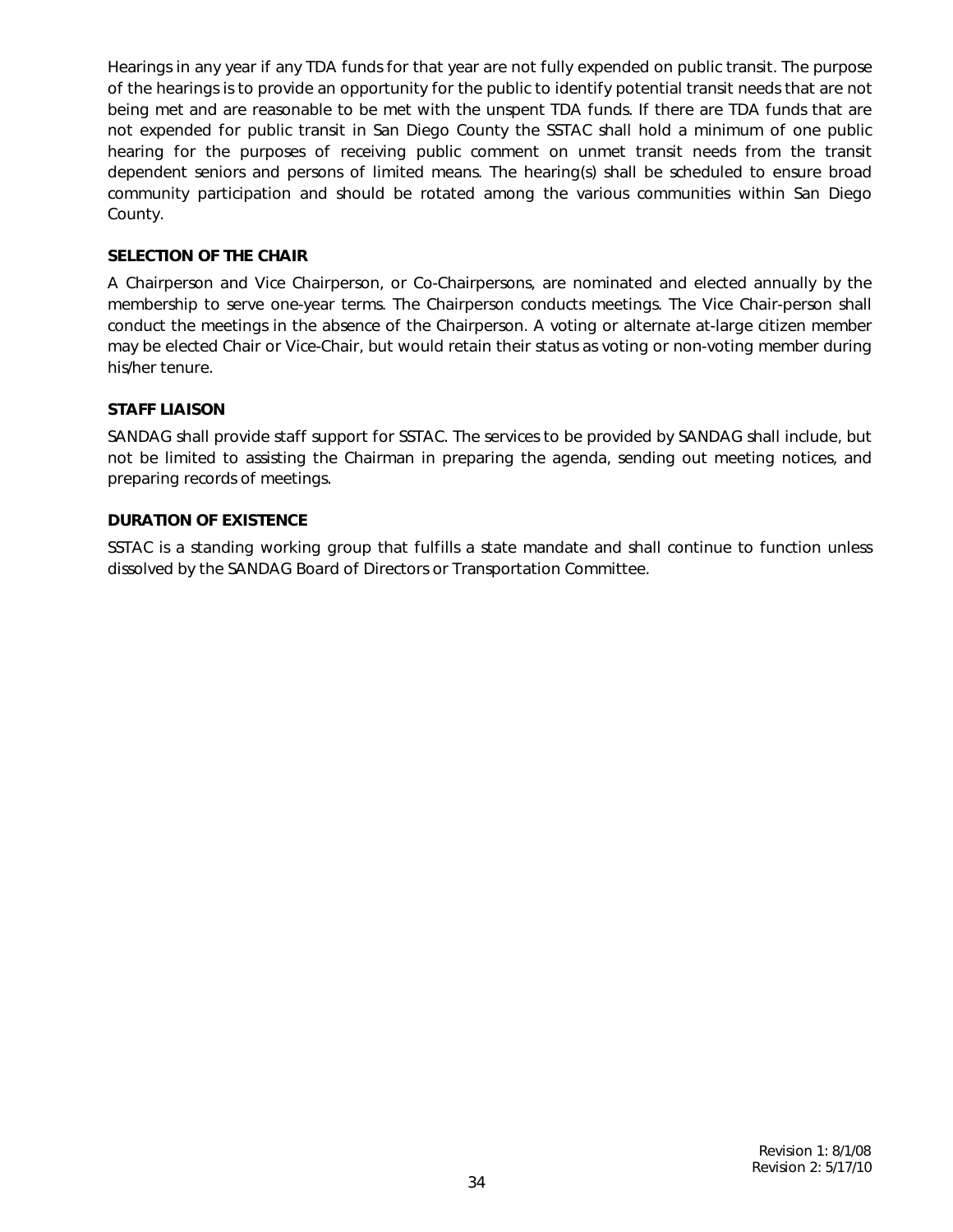| <b>Member</b>                                              |                                                                                   | Term (yrs.) Term Exp.* | <b>Member</b>                                                                   | Term (yrs.)                       | Term Exp.* |  |  |
|------------------------------------------------------------|-----------------------------------------------------------------------------------|------------------------|---------------------------------------------------------------------------------|-----------------------------------|------------|--|--|
|                                                            |                                                                                   |                        |                                                                                 |                                   |            |  |  |
|                                                            |                                                                                   |                        | <b>At-Large Citizen Members (Senior and Disabled Transit Users)</b>             |                                   |            |  |  |
|                                                            | <b>Four (4) Voting Members</b>                                                    |                        |                                                                                 | <b>Four (4) Alternate Members</b> |            |  |  |
| Clive Richard                                              | 1                                                                                 | 2010                   | Mimi Galandt                                                                    | 1                                 | 2010       |  |  |
| Chuck Lungerhausen                                         | 2                                                                                 | 2011                   | Sharlene Ornelas                                                                | 2                                 | 2011       |  |  |
| David Jackson                                              | 3                                                                                 | 2012                   | Jackson Alexander                                                               | $\overline{2}$                    | 2011       |  |  |
| Harriet Weinstock                                          |                                                                                   | 2010                   | Vacant                                                                          |                                   |            |  |  |
|                                                            | Two (2) Representatives of Social Service Providers for Seniors                   |                        |                                                                                 |                                   |            |  |  |
| Floyd Willis                                               | 3                                                                                 | 2012                   | County of San Diego, Aging and Independence Services                            |                                   |            |  |  |
| Janai Quintana                                             | 2                                                                                 | 2011                   | <b>Adult Protective Services</b>                                                |                                   |            |  |  |
|                                                            | Two (2) Representatives of Social Service Providers for Persons with Disabilities |                        |                                                                                 |                                   |            |  |  |
| Beth Butler-Arreola                                        |                                                                                   | 2010                   | Deaf Community Services                                                         |                                   |            |  |  |
| Anthony Ferguson                                           | 3                                                                                 | 2012                   | San Diego Regional Center                                                       |                                   |            |  |  |
|                                                            |                                                                                   |                        | One (1) Representative of Social Service Providers for Persons of Limited Means |                                   |            |  |  |
| Mac McGee                                                  | 3                                                                                 | 2012                   | All Congregations Together                                                      |                                   |            |  |  |
|                                                            | Two (2) Representatives from the Consolidated Transportation Services Agency      |                        |                                                                                 |                                   |            |  |  |
| Brenda Bothel                                              | 1                                                                                 | 2010                   | Full Access & Coordinated Transportation                                        |                                   |            |  |  |
|                                                            | 2                                                                                 | 2011                   | Full Access & Coordinated Transportation                                        |                                   |            |  |  |
| Two (2) Representatives from Each of the Transit Operators |                                                                                   |                        |                                                                                 |                                   |            |  |  |
| <b>Brent Boyd</b>                                          | 3                                                                                 | 2012                   | Metropolitan Transit System (MTS) Fixed Route                                   |                                   |            |  |  |
| <b>Scott Transue</b>                                       | 1                                                                                 | 2010                   | <b>MTS Paratransit</b>                                                          |                                   |            |  |  |
| <b>Bill Olszanicky</b>                                     | 2                                                                                 | 2011                   | North County Transit District (NCTD) Fixed Route                                |                                   |            |  |  |
| Alane Haynes                                               | 3                                                                                 | 2012                   | <b>NCTD Paratransit</b>                                                         |                                   |            |  |  |

### Social Services Transportation Advisory Council Membership and Terms

\* All terms expire in August of the year indicated, unless otherwise noted.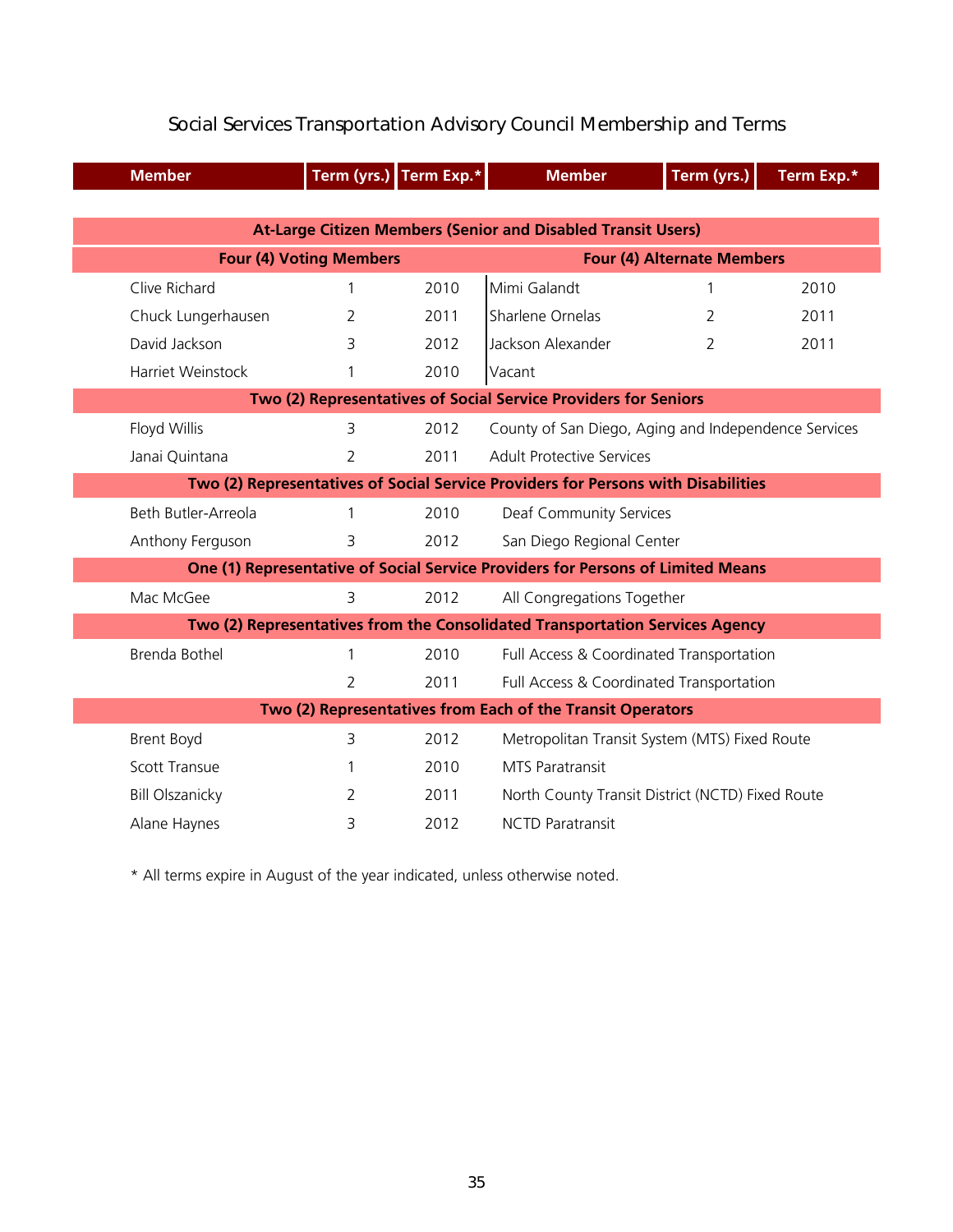**Agenda Item No. 11 SSTAC May 17, 2010** 



The Free Fares Program is available only to persons certified to use the LIFT ADA Paratransit Service, with an NCTD Paratransit ID Card.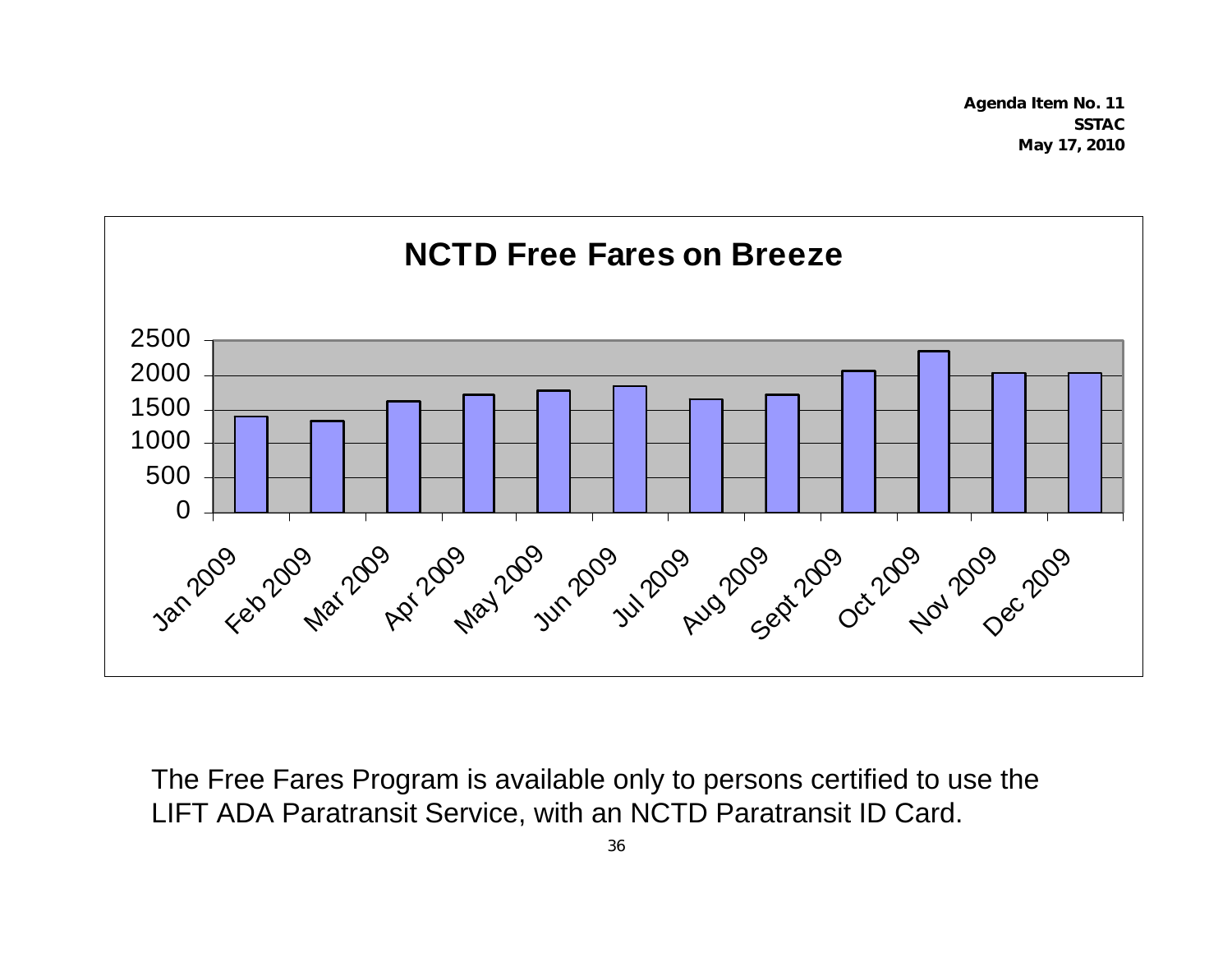

### **MTS Bus Monthly Ridership 2008 & 2009**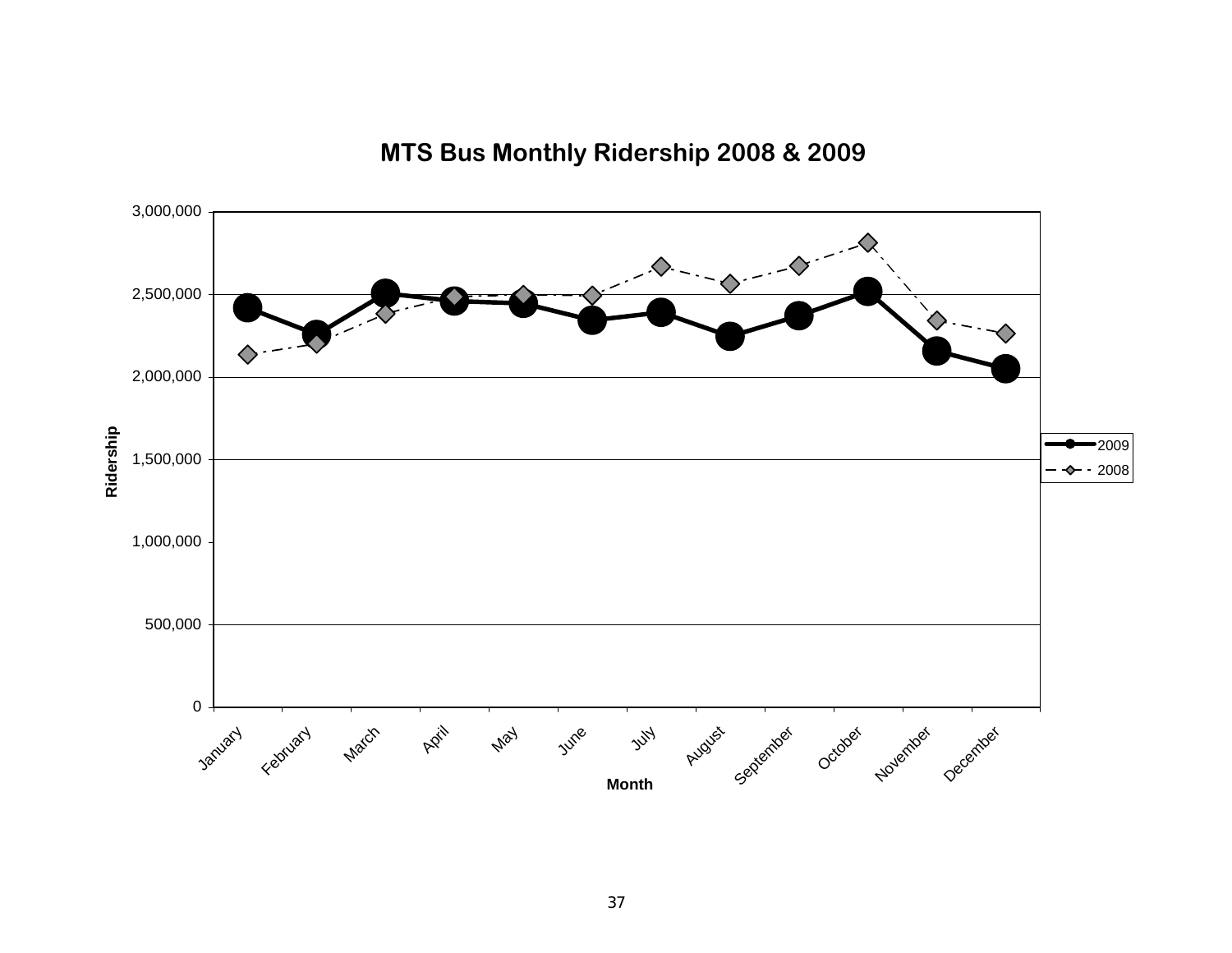**Trolley Monthly Ridership 2008 & 2009**

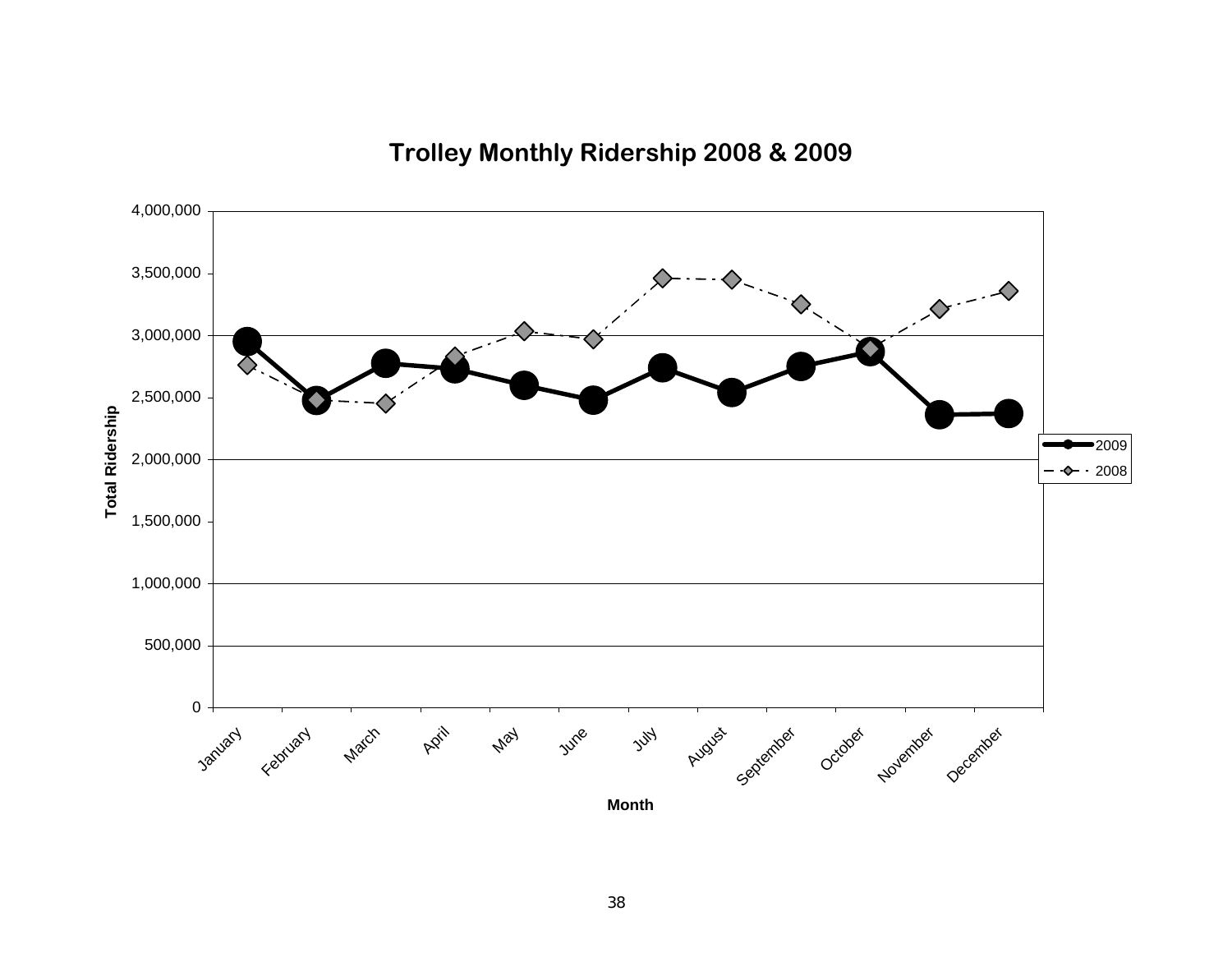**MTS Contract Monthly Ridership 2008 & 2009**

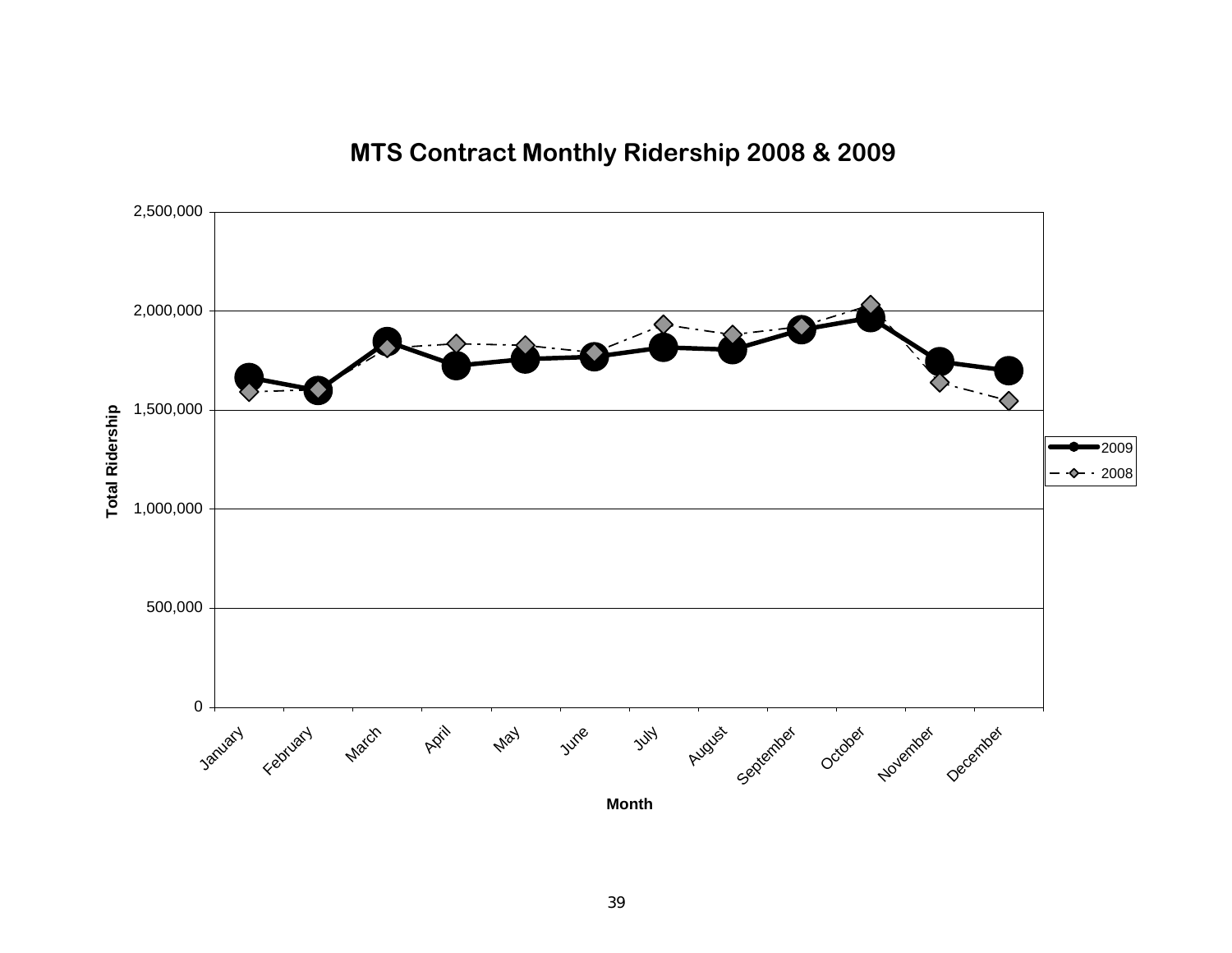**Trolley Monthly Pass-Ups 2008 & 2009**

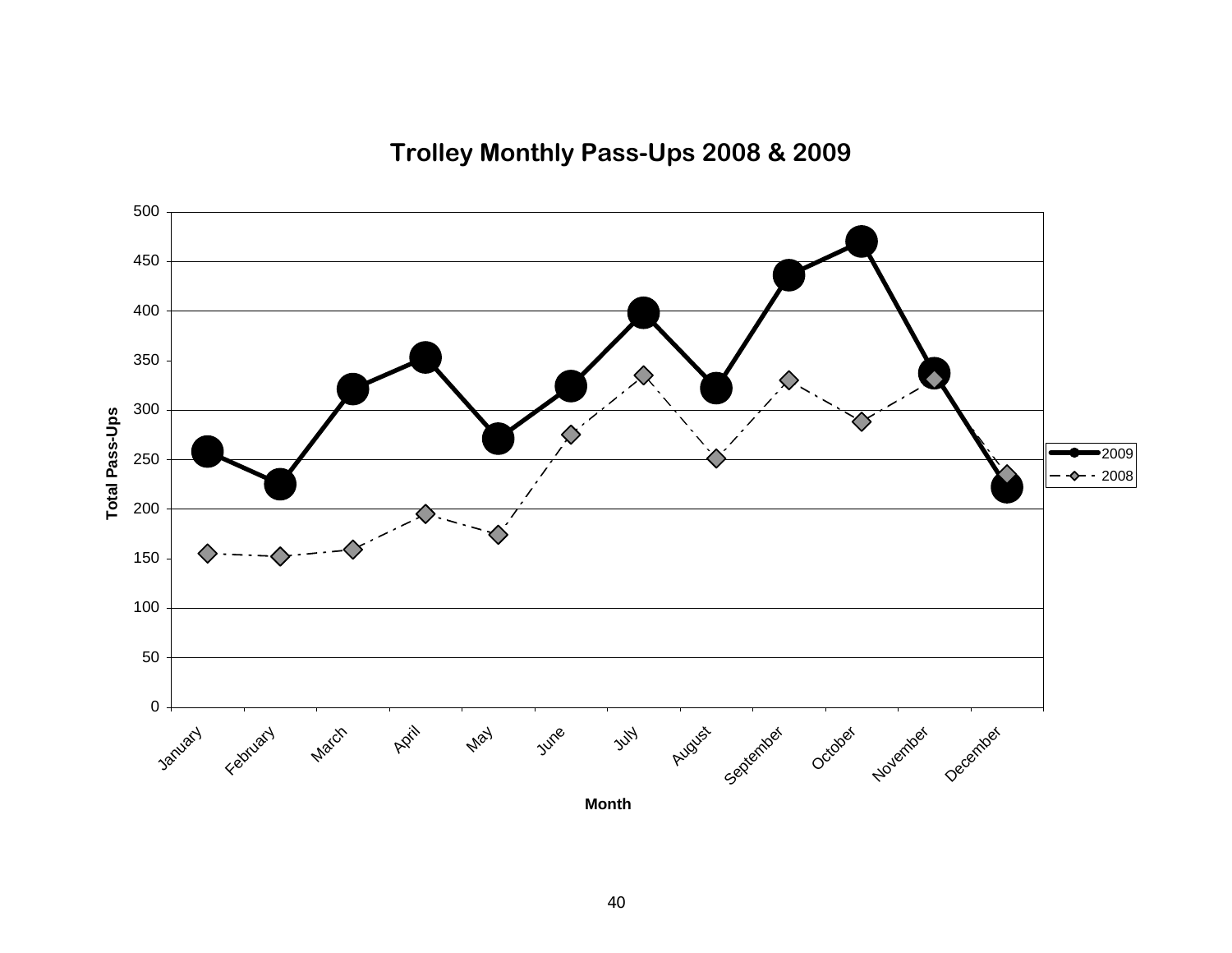**Bus Monthly Pass-Ups 2008 & 2009**

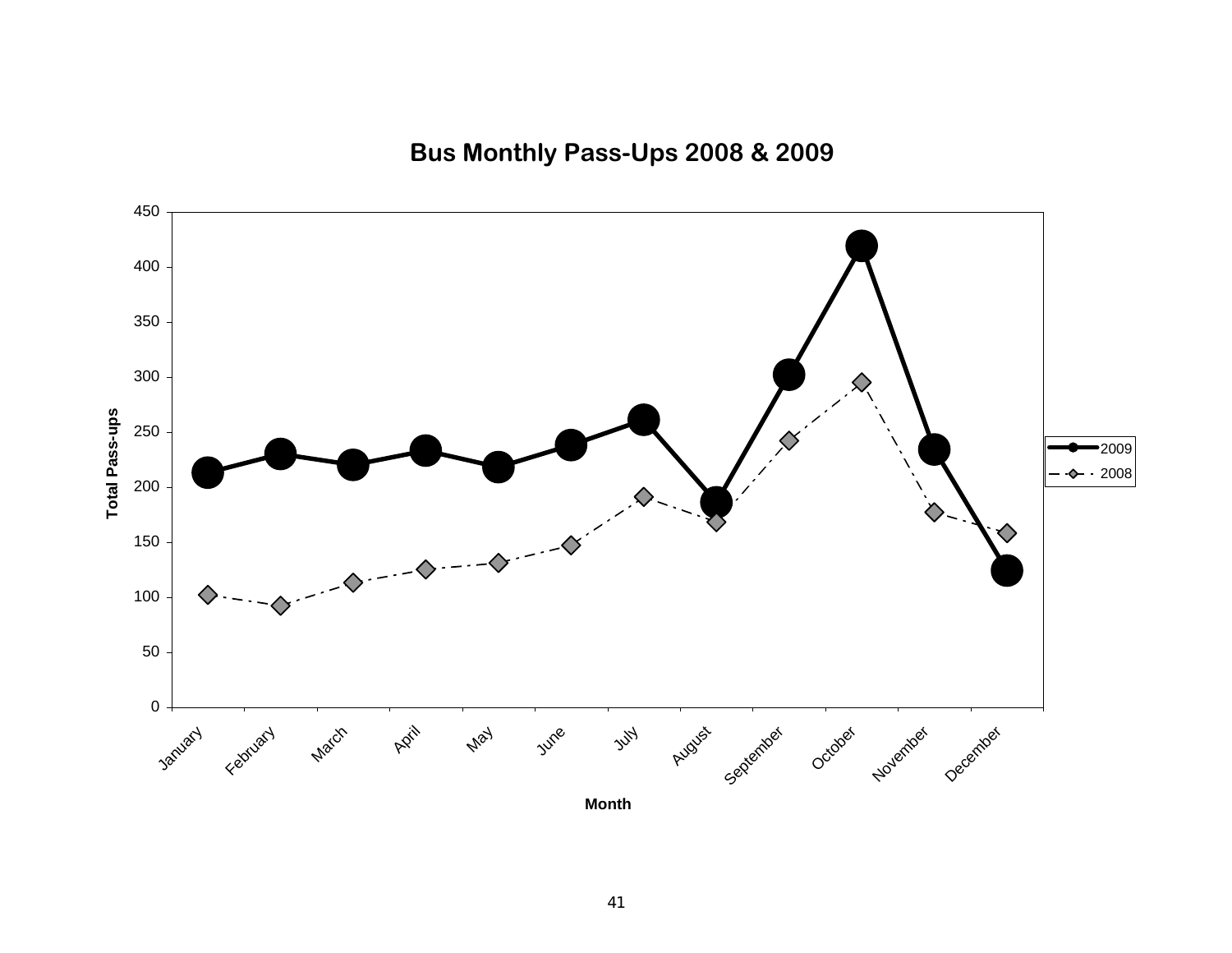

**MTS Contract Monthly Pass-ups 2008 & 2009**

**Month**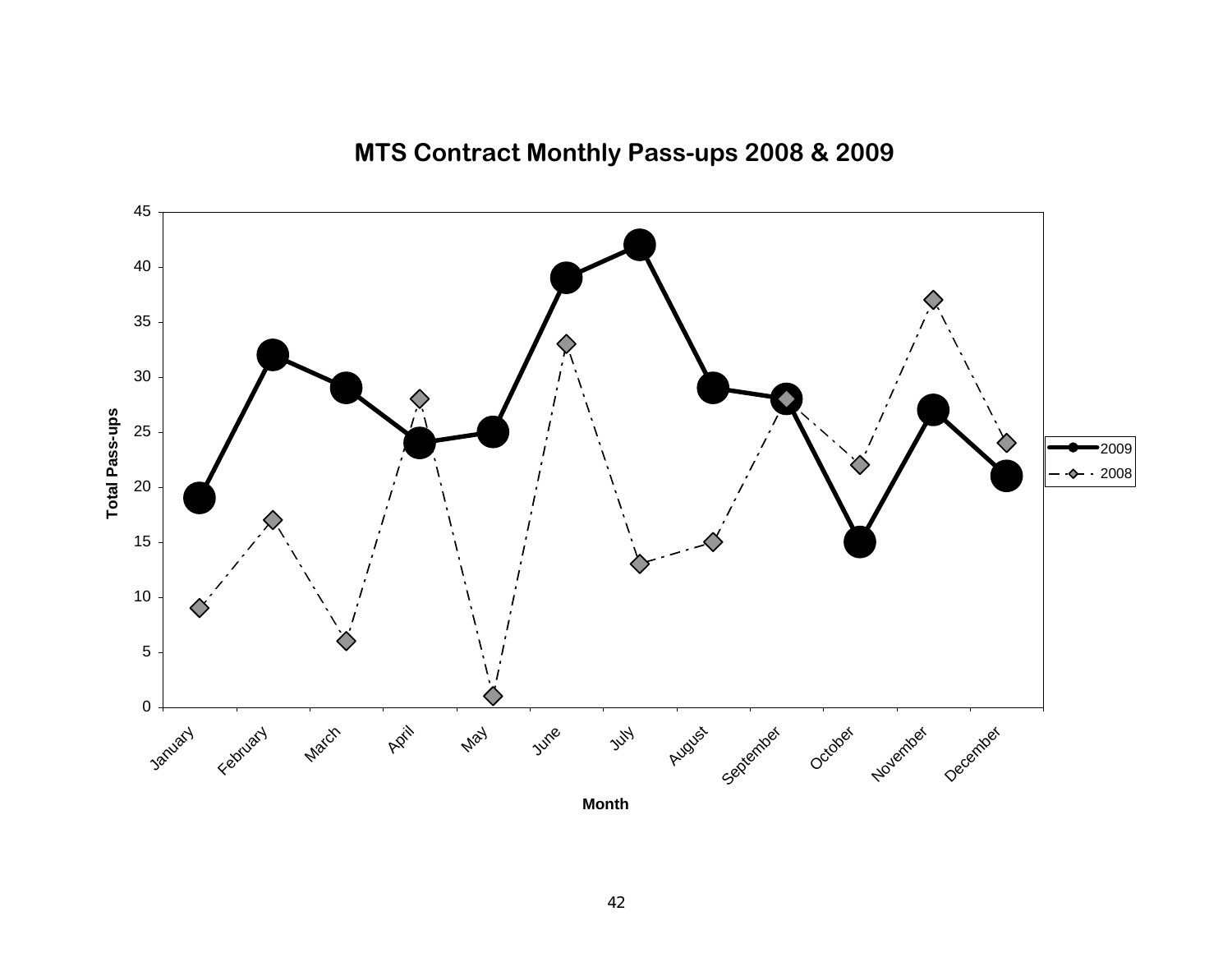

### **Trolley Monthly Lift Deployments 2008 & 2009**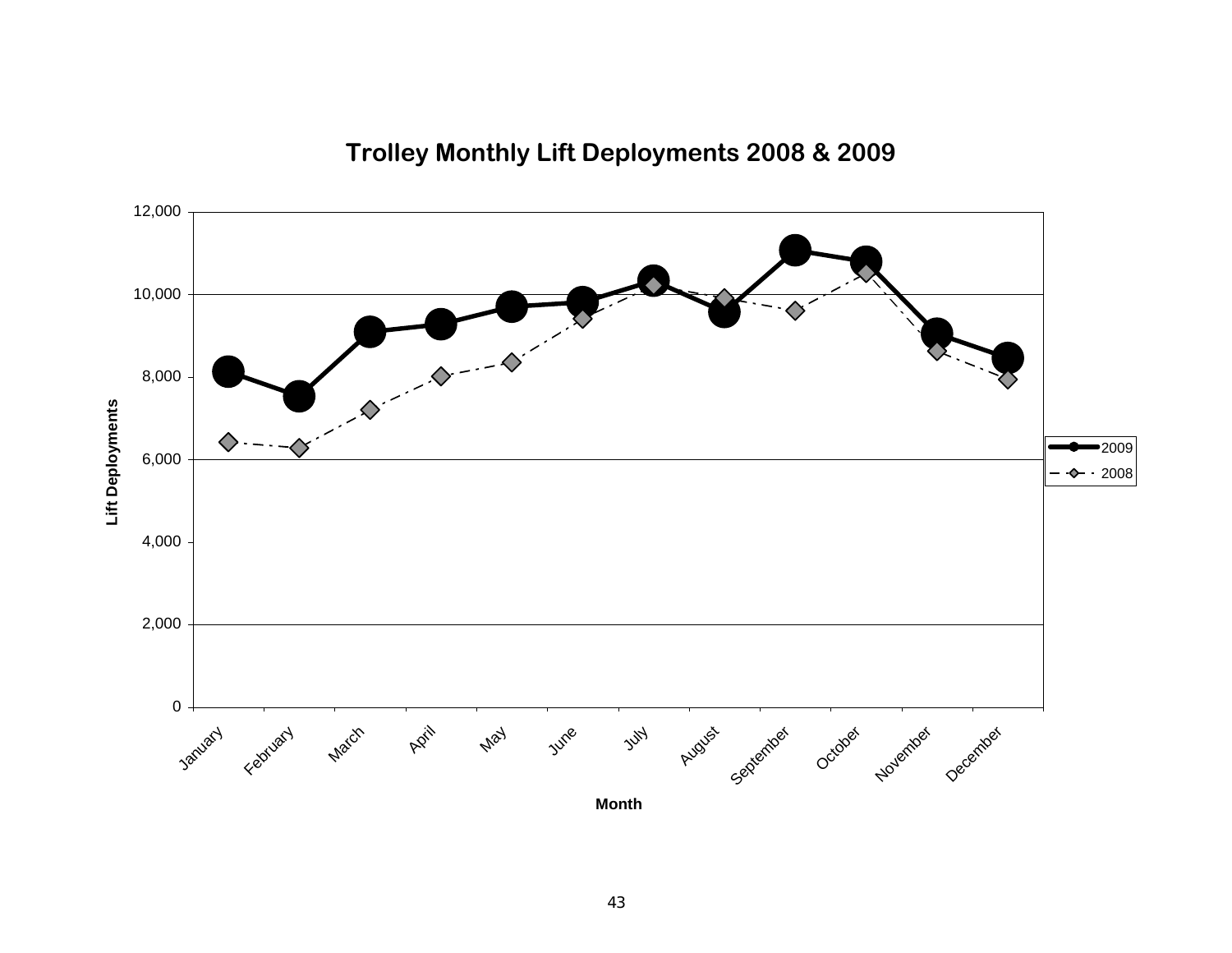

### **Bus Monthly Lift Deployments 2008 & 2009**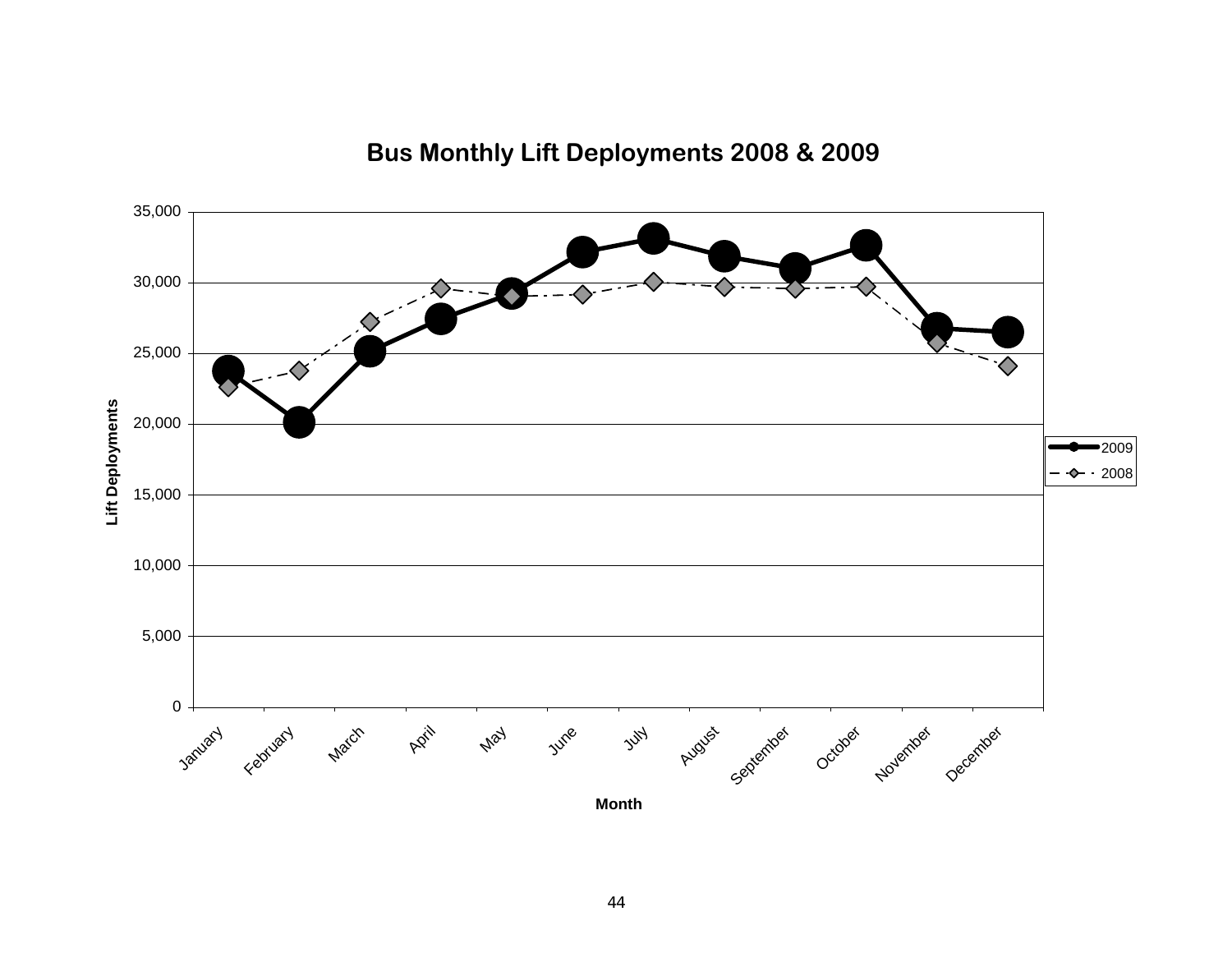

### **MTS Contract Monthly Lift Deployment / Uses 2008 & 2009**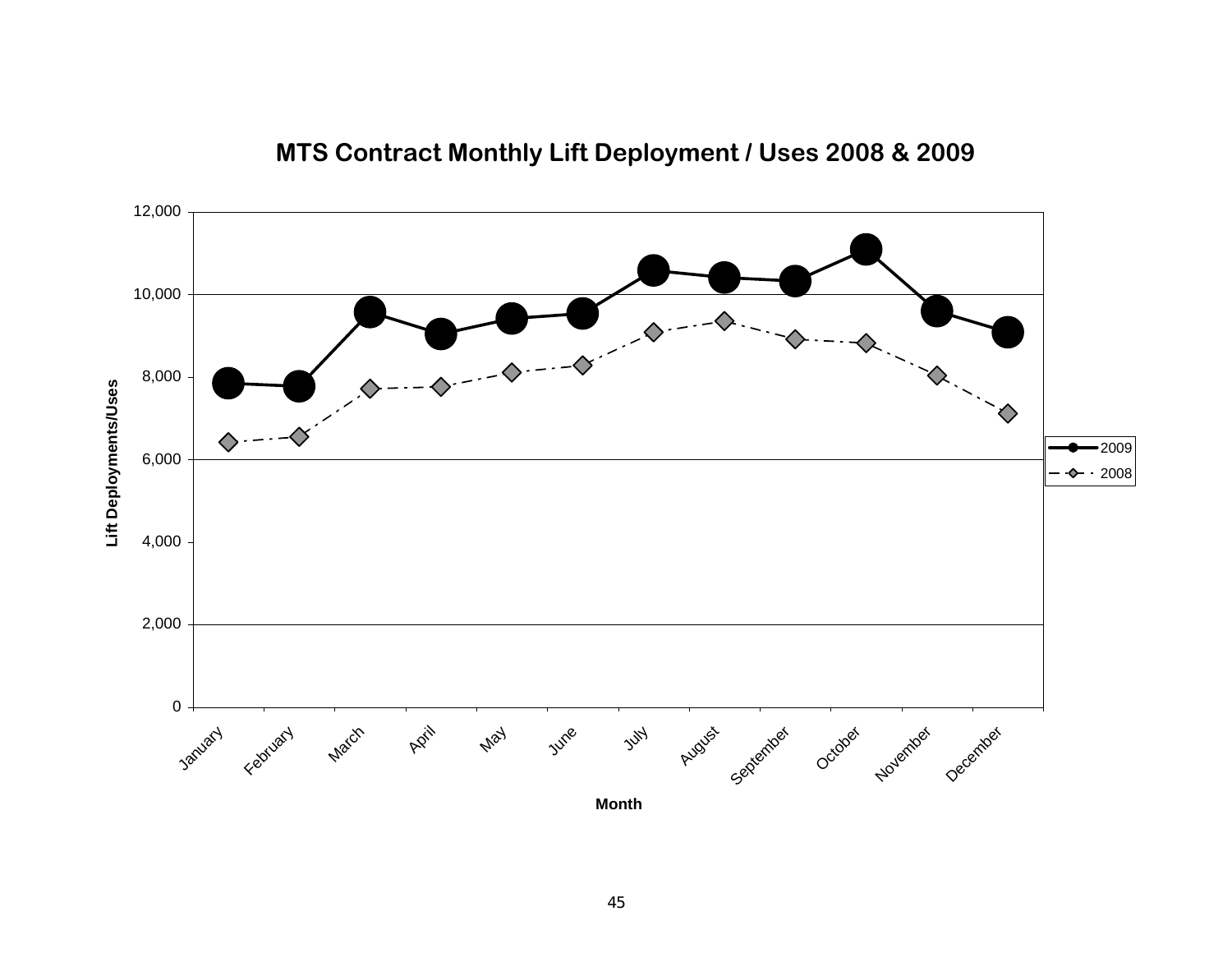**Trolley Monthly Lift Failures 2008 & 2009**

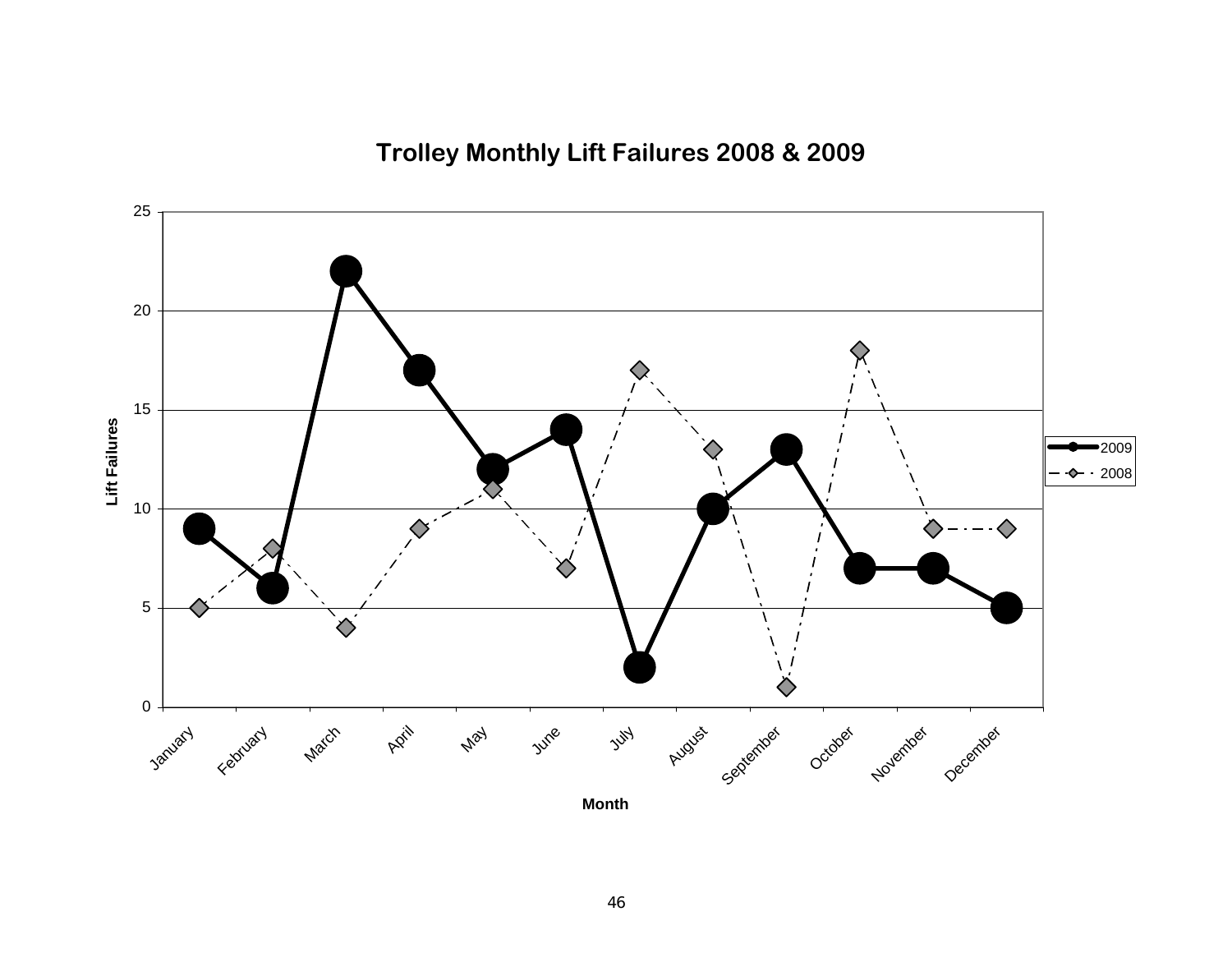**Bus Monthly Lift Failures 2008 & 2009**

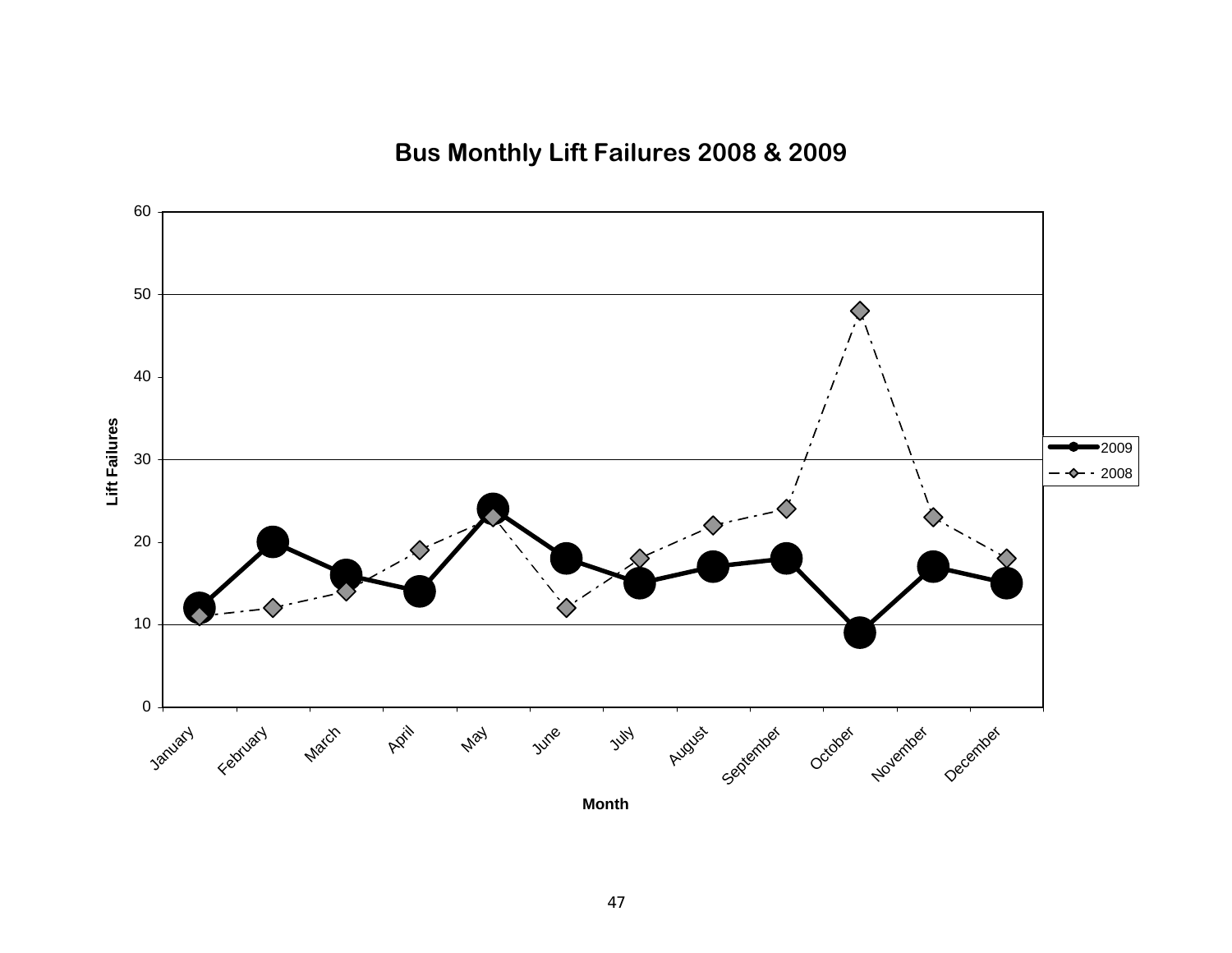### **MTS Contract Monthly Lift Failures 2008 & 2009**

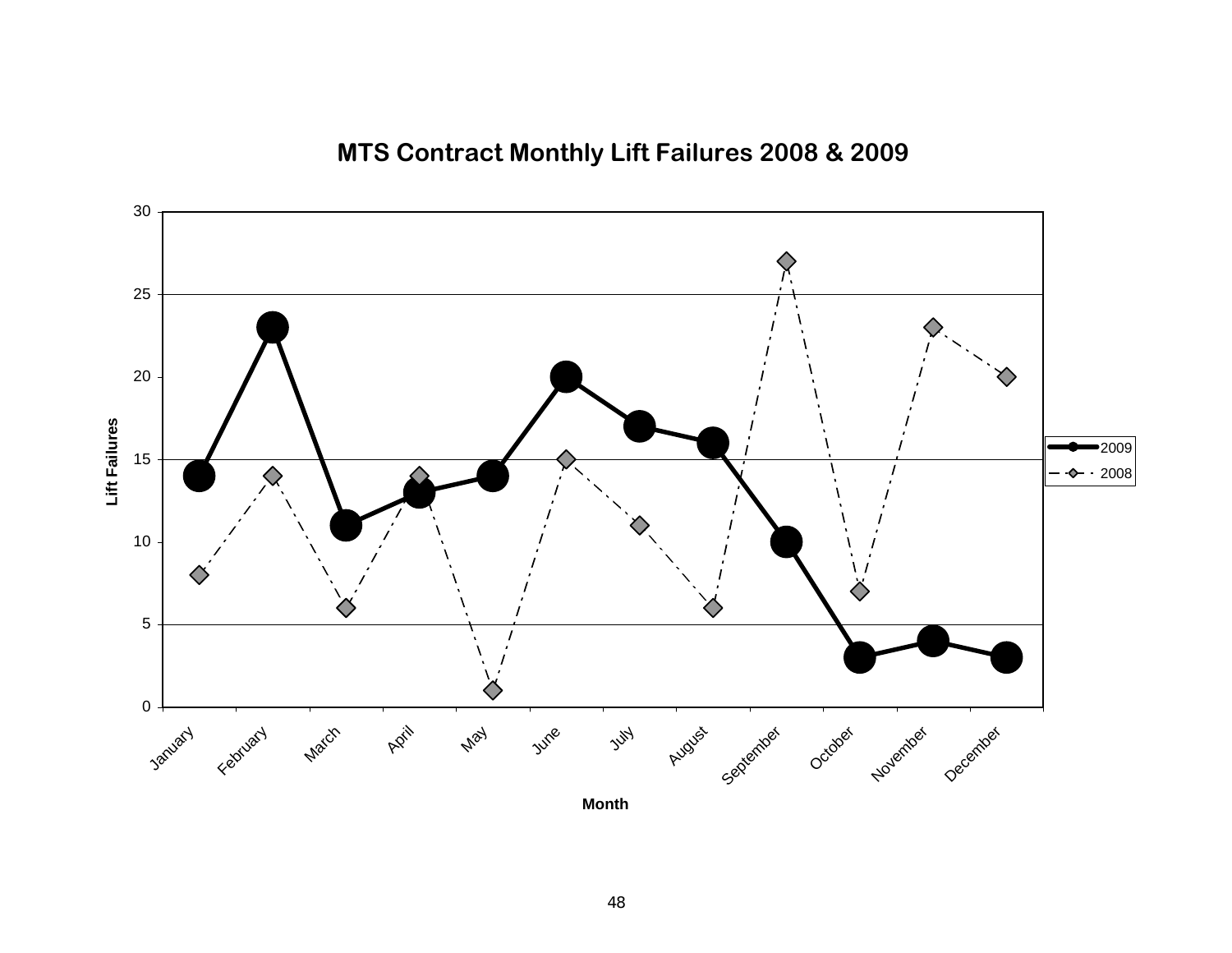

### **NCTD BREEZE Ridership 2008 & 2009**

49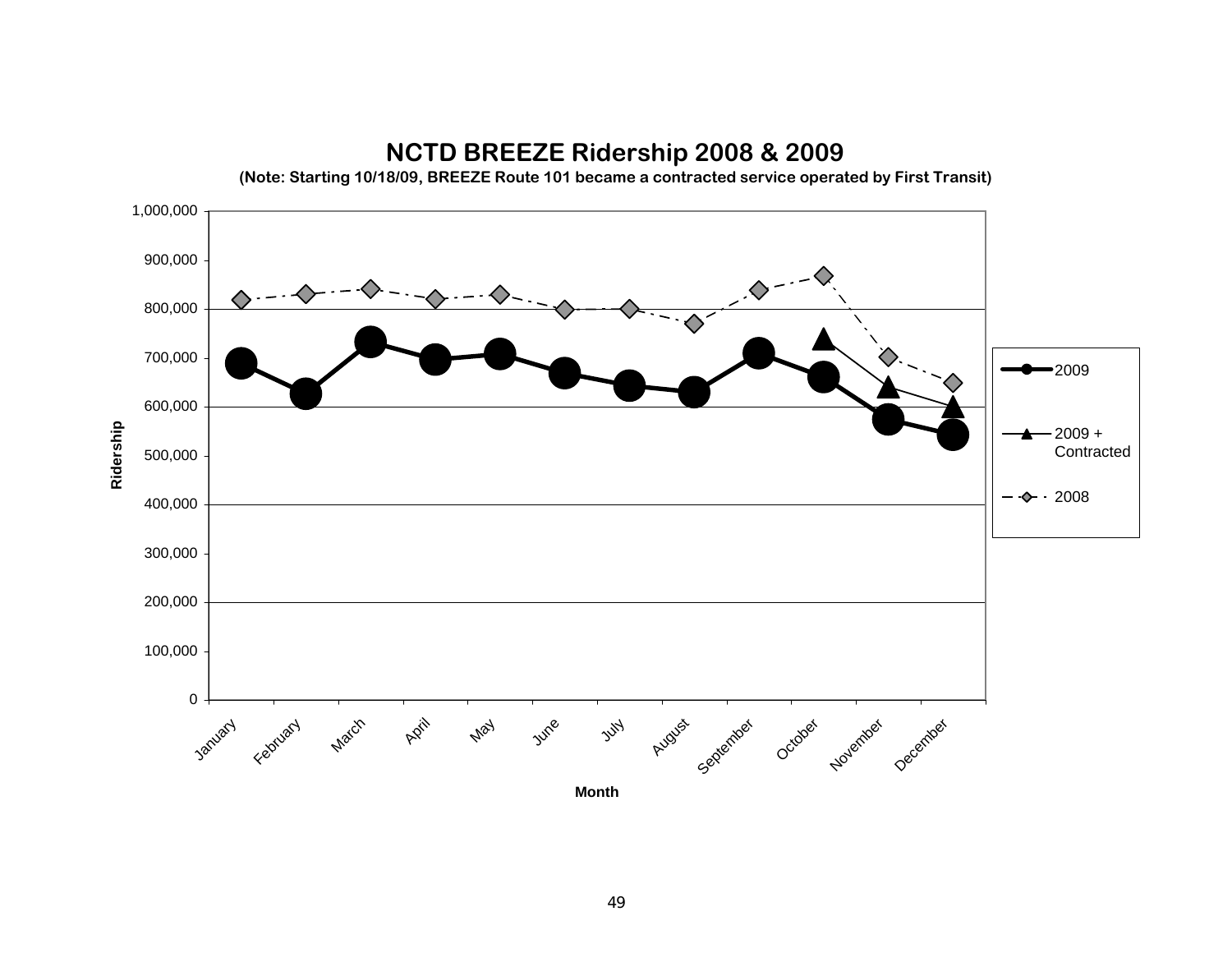

### **NCTD COASTER Ridership 2008 & 2009**